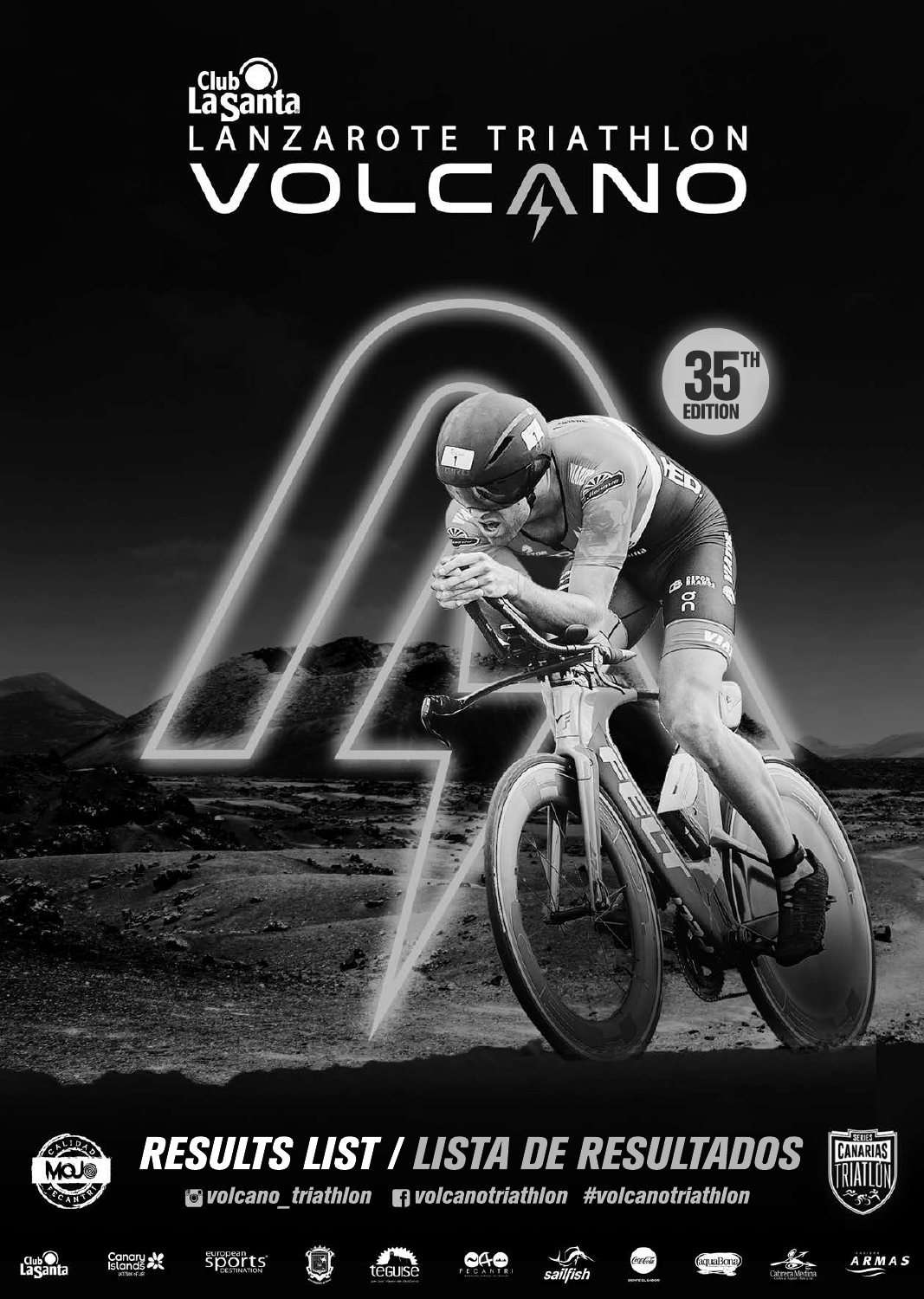

# **Event Info Application**

# **VOLCANO 2019**

**Results > Male**

**Male**

04 May 2019 16:07:24

### [Place](javascript:__doPostBack() Race Name *[Dorsal](javascript:__doPostBack() [Nombre](javascript:__doPostBack()* [Group](javascript:__doPostBack() Nat. *Grupo [Nac.](javascript:__doPostBack()* [Swim](javascript:__doPostBack() [T1](javascript:__doPostBack() [Bike](javascript:__doPostBack() [T2](javascript:__doPostBack() [Run](javascript:__doPostBack() [Total](javascript:__doPostBack() Tri [Club](javascript:__doPostBack() 1 1 EMILIO AGUAYO MUÑOZ M 25- 29 ESP 00:18:33 00:02:01 00:56:51 00:02:33 00:32:31 01:52:27 CT CDM AVANT MONCADA 2 4 STEFAN SCHMID M 30- 34 DEU 00:20:34 00:02:06 00:57:34 00:01:18 00:34:04 01:55:34 POST SV WEILHEIM 3 2 RAÚL LECUONA GIL-ROLDAN M 30- ESP 00:18:31 00:02:02 00:59:06 00:01:18 00:34:51 01:55:46 34 CLUB NATACIÓN REALES 4 5 REECE BARCLAY M 25 rt 23 GBR 00:18:56 00:02:15 00:58:57 00:01:16 00:35:07 01:56:30 HODDESDON<br>29 5 141 EOIN LYONS M 25 r1 23 IRL 00:19:43 00:02:13 00:59:20 00:01:06 00:34:20 01:56:40 FOCUS ON FITNESS<br>29 6 6 RICARDO HERNÁNDEZ MARRERO M 25- 29 ESP 00:18:32 00:01:53 01:01:35 00:01:01 00:35:50 01:58:49 DISA HPS TRIATLON 7 3 FILIP VAN CRAENENBROECK M 30- BEL 00:19:45 00:01:54 01:00:41 00:01:01 00:36:19 01:59:38 34 8 85 JACOB LEMHOLT M 25- DNK 00:22:20 00:02:13 00:59:18 00:01:07 00:35:23 02:00:20 HERLEV TRI & 29 MOTION 9 9 JUAN LUIS DIAZ **BARROSO** M 25- ESP 00:19:10 00:02:03 01:02:10 00:01:06 00:36:30 02:00:57 DISA HPS TRIATLON 29 10 19 STEPHEN BAYLISS M 40- 44 GBR 00:18:35 00:01:57 01:04:09 00:01:05 00:35:52 02:01:36 BAYLISSMULTISPORT 11 13 NICOLÁS DOMINGUEZ M 35- 39 ESP 00:22:04 00:02:00 01:01:13 00:01:09 00:35:33 02:01:57 DISA HPS TRIATLON 12 12 FERNANDO MARIÁN DE DIEGO M 45- ESP 00:19:11 00:02:28 01:00:20 00:01:23 00:39:33 02:02:53 MBC CANARIAS 49 13 11 ALFREDO MONTES M 30- 34 ESP 00:19:01 00:02:15 01:02:44 00:01:12 00:38:40 02:03:51 DISA HPS TRIATLON 14 15 AITOR DIAZ 24 ESP 00:19:48 00:02:15 01:04:55 00:01:09 00:36:28 02:04:34 FERNANDO PESSOA CD UNIVERSIDAD CANARIAS SPORTS DREAMS 15 40 JOSE MANUEL HERNANDEZ M 30- ESP 00:22:10 00:02:11 01:02:40 00:01:16 00:36:45 02:05:01 IN SIDE LOGISTICS 34 AGUERE TRIATLON 16 14 **VIKTORS** VOVRUSKO M 35- 39 ESP 00:19:09 00:01:58 01:06:44 00:01:01 00:36:20 02:05:10 CLUB NATACIÓN REALES 17 10 PAVEL CASTRO NIEDA M 35- 39 ESP 00:20:27 00:02:09 01:03:47 00:01:13 00:38:10 02:05:44 CLUB NATACIÓN REALES 18 340 PEDRO ANTONIO DE ARRIBA MARTIN M 35- ESP 00:22:16 00:02:04 01:03:29 00:01:03 00:36:56 02:05:47 TRIACTIV 39 LANZAROTE 19 34 DAMIÁN MARTINEZ M 30- ESP 00:20:42 00:02:15 01:05:50 00:01:08 00:36:00 02:05:54 OCEANLAVA 34 20 329 OLIVER MARTINUSSEN M 20-<br>24 DNK 00:24:11 00:02:23 01:03:50 00:01:15 00:34:35 02:06:13 *VLUB* 24 KLU<sub>B</sub> 21 58 BO STRANDMARK M 25- 29 DNK 00:23:53 00:02:16 01:00:06 00:01:37 00:38:29 02:06:19 CLUB LA SANTA 22 30 FERNANDO RODRIGUEZ M 45- ESP 00:22:12 00:02:13 01:03:48 00:01:15 00:37:09 02:06:35 TRIDENTE TINAJO 49 23 133 AUKE GEURTS M 45- 49 NLD 00:21:27 00:02:17 01:03:13 00:01:31 00:38:21 02:06:47 24 23 ADONAY RODRÍGUEZ DOMÍNGUEZ M 35- ESP 00:26:09 00:02:26 01:02:17 00:01:19 00:34:41 02:06:50 FERNANDO PESSOA 39 CD UNIVERSIDAD CANARIAS SPORTS DREAMS 25 53 MATT PALMER M 25- GBR 00:28:19 00:02:22 01:00:14 00:01:27 00:34:49 02:07:09 CLUB LA SANTA 29 26 8 ALVARO BORREGO BOLAÑOS M 20- ... 20 ESP 00:20:31 00:01:59 01:07:09 00:01:08 00:36:33 02:07:18 DISA HPS TRIATLON<br>24 27 42 VICTOR MANUEL GONZÁLEZ GÓMEZ M 30- 34 ESP 00:18:57 00:01:55 01:05:52 00:01:11 00:39:38 02:07:31 TRIATLÓN TODO POR CLUB DEPORTIVO UN SUEÑO 28 22 MIGUEL ANGEL DUQUE TORIBIO M 35- 39 ESP 00:20:40 00:02:02 01:05:15 00:01:08 00:38:44 02:07:47 TRIDENTE 29 50 RICHARD HOBSON M 50- GBR 00:20:42 00:02:29 01:02:37 00:01:14 00:40:54 02:07:53 SAINTES TRIATHLON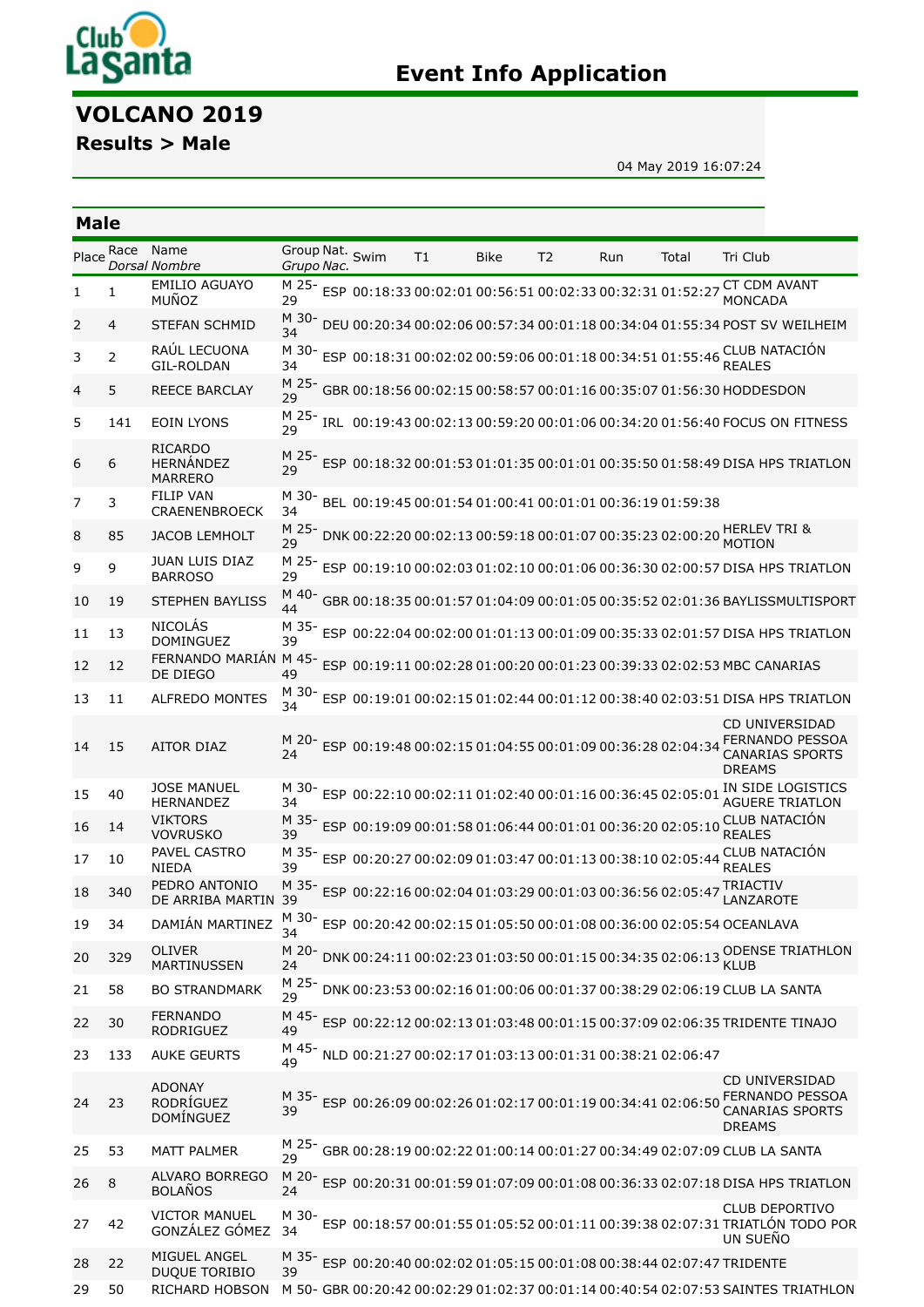|    |     |                                                   | 54            |                                                                             |                                                                                        |
|----|-----|---------------------------------------------------|---------------|-----------------------------------------------------------------------------|----------------------------------------------------------------------------------------|
| 30 | 16  | JOSÉ ESTEBAN<br><b>RODRIGUEZ</b><br><b>CORTES</b> | M 30-<br>34   | ESP 00:21:50 00:02:19 01:06:13 00:01:17 00:36:25 02:08:02 AGUERE TRIATLON   |                                                                                        |
| 31 | 17  | AIRAM RODRIGUEZ<br><b>SANTANA</b>                 | M 35-<br>39   | ESP 00:19:43 00:02:08 01:07:43 00:01:09 00:37:32 02:08:14 TRICAN-ARTIOK     |                                                                                        |
| 32 | 37  | <b>AVELINO SANTOS</b><br><b>RAJADO</b>            | M 45-<br>49   | ESP 00:23:36 00:02:28 01:04:28 00:01:10 00:36:50 02:08:30 TRICAN-ARTIOK     |                                                                                        |
| 33 | 56  | JACOBO PÉREZ<br>HERNÁNDEZ                         | M 35-<br>39   | ESP 00:22:16 00:02:16 01:05:49 00:01:15 00:37:12 02:08:46 INSIDE LOGISTIC   | <b>AGUERE TRIATLON</b>                                                                 |
| 34 | 20  | <b>ANTONIO ALEXY</b><br>PERDOMO CABRERA 44        | M 40-         | ESP 00:22:50 00:02:20 01:06:51 00:01:06 00:35:51 02:08:57 CLUB TRIDENTE     |                                                                                        |
| 35 | 18  | <b>CÉSAR VERA</b>                                 | M 20-<br>24   | ESP 00:22:01 00:02:11 01:06:54 00:01:11 00:36:59 02:09:13 FERNANDO PESSOA   | <b>CD UNIVERSIDAD</b><br><b>CANARIAS SPORTS</b><br><b>DREAMS</b>                       |
| 36 | 24  | <b>MARCO SANTANA</b>                              | M 40·<br>44   | ESP 00:21:56 00:02:17 01:06:20 00:01:22 00:37:25 02:09:18 TRIDENTE          |                                                                                        |
| 37 | 27  | RICARDO MARRERO M 30-<br><b>THOVAR</b>            | 34            | ESP 00:22:06 00:02:09 01:05:53 00:01:09 00:38:18 02:09:33 CN REALES         |                                                                                        |
| 38 | 302 | <b>AITOR CAMBEIRO</b><br>PÉREZ                    | M 25-<br>29   | ESP 00:24:03 00:02:13 01:03:59 00:01:12 00:38:11 02:09:38 COSTA TEGUISE     |                                                                                        |
| 39 | 39  | <b>JAVIER ARBELO</b>                              | M 25-<br>29   | ESP 00:20:34 00:02:22 01:05:20 00:01:14 00:40:20 02:09:48 TRICAN ARTIOK     |                                                                                        |
| 40 | 54  | <b>OLIVER HOBSON</b>                              | M 20-<br>24   | GBR 00:19:49 00:02:00 01:07:37 00:01:05 00:39:43 02:10:12 SAINTES TRIATHLON |                                                                                        |
| 41 | 159 | <b>ROBERTO</b><br><b>BETANCORT</b>                | M 30-<br>34   | ESP 00:22:29 00:02:38 01:05:12 00:01:22 00:38:35 02:10:14 YESENIA           |                                                                                        |
| 42 | 26  | SEBASTIÁN<br>MASCARÓ NETUSIL                      | M 40-<br>44   | ESP 00:19:06 00:02:14 01:09:59 00:01:07 00:38:08 02:10:32 TRICAN-ARTIOK     |                                                                                        |
| 43 | 41  | <b>BENJAMIN PRICE</b>                             | M 40-<br>44   | GBR 00:23:31 00:02:20 01:04:45 00:01:20 00:39:54 02:11:47 TRIATHLON         |                                                                                        |
| 44 | 295 | DIEGO LÓPEZ PÁEZ                                  | M             | ESP 00:22:31 00:02:00 01:09:58 00:01:13 00:36:10 02:11:50 CLUB DEPORTIVO    | <b>COACHING WALES</b>                                                                  |
| 45 | 31  | JUAN JOSÉ DIAZ                                    | < 20<br>М     | ESP 00:22:01 00:02:06 01:10:02 00:01:07 00:36:41 02:11:56 PALIBA            | <b>HILERA</b>                                                                          |
| 46 | 180 | ADÁN AROCHA                                       | < 20<br>M 25- | ESP 00:26:09 00:02:53 01:04:24 00:01:30 00:37:46 02:12:39                   |                                                                                        |
| 47 | 87  | DANIEL PERDOMO                                    | 29<br>M 20-   | ESP 00:22:39 00:02:19 01:06:22 00:01:10 00:40:20 02:12:48 MDTRAINING        |                                                                                        |
| 48 | 51  | <b>MORALES</b><br><b>CARL BASTIAN</b>             | 24<br>M 20-   | DNK 00:24:58 00:02:33 01:03:46 00:01:12 00:41:00 02:13:27 OTK               |                                                                                        |
| 49 | 117 | <b>HAUSKOV NIELSEN</b><br>ADRIÁN PERDOMO          | 24<br>M 30-   | ESP 00:28:28 00:02:00 01:05:31 00:01:19 00:37:02 02:14:20 CCADILA SPORT     |                                                                                        |
| 50 | 150 | GONZÁLEZ<br><b>MARTIN KIRWAN</b>                  | 34<br>M 45-   | IRL 00:27:40 00:03:59 01:04:03 00:01:22 00:37:36 02:14:38 FOCUS ON FITNESS  | <b>CENTER</b>                                                                          |
|    |     | DANIEL ESPINO                                     | 49<br>M 30-   |                                                                             |                                                                                        |
| 51 | 28  | <b>CAZORLA</b><br>IVÁN DÍAZ                       | 34<br>M 40-   | ESP 00:18:57 00:02:22 01:09:10 00:01:22 00:43:06 02:14:54 TRICAN-ARTIOK     |                                                                                        |
| 52 | 47  | <b>GUTIÉRREZ</b>                                  | 44<br>M 30-   | ESP 00:25:01 00:02:31 01:05:37 00:01:10 00:40:54 02:15:10 TRI ACTIVE        |                                                                                        |
| 53 | 32  | <b>JONAY GONZALEZ</b>                             | 34            | ESP 00:23:56 00:02:18 01:06:58 00:01:18 00:41:23 02:15:51 TRICAN ARTIOK     |                                                                                        |
| 54 | 285 | ENRIQUE DE LA<br>ROSA GÓMEZ                       | M 45-<br>49   | ESP 00:25:29 00:02:39 01:07:34 00:01:20 00:38:51 02:15:52 ENRIOUE           |                                                                                        |
| 55 | 114 | <b>MATTHEW WALTON</b>                             | M 30-<br>34   | GBR 00:23:19 00:02:53 01:07:27 00:01:40 00:40:39 02:15:56                   |                                                                                        |
| 56 | 303 | JOSÉ DOMINGO<br><b>FIGUEROA</b>                   | M 35-<br>39   | ESP 00:23:30 00:02:33 01:08:16 00:01:42 00:40:01 02:16:00 CD TRIHOA         |                                                                                        |
| 57 | 331 | <b>CRISTO SANTANA</b><br><b>HERNANDEZ</b>         | M 40-<br>44   | ESP 00:24:14 00:02:53 01:05:46 00:01:45 00:41:35 02:16:11                   | <b>CLUB UNIVERSIDAD</b><br>UNIVERSIDAD<br><b>FERNANDO PESSOA</b><br><b>CANARIAS SD</b> |
| 58 | 52  | <b>RASMUS HACH</b>                                | M 20-<br>24   | DNK 00:25:30 00:03:20 01:06:14 00:01:28 00:39:50 02:16:21 TEAM ALL OUT      |                                                                                        |
| 59 | 146 | <b>JOHAN PAUWELS</b>                              | M 50-<br>54   | BEL 00:23:48 00:02:48 01:06:05 00:01:26 00:42:24 02:16:28 BE- FAST          |                                                                                        |
| 60 | 21  | JOSE LUIS CABELLO                                 | M 30-<br>34   | ESP 00:21:49 00:02:09 01:14:08 00:01:15 00:37:11 02:16:30 TRICAN ARTIOK     |                                                                                        |
| 61 | 197 | <b>SIMON DAY</b>                                  | M 40-<br>44   | GBR 00:22:44 00:02:45 01:09:20 00:01:08 00:40:59 02:16:53                   | ROYAL NAVY<br><b>TRIATHLON</b>                                                         |
| 62 | 148 | ADRIÁN OSSORIO<br>CRUZ                            | M 25-<br>29   | ESP 00:23:14 00:02:09 01:06:46 00:01:16 00:43:43 02:17:06                   | <b>CLUB TRIDENTE</b><br>TINAJO TRIATLÓN                                                |
| 63 | 33  | <b>MARIUS CATALIN</b><br><b>BORCAN</b>            | M 25-<br>29   | ROU 00:25:04 00:02:48 01:07:43 00:01:17 00:40:19 02:17:10 TXTM              |                                                                                        |
| 64 | 77  | <b>JOSE RAMON PEREZ</b>                           | M 35-<br>39   | ESP 00:23:38 00:02:36 01:07:51 00:01:17 00:41:54 02:17:14                   | <b>CLUB TRIATHLON</b><br><b>OCEANLAVA</b>                                              |
| 65 | 116 | DAVID GONZÁLEZ<br>PÉREZ                           | M 45-         | ESP 00:24:05 00:02:43 01:07:59 00:01:31 00:41:07 02:17:22 ANTHUS            |                                                                                        |
| 66 | 66  | CARLOS J.                                         | 49<br>M 35-   | ESP 00:23:22 00:02:18 01:08:18 00:01:04 00:42:35 02:17:34 REAL TRI          |                                                                                        |
|    |     | <b>EXPOSITO</b>                                   | 39            |                                                                             |                                                                                        |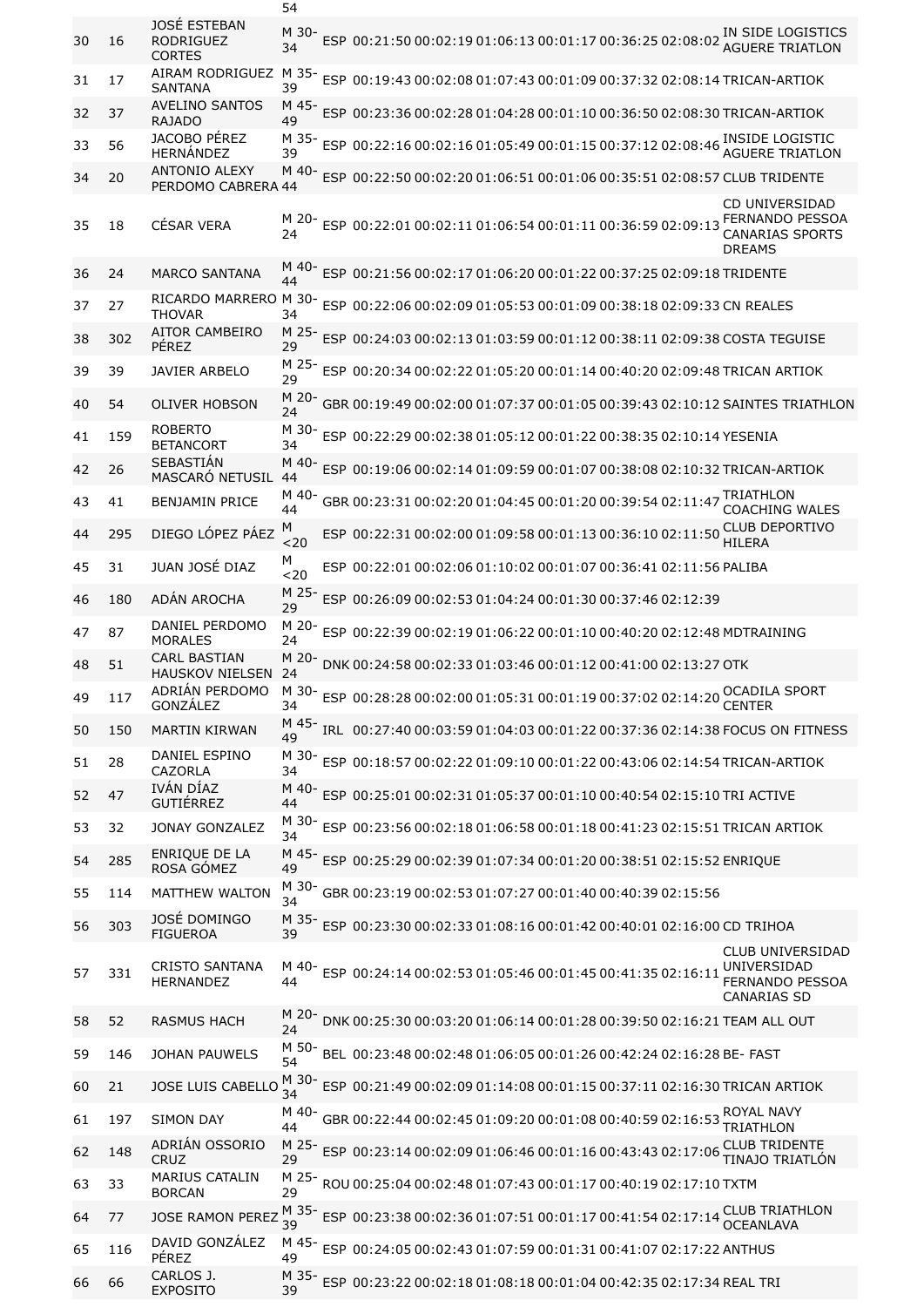| 67      | 312 | <b>MARCOS ANTONIO</b><br>KNIGHT                      | M<br>$20$   |  | GBR 00:20:31 00:02:25 01:10:46 00:01:27 00:42:43 02:17:50 BAYLISS    |  | MULTISPORT                                                                                                         |
|---------|-----|------------------------------------------------------|-------------|--|----------------------------------------------------------------------|--|--------------------------------------------------------------------------------------------------------------------|
| 68      | 208 | <b>JASON MURPHY</b>                                  | M 30-<br>34 |  | GBR 00:23:52 00:02:47 01:05:20 00:01:26 00:44:30 02:17:53            |  |                                                                                                                    |
| 69      | 338 | <b>JONATHAN</b><br>RODRÍGUEZ<br><b>DUARTE</b>        | M 40-<br>44 |  | ESP 00:25:30 00:02:48 01:10:04 00:01:26 00:38:37 02:18:23 TRIDENTE   |  |                                                                                                                    |
| 70      | 151 | <b>DIMAS GONZALEZ</b><br><b>DOMINGUEZ</b>            | 29          |  | ESP 00:20:29 00:02:24 01:07:45 00:01:25 00:46:32 02:18:33 REAL TRI   |  |                                                                                                                    |
| 71      | 86  | AIRAM ARROCHA                                        | M 35-<br>39 |  | ESP 00:26:13 00:02:59 01:07:13 00:01:50 00:40:21 02:18:34 TEGALA     |  |                                                                                                                    |
| 72      | 29  | RAÚL DÍAZ<br>RODRÍGUEZ                               | M 35-<br>39 |  |                                                                      |  | ESP 00:25:31 00:02:52 01:11:16 00:01:20 00:37:43 02:18:40 IN SIDE LOGISTICS<br>AGUERE TRIATLÓN                     |
| 73      | 130 | <b>JUAN FRANCISCO</b><br>MONSERRAT DE<br><b>LEON</b> | M 45-<br>49 |  | ESP 00:25:10 00:02:57 01:07:08 00:01:43 00:41:59 02:18:54 MAXOBIKE   |  |                                                                                                                    |
| 74      | 36  | <b>ADRIAN ORNIA</b><br><b>VIEITES</b>                | M 35-<br>39 |  |                                                                      |  | <b>REACTIVITE</b><br>ESP 00:24:39 00:02:40 01:09:04 00:01:23 00:41:16 02:19:00 FISIOTERAPIA -<br><b>INTERSPORT</b> |
| 75      | 129 | MIGUEL GUZMAN<br><b>HERNANDEZ</b>                    | M 40-<br>44 |  |                                                                      |  | ESP 00:28:31 00:02:36 01:10:05 00:01:12 00:36:43 02:19:05 CD SORIA N°9                                             |
| 76      | 59  | LIEVEN VAN MEEL                                      | M 45-<br>49 |  | BEL 00:26:07 00:03:11 01:06:01 00:01:34 00:42:17 02:19:08            |  |                                                                                                                    |
| 77      | 332 | <b>SANTIAGO</b><br><b>NAVARRO FARIAS</b>             | M 35-<br>39 |  |                                                                      |  | ESP 00:22:55 00:02:36 01:09:58 00:01:22 00:42:32 02:19:21 3COMSQUAD                                                |
| 78      | 304 | DAVID DEVINE                                         | M 40-<br>44 |  |                                                                      |  | IRL 00:25:50 00:03:11 01:07:59 00:01:43 00:40:42 02:19:24 FOCUS ON FITNESS                                         |
| 79      | 78  | <b>ANTONIO CORREA</b><br><b>MEDINA</b>               | M 30-<br>34 |  |                                                                      |  | ESP 00:28:36 00:02:37 01:05:57 00:01:30 00:41:01 02:19:39 CLUB DHARMA                                              |
| 80      | 305 | <b>CARLOS ALBERTO</b><br><b>DELGADO</b>              | M 40-<br>44 |  | ESP 00:28:49 00:03:52 01:06:07 00:01:22 00:39:57 02:20:06 NORDESTE   |  | <b>COMARCA</b><br>CNTEJINA                                                                                         |
| 81      | 213 | MIGUEL ANGEL<br>RODRÍGUEZ<br>GONZÁLEZ                | M 30-<br>34 |  | ESP 00:27:23 00:03:18 01:07:03 00:01:54 00:40:33 02:20:10 REACTIVITÉ |  |                                                                                                                    |
| 82      | 229 | <b>JOSE SUÁREZ</b><br><b>MEROLA</b>                  | M 35-<br>39 |  |                                                                      |  | ESP 00:24:01 00:02:25 01:11:48 00:01:08 00:40:55 02:20:15 LATRIBU 4BS<br>VALDEMORO                                 |
| 83      | 145 | MANUEL<br><b>FERNANDEZ</b>                           | M 50-<br>54 |  | ESP 00:24:28 00:02:44 01:08:51 00:01:24 00:43:00 02:20:25 TRIATOR    |  |                                                                                                                    |
| 84      | 107 | <b>SIMON</b><br><b>LEADBEATER</b>                    | M 45-<br>49 |  |                                                                      |  | GBR 00:24:01 00:02:52 01:10:54 00:01:36 00:41:18 02:20:39 BAYLISSMULTISPORT<br>LANZAROTE                           |
| 85      | 69  | AARÓN SÁNCHEZ<br><b>SANTANA</b>                      | M 30-<br>34 |  |                                                                      |  | ESP 00:24:58 00:02:53 01:10:43 00:01:22 00:40:53 02:20:47 TRICAN-ARTIOK                                            |
| 86      | 264 | <b>AGUSTIN NOVAL</b><br>VAZQUEZ                      | M 45-<br>49 |  |                                                                      |  | ESP 00:26:09 00:03:20 01:08:04 00:01:32 00:41:47 02:20:50 CD. MAREA VIVA                                           |
| 87      | 79  | <b>GUAYASEN</b><br><b>GONZALEZ</b>                   | M 35-<br>39 |  |                                                                      |  | ESP 00:22:51 00:02:32 01:10:07 00:01:26 00:44:05 02:20:59 IN SIDE LOGISTICS<br><b>AGUERE TRIATLON</b>              |
| 88      | 97  | MIGUEL BORJA<br><b>SOSA</b>                          | M 40-<br>44 |  |                                                                      |  | ESP 00:26:24 00:03:21 01:10:22 00:01:30 00:39:49 02:21:24 SOUTH TRIATHLON                                          |
| 89      | 323 | <b>WBEIMAR SANCHEZ M</b><br><b>VALLEJO</b>           | $20$        |  |                                                                      |  | COL 00:26:50 00:02:31 01:10:32 00:01:18 00:40:18 02:21:28 INDEPENDIENTE                                            |
| 90      | 210 | <b>JAN WOLFF</b>                                     | M 40-<br>44 |  | DNK 00:26:16 00:03:26 01:06:44 00:02:02 00:43:03 02:21:30            |  | <b>HERLEV TRI OG</b><br><b>MOTION</b>                                                                              |
| 91      | 498 | <b>JUNIOR CURBELO</b>                                |             |  |                                                                      |  | M PC ESP 00:25:56 00:02:51 01:09:12 00:01:25 00:42:18 02:21:41 TRIDENTE TINAJO                                     |
| 92      | 232 | JOSÉ ALEXIS<br>HERNÁNDEZ                             | M 35-<br>39 |  | ESP 00:27:05 00:02:49 01:07:06 00:01:22 00:43:41 02:22:01            |  | RRENTRENAMIENTO<br>TRIATI ÓN                                                                                       |
| 93      | 248 | <b>JORGE SANTOS</b>                                  | M 30-<br>34 |  | ESP 00:25:00 00:02:36 01:10:27 00:01:30 00:42:30 02:22:01            |  | IN SIDE LOGISTICS<br><b>AGUERE TRIATION</b>                                                                        |
| 94      | 123 | ROBERTO MACHIN                                       | M 25-<br>29 |  |                                                                      |  | ESP 00:22:23 00:02:00 01:09:12 00:01:13 00:47:18 02:22:05 ZERO WATTIOS                                             |
| 95      | 218 | <b>JACOBO GARCIA</b>                                 | M 35-<br>39 |  |                                                                      |  | ESP 00:22:05 00:03:10 01:13:03 00:01:38 00:42:19 02:22:12 CT PEJEVERDE                                             |
| 96      | 25  | <b>ALEJANDRO</b><br><b>ARTEAGA JEREZ</b>             | M 25-<br>29 |  |                                                                      |  | ESP 00:24:02 00:02:31 01:13:55 00:01:22 00:40:31 02:22:19 CLUB NATACIÓN<br><b>REALES</b>                           |
| 97      | 282 | ALFONSO PULIDO<br><b>LINARES</b>                     | M 45-<br>49 |  | ESP 00:24:48 00:03:51 01:09:51 00:01:51 00:42:13 02:22:31            |  | <b>LAS LLORONAS</b><br><b>JEEEE</b>                                                                                |
| 98      | 283 | DAVID RELUCIO                                        | M<br>$20$   |  | ESP 00:24:07 00:03:04 01:15:40 00:01:24 00:38:28 02:22:40            |  | <b>CD UNIVERSIDAD</b><br><b>FERNANDO PESSOA</b><br><b>CANARIAS SPORTS</b><br><b>DREAMS</b>                         |
| 99      | 236 | ALEJANDRO<br>CARDONA                                 | M 35-<br>39 |  |                                                                      |  | ESP 00:25:09 00:02:51 01:12:00 00:01:33 00:41:39 02:23:10 AD TRIMEDANO                                             |
| 100     | 242 | <b>JUAN FRANCISCO</b><br><b>BELLO</b>                | M 35-<br>39 |  | ESP 00:24:24 00:02:33 01:11:37 00:01:17 00:43:32 02:23:21 TRIATOR    |  |                                                                                                                    |
| 101     | 122 | GONZALO<br><b>MANTECON PEREZ</b>                     | M 30-<br>34 |  | ESP 00:26:29 00:03:12 01:09:48 00:01:40 00:42:21 02:23:29 TRIGUANAC  |  |                                                                                                                    |
| 102 84  |     | FRANCISCO JAVIER M 25-<br>CARABALLO                  | 29          |  |                                                                      |  | ESP 00:24:45 00:04:04 01:09:07 00:01:55 00:44:03 02:23:52 CUEÑO<br><b>SUEÑO</b>                                    |
| 103 313 |     | <b>CHRISTOPHER</b><br><b>WHITE</b>                   | M 40-<br>44 |  | GBR 00:21:54 00:02:25 01:09:13 00:01:07 00:49:19 02:23:56            |  |                                                                                                                    |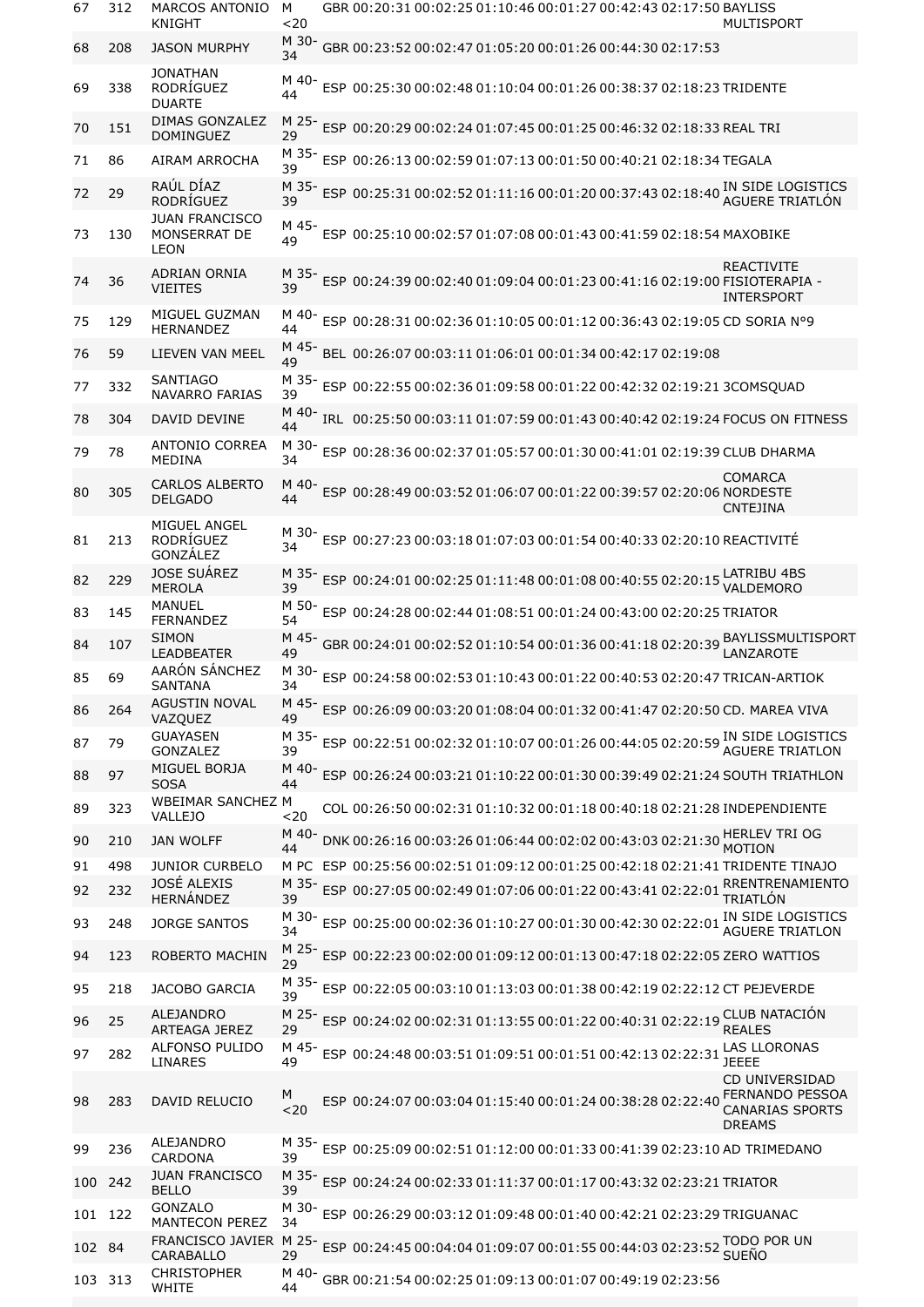| 104 74  |         | ALEJANDRO<br><b>SANTANA</b>                      | 44          |  |  | M 40- ESP 00:25:27 00:04:12 01:08:58 00:02:32 00:43:14 02:24:21                 |                                                                                                                                        |
|---------|---------|--------------------------------------------------|-------------|--|--|---------------------------------------------------------------------------------|----------------------------------------------------------------------------------------------------------------------------------------|
| 105 35  |         | ALEJANDRO GARCIA 34                              |             |  |  | M 30-<br>ESP 00:24:54 00:03:12 01:13:24 00:01:29 00:41:39 02:24:36 FISIOTERAPIA | <b>REACTIVE</b><br><b>INTERESPOT</b>                                                                                                   |
| 106 67  |         | <b>JUAN CURBELO</b>                              | 34          |  |  | ESP 00:26:34 00:02:40 01:10:58 00:01:12 00:43:26 02:24:48 ESENCIA               |                                                                                                                                        |
| 107 43  |         | PAUL RODBOURN                                    | M 50-<br>54 |  |  | GBR 00:28:06 00:02:49 01:09:28 00:01:42 00:42:53 02:24:56 TRIACTIVE             |                                                                                                                                        |
| 108     | -44     | <b>DAVE MUIR</b>                                 | M 55-<br>59 |  |  | GBR 00:25:09 00:03:04 01:12:08 00:01:54 00:43:00 02:25:13 TRIYAZIA              |                                                                                                                                        |
| 109     | 284     | <b>NESTOR MELIAN</b><br>RODRIGUEZ                | M 35-<br>39 |  |  | ESP 00:28:10 00:03:45 01:11:38 00:01:31 00:40:30 02:25:32                       |                                                                                                                                        |
| 110     | 225     | <b>ADAY EXPOSITO</b><br>LUIS                     | M 30-<br>34 |  |  | ESP 00:26:33 00:02:54 01:10:15 00:01:26 00:44:28 02:25:35 REAL TRI              |                                                                                                                                        |
|         | 111 120 | AURELIO ORTIZ                                    | M 45-<br>49 |  |  | ESP 00:22:38 00:02:54 01:16:29 00:01:21 00:42:25 02:25:45 AURELIO               |                                                                                                                                        |
| 112 80  |         | <b>RENE DELBAERE</b>                             | M 60-<br>64 |  |  | BEL 00:25:02 00:03:51 01:08:26 00:02:01 00:46:38 02:25:56 BE-FAST               |                                                                                                                                        |
| 113     | 108     | <b>MELCHOR</b><br>HERNÁNDEZ                      | M 45-<br>49 |  |  |                                                                                 | ESP 00:27:44 00:03:08 01:11:46 00:01:21 00:42:03 02:25:59 C.T. PEJEVERDE                                                               |
|         | 114 320 | <b>AITOR GONZALEZ</b>                            |             |  |  | ESP 00:26:15 00:03:14 01:12:17 00:01:28 00:42:56 02:26:07 ZERO WATIOS           |                                                                                                                                        |
| 115     | 243     | MANUEL AVECILLA<br>GÓMEZ                         | M 40-<br>44 |  |  |                                                                                 | CD UNIVERSIDAD<br>ESP 00:24:17 00:03:37 01:15:28 00:02:12 00:40:42 02:26:13 FERNANDO PESSOA<br><b>SPORTS DREAMS</b>                    |
| 116     | 334     | JONATHAN NANGLE                                  | M 20-<br>24 |  |  | IRL 00:27:37 00:02:18 01:13:58 00:01:01 00:41:31 02:26:23 TRI AN MHI            |                                                                                                                                        |
| 117     | 45      | <b>JORDAN ADAMS</b>                              | M 20-<br>24 |  |  | GBR 00:25:30 00:03:38 01:14:29 00:01:28 00:41:33 02:26:36                       |                                                                                                                                        |
|         | 118 272 | <b>DOMINGO</b><br>GONZÁLEZ<br><b>DECHAVES</b>    | M 35-<br>39 |  |  | ESP 00:24:19 00:03:01 01:14:09 00:01:25 00:43:57 02:26:50 REALTRI               |                                                                                                                                        |
| 119     | 292     | FEDERICO CASATI                                  | M 30-<br>34 |  |  | ITA 00:24:56 00:03:50 01:17:49 00:02:13 00:38:15 02:27:01                       |                                                                                                                                        |
| 120     | 328     | <b>MARTIN</b><br><b>BISSENBACKER</b>             | M 30-<br>34 |  |  |                                                                                 | DNK 00:25:23 00:03:43 01:11:40 00:01:16 00:45:11 02:27:10 MULTIPERFORMANCE                                                             |
| 121     | 289     | <b>VIDIN NIKOLOV</b>                             | M 40-<br>44 |  |  |                                                                                 | BGR 00:25:40 00:04:24 01:11:27 00:02:19 00:43:24 02:27:12 VIDIN NIKOLOV                                                                |
| 122 241 |         | <b>BRIAN JACOB</b>                               | M 35-<br>39 |  |  |                                                                                 | IRL 00:28:41 00:03:12 01:13:10 00:01:39 00:40:38 02:27:18 FOCUS ON FITNESS                                                             |
| 123     | 194     | CHRISTIAN MONNA                                  |             |  |  | M 35- NLD 00:27:30 00:03:18 01:11:05 00:01:08 00:44:35 02:27:34 TVS  90         |                                                                                                                                        |
|         | 124 274 | <b>RUBEN AUYANET</b><br><b>BAEZ</b>              | M 30-<br>34 |  |  | ESP 00:24:58 00:03:41 01:11:40 00:01:37 00:45:49 02:27:43 OCEAN LAVA            |                                                                                                                                        |
| 125     | 48      | LUÍS MIGUEL BRITO M 30-<br>MARTÍN                | 34          |  |  |                                                                                 | ESP 00:24:36 00:03:25 01:13:47 00:01:24 00:44:40 02:27:50 CLUB TRIATLON<br><b>TRIDENTE TINAJO</b>                                      |
|         | 126 298 | <b>ALAIN CROTTAZ</b>                             | M 45-<br>49 |  |  | CHE 00:27:02 00:04:10 01:12:59 00:01:47 00:42:17 02:28:13 WINDMILL              | <b>WARRIORS</b>                                                                                                                        |
| 127     | 125     | CARLOS DE<br><b>VICENTE GIL</b>                  | M 35-<br>39 |  |  |                                                                                 | ESP 00:23:52 00:03:02 01:13:08 00:01:49 00:46:41 02:28:31 MAREA MIMA<br><b>MAREA VIVA</b>                                              |
| 128     | 195     | <b>ALEXANDRE</b><br><b>NOGARD</b>                | M 30-<br>34 |  |  | FRA 00:23:43 00:03:47 01:13:48 00:01:18 00:46:06 02:28:40 DRAGON                |                                                                                                                                        |
| 129     | 212     | <b>OCTAVIO LOPES</b>                             | M 45-<br>49 |  |  | BRA 00:24:52 00:06:22 01:12:24 00:02:02 00:43:11 02:28:49 MPR                   |                                                                                                                                        |
| 130 83  |         | <b>JUVE BERNARD</b>                              | M 65-<br>69 |  |  | FRA 00:25:48 00:03:19 01:11:19 00:01:35 00:47:12 02:29:11 WAIMEA                |                                                                                                                                        |
|         | 131 118 | AARON MESA<br><b>MORALES</b>                     | 39          |  |  |                                                                                 | UNIVERSIDAD<br>ESP 00:34:12 00:03:12 01:09:55 00:01:55 00:40:19 02:29:31 FERNANDO PESSOA<br><b>CANARIAS CD</b><br><b>SPORTS DREAMS</b> |
|         | 132 239 | EDUARDO JOSÉ<br><b>DELGADO</b>                   | 29          |  |  | ESP 00:29:54 00:02:58 01:11:51 00:01:24 00:43:36 02:29:40 TRIATOR               |                                                                                                                                        |
| 133     | 259     | <b>ANTONIO MORANT</b>                            | 39          |  |  | ESP 00:27:44 00:02:52 01:15:45 00:01:41 00:41:49 02:29:48 MASTRAINING           |                                                                                                                                        |
| 134 267 |         | ALVARO GONZALEZ                                  | M 40-<br>44 |  |  | ESP 00:28:32 00:04:10 01:13:56 00:02:05 00:41:09 02:29:51                       |                                                                                                                                        |
| 135     | 300     | <b>FAUSTO GIL</b><br><b>BENÍTEZ</b>              | M 45-<br>49 |  |  | ESP 00:25:53 00:03:07 01:14:23 00:01:28 00:45:09 02:29:58 CALIMA                |                                                                                                                                        |
| 136     | -119    | <b>JUAN CARLOS</b><br>CARREIRO                   | M 35-<br>39 |  |  | ESP 00:28:34 00:03:14 01:17:07 00:01:06 00:40:07 02:30:07 TRISUREST             |                                                                                                                                        |
| 137     | 314     | <b>JONAY RIVERO</b>                              | M 30-<br>34 |  |  | ESP 00:27:22 00:03:02 01:14:06 00:01:29 00:44:29 02:30:26                       |                                                                                                                                        |
| 138     | 103     | <b>BRIAN TIMMONS</b>                             | M 30-<br>34 |  |  | IRL 00:24:40 00:02:48 01:14:36 00:01:33 00:47:03 02:30:39 BAYLISS               | <b>MULTISPORT</b>                                                                                                                      |
| 139     | 246     | DOMINGO PÉREZ<br>GARCÍA                          | M 35-<br>39 |  |  | ESP 00:25:03 00:02:39 01:12:14 00:01:48 00:49:03 02:30:46 TRIPTO                |                                                                                                                                        |
| 140     | 90      | <b>JOSÉ ISRAEL</b><br><b>CARABALLO NIEVES 44</b> | M 40-       |  |  |                                                                                 | ESP 00:25:36 00:03:20 01:13:04 00:01:45 00:47:12 02:30:55 REAL CLUB NÁUTICO<br><b>ARRECIFE</b>                                         |
| 141 271 |         | JORGE GONZÁLEZ                                   |             |  |  |                                                                                 | M 35- ESP 00:27:00 00:03:18 01:15:23 00:01:26 00:44:11 02:31:16 DISA HPS TRIATLON                                                      |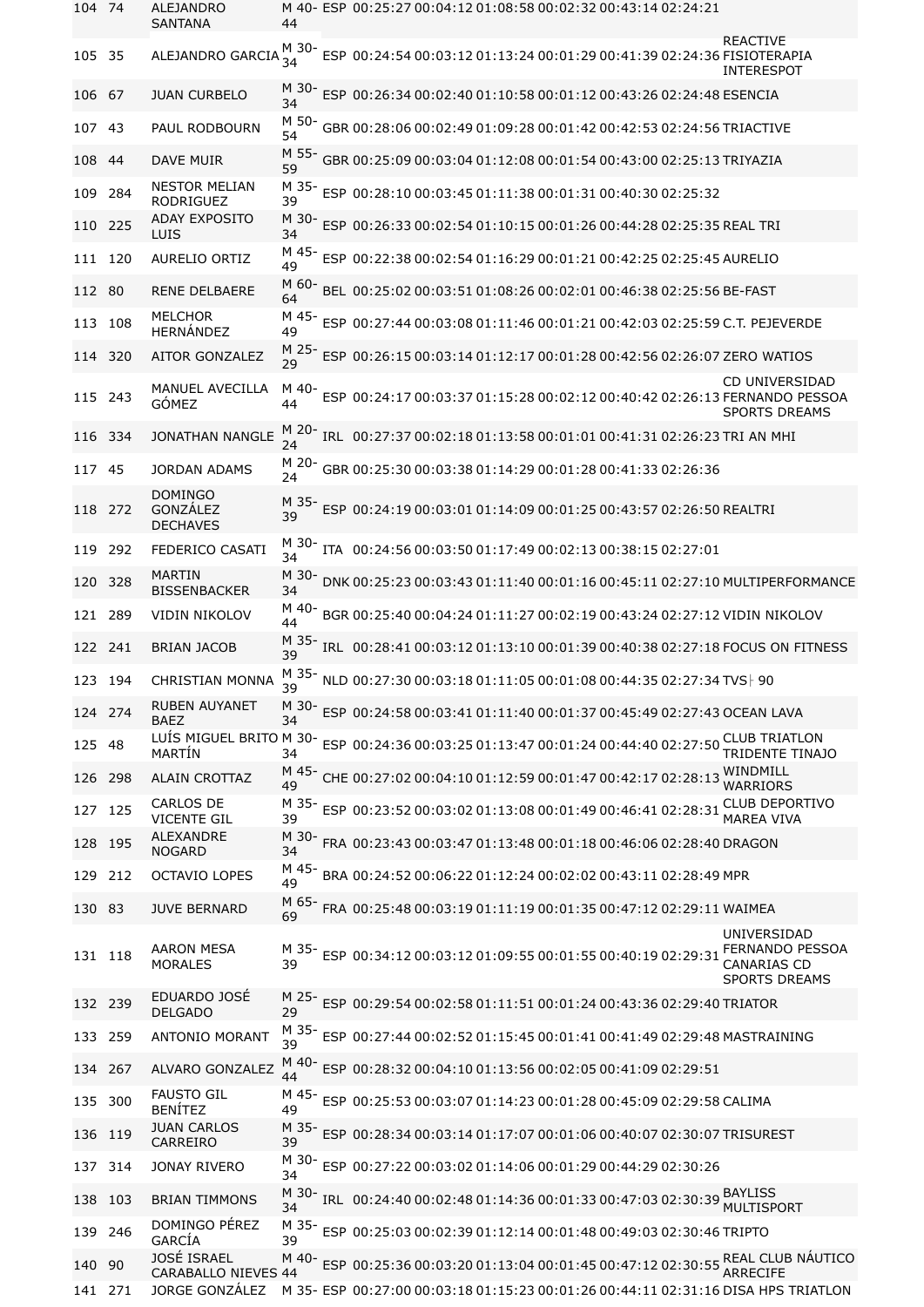|         |         | <b>LOSADA</b>                                       | 39          |                                                                                                                 |
|---------|---------|-----------------------------------------------------|-------------|-----------------------------------------------------------------------------------------------------------------|
|         | 142 134 | <b>JUAN GONZÁLEZ</b><br><b>BENASCO</b>              | M 45<br>49  | ESP 00:30:45 00:03:11 01:12:43 00:01:48 00:43:06 02:31:32 TRIATLÓN COSTA<br>TEGUISE                             |
| 143     | 211     | DIETER STRUYE                                       | M 40-<br>44 | BEL 00:26:10 00:03:10 01:12:16 00:01:32 00:49:16 02:32:23 H3P                                                   |
| 144 57  |         | LUCAS DALBOEL                                       | M 30-<br>34 | DNK 00:28:58 00:03:31 01:10:17 00:01:50 00:47:49 02:32:24 PLUS ULTRA                                            |
| 145     | - 76    | CRISTOBAL, ANGEL M 45-<br><b>SANCHEZ</b>            | 49          | ESP 00:25:01 00:03:37 01:15:17 00:01:35 00:47:20 02:32:48 TRIDENTE                                              |
|         | 146 249 | JONATHAN DAVID<br><b>ROMERO</b><br><b>DOMINGUEZ</b> | M 35-<br>39 | ESP 00:27:14 00:03:23 01:16:15 00:02:24 00:44:03 02:33:17 ACLIEDE TRIATION                                      |
| 147     | 224     | <b>MICHAEL</b><br><b>MEULEMANS</b>                  | M 35-<br>39 | NLD 00:31:21 00:04:22 01:17:58 00:01:30 00:38:54 02:34:03 RUN-INN                                               |
| 148     | 196     | PIET JONKERS                                        | M 50-<br>54 | NLD 00:30:03 00:04:26 01:13:12 00:02:15 00:44:12 02:34:06 TV CERBERUS                                           |
| 149     | 318     | <b>ALEJANDRO BELLO</b>                              | M 50-<br>54 | ESP 00:24:46 00:03:39 01:21:28 00:02:06 00:42:11 02:34:09                                                       |
| 150     | 152     | <b>CARLOS DIAZ</b>                                  | M 45-<br>49 | ESP 00:28:06 00:03:11 01:13:10 00:02:34 00:47:20 02:34:18 OHANA                                                 |
| 151     | 233     | <b>KEN DICKENSON</b>                                | M 30-<br>34 | IRL 00:28:13 00:03:08 01:16:51 00:01:23 00:44:50 02:34:24 FOCUS ON FITNESS                                      |
| 152     | 202     | <b>MACIEJ</b><br><b>SZYMADNSKI</b>                  | M 35-<br>39 | POL 00:22:25 00:02:52 01:17:41 00:01:53 00:49:54 02:34:44 WARSAW MASTERS                                        |
| 153     | 279     | YERAY CASTRO                                        | M 30-<br>34 | ESP 00:32:11 00:03:13 01:15:22 00:01:29 00:42:34 02:34:47 C.D. SORIA 9<br>TRIATHLON                             |
| 154 135 |         | JIM O'BRIEN                                         | M 45-<br>49 | IRL 00:33:14 00:02:58 01:11:18 00:02:39 00:44:56 02:35:04 FOCUS ON FITNESS                                      |
| 155     | 187     | <b>MIKKEL BORCH</b>                                 | M 40-<br>44 | DNK 00:27:27 00:04:08 01:12:33 00:01:26 00:49:35 02:35:08                                                       |
| 156     | 96      | LARS NØRREGAARD                                     | M 50-<br>54 | DNK 00:28:08 00:03:01 01:15:12 00:02:11 00:46:44 02:35:16                                                       |
| 157     | 308     | RICHARD PHILLIPS                                    | M 55-<br>59 | GBR 00:23:56 00:03:56 01:13:10 00:01:43 00:52:37 02:35:20 THORNBURY                                             |
| 158     | 185     | <b>NEIL PRESTON</b>                                 | M 45-<br>49 | GBR 00:28:29 00:04:23 01:17:35 00:01:53 00:43:02 02:35:22                                                       |
| 159     | 260     | <b>RAMON AMOROS</b><br>VALENCIANO                   | M 40-<br>44 | ESP 00:28:44 00:04:02 01:13:06 00:02:08 00:47:28 02:35:26 TRIMAKINA                                             |
| 160     | 281     | <b>JOSUE BRESSO</b>                                 | M 35-<br>39 | ESP 00:27:19 00:03:57 01:16:59 00:02:12 00:45:15 02:35:40 DISA HPS TRIATLON                                     |
| 161 291 |         | CORNEE VAN LOON                                     | M 45-       | NLD 00:25:14 00:03:22 01:21:16 00:02:27 00:43:37 02:35:54 TVH HILVERSUM                                         |
| 162     | 325     | JUAN JOSÉ ORTEGA                                    | 54          | M 50- ESP 00:30:39 00:05:27 01:12:02 00:02:35 00:45:16 02:35:58                                                 |
| 163     | 207     | <b>VAL BROOKS</b>                                   | M 40-<br>44 | IRL 00:28:51 00:02:46 01:16:08 00:01:31 00:46:55 02:36:09 KILKENNY TRI CLUB                                     |
| 164     | 247     | <b>MARCO GALLOPIN</b>                               | M 40-<br>44 | ITA 00:27:54 00:04:39 01:16:43 00:01:40 00:45:17 02:36:12 MARCO GALLOPIN                                        |
| 165     | 142     | IVÁN RODRÍGUEZ                                      | M 40-<br>44 | ESP 00:24:54 00:02:52 01:18:03 00:02:05 00:48:29 02:36:22 INSIDE LOGISTICS<br><b>AGUERE TRIATLON</b>            |
| 166     | 131     | LEANDRO ALJEO<br><b>GARCÍA DE LEÓN</b>              | M 50-<br>54 | ESP 00:32:30 00:03:29 01:11:58 00:01:42 00:46:54 02:36:31 A MAS VIENTO MAS<br>CADENA                            |
| 167 215 |         | FERNANDO CEDRES                                     | M 40-<br>44 | ESP 00:28:04 00:04:13 01:17:40 00:01:43 00:45:15 02:36:54 PERENQUEN                                             |
| 168     | 169     | <b>MARK COX</b>                                     | M 35-<br>39 | <b>LEEDS AND</b><br>GBR 00:29:02 00:03:46 01:12:30 00:01:53 00:49:58 02:37:07 BRADFORD<br><b>TRIATHLON CLUB</b> |
| 169     | 270     | J.ANDRES DEL PINO                                   | M 30-<br>34 | ESP 00:32:31 00:03:35 01:17:16 00:01:25 00:42:43 02:37:27 C.D MAREA VIVA                                        |
| 170     | 268     | CARLOS<br><b>BALLESTEROS</b>                        | M 40-<br>44 | ESP 00:27:15 00:03:14 01:16:30 00:01:31 00:49:03 02:37:31                                                       |
| 171     | 220     | <b>FABIO PANCIERA</b>                               | M 50-<br>54 | ITA 00:26:18 00:03:43 01:16:40 00:02:19 00:48:52 02:37:50                                                       |
| 172 64  |         | <b>LEWIS MARRIOTT</b>                               | M 50-<br>54 | GBR 00:26:10 00:03:37 01:17:36 00:02:00 00:48:35 02:37:57                                                       |
| 173     | 115     | <b>GERARDO</b><br><b>FERNÁNDEZ FEBLES 49</b>        | M 45-       | ESP 00:27:20 00:03:28 01:17:08 00:02:23 00:47:39 02:37:57 TEGALA                                                |
| 174     | 280     | FRED NIFFLE                                         | M 40-<br>44 | FRA 00:30:19 00:03:44 01:16:04 00:02:00 00:45:59 02:38:04                                                       |
| 175     | 110     | <b>JUVE ALEXANDRE</b>                               | M 35-<br>39 | FRA 00:30:30 00:02:34 01:14:41 00:01:31 00:49:05 02:38:19 NO CLUB                                               |
| 176     | 144     | LUIS MANUEL DIAZ                                    | 39          | ESP 00:24:33 00:02:42 01:26:54 00:01:25 00:42:48 02:38:20 A.D.TRIMEDANO                                         |
| 177     | 177     | <b>DAMIEN VASS</b>                                  | M 25-<br>29 | GBR 00:31:39 00:03:54 01:17:23 00:02:04 00:43:26 02:38:24                                                       |
| 178     | 204     | <b>CRAIG SPRING</b>                                 | M 45-<br>49 | <b>TRIATHLON</b>                                                                                                |
| 179     | 263     | AITOR GONZÁLEZ<br><b>AROCHA</b>                     | M<br>$20$   | ESP 00:25:55 00:02:50 01:18:32 00:01:36 00:50:02 02:38:53 TRIATLÓN COSTA<br><b>TEGUISE</b>                      |
| 180     | 158     | <b>TONY MCMAHON</b>                                 |             | M 50- IRL 00:36:06 00:03:35 01:13:54 00:01:36 00:43:46 02:38:55 FOCUS ON FITNESS                                |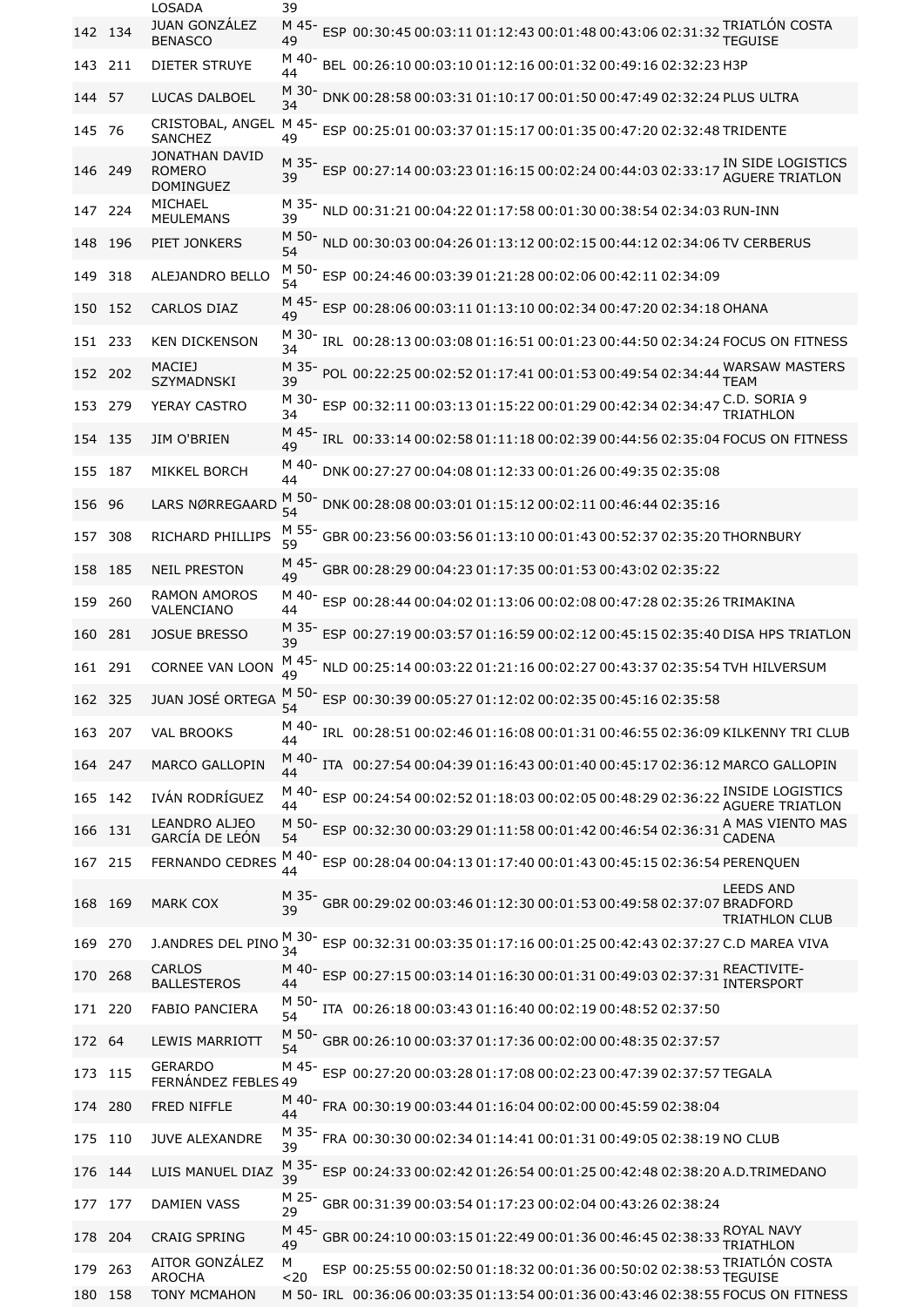|     |         |                                                     | 54          |  |  |                                                                          |                                                                                            |
|-----|---------|-----------------------------------------------------|-------------|--|--|--------------------------------------------------------------------------|--------------------------------------------------------------------------------------------|
| 181 | 250     | ALEJANDRO<br>NICOLAS ALVAREZ<br><b>BRITO</b>        | M 40-<br>44 |  |  |                                                                          | ESP 00:31:25 00:03:25 01:16:38 00:02:12 00:45:19 02:38:56 AGUERE TRIATLON                  |
| 182 | 153     | IGNACIO JIMÉNEZ<br>GARCÍA                           | M 35-<br>39 |  |  | ESP 00:26:26 00:03:56 01:16:46 00:01:49 00:50:04 02:38:59 ANTHUS         |                                                                                            |
| 183 | 100     | <b>NEILL MORGAN</b>                                 | M 55-<br>59 |  |  | GBR 00:27:41 00:04:03 01:14:18 00:01:39 00:51:27 02:39:05 OCEAN LAVA     |                                                                                            |
|     | 184 162 | <b>IAN DABBS</b>                                    | M 50-<br>54 |  |  | GBR 00:27:26 00:03:06 01:14:49 00:02:13 00:52:10 02:39:43 EXETER         |                                                                                            |
| 185 | 309     | MIGUEL ANGEL<br>TAVIO LUZARDO                       | M 35-<br>39 |  |  | ESP 00:28:10 00:03:22 01:15:04 00:02:09 00:51:37 02:40:21                | <b>CLUB TRIATLON</b><br>PERENQUE                                                           |
| 186 | 244     | ADAY JESÚS<br><b>GARCIA ALMEIDA</b>                 | M 35-<br>39 |  |  |                                                                          | ESP 00:30:08 00:04:02 01:21:58 00:01:39 00:42:40 02:40:24 CD UFPC SPORTS<br><b>DREAMS</b>  |
| 187 | 98      | <b>KUMARASAMY</b><br>VELUPILLAI<br><b>KANDASAMY</b> | M 50-<br>54 |  |  | DNK 00:26:06 00:04:28 01:22:11 00:01:42 00:46:07 02:40:33 AAIG ABENRAA   |                                                                                            |
| 188 | 290     | <b>ALEXANDER</b><br><b>KAPOSZTAS</b>                | M 50-<br>54 |  |  | AUT 00:31:36 00:04:25 01:16:04 00:02:49 00:45:45 02:40:37 FISIOTERAPIA - | <b>REACTIVITE</b><br><b>INTERSPORT</b>                                                     |
| 189 | 234     | <b>COILIN COLLINS</b><br><b>SMYTH</b>               | M 30-<br>34 |  |  | IRL 00:32:01 00:03:13 01:20:02 00:01:27 00:44:01 02:40:42 WATERFORD      |                                                                                            |
|     | 190 296 | <b>MISAEL GIL</b>                                   | 29          |  |  | ESP 00:27:10 00:02:52 01:22:38 00:01:26 00:46:46 02:40:50                | <b>CD UNIVERSIDAD</b><br><b>FERNANDO PESSOA</b><br><b>CANARIAS SPORTS</b><br><b>DREAMS</b> |
|     | 191 245 | DANIEL GÓMEZ                                        | 39          |  |  | ESP 00:26:30 00:03:04 01:20:46 00:01:25 00:49:28 02:41:11                | <b>CD UNIVERSIDAD</b><br>FRENANDO PESSOA<br><b>CANARIAS SPORT</b><br><b>DREAMS</b>         |
|     | 192 61  | <b>ALBERTO BAEZ</b>                                 | M 40-<br>44 |  |  | ESP 00:30:45 00:02:52 01:15:55 00:01:37 00:50:04 02:41:11                | ALBERTO DELGADO<br><b>BAEZ</b>                                                             |
| 193 | 199     | MATTEO BRAGLIA                                      | M 40-<br>44 |  |  | ITA 00:30:53 00:03:13 01:15:41 00:02:03 00:49:23 02:41:12                |                                                                                            |
| 194 | 251     | DANIEL<br><b>RUCHANSKY BOZZO 54</b>                 | M 50-       |  |  | URY 00:30:38 00:04:10 01:16:56 00:02:28 00:47:14 02:41:24                |                                                                                            |
| 195 | 319     | <b>GERMAN LEMES</b>                                 | M 40-<br>44 |  |  | ESP 00:35:00 00:03:30 01:15:10 00:01:58 00:46:04 02:41:40 ZERO WATTIOS   |                                                                                            |
|     | 196 65  | <b>JUAN PABLO</b><br>MARTÍN<br><b>HERNÁNDEZ</b>     | M 60-<br>64 |  |  |                                                                          | ESP 00:25:58 00:03:53 01:20:34 00:02:17 00:49:20 02:42:00 C. T. PEJEVERDE                  |
| 197 | 124     | SERGIO BERMUDEZ                                     | M 45-<br>49 |  |  | ESP 00:30:42 00:03:49 01:17:25 00:01:54 00:48:14 02:42:03 C.C TEGALA     |                                                                                            |
|     | 198 253 | FELICIANO<br><b>ESTEVEZ</b>                         | M 40-<br>44 |  |  | ESP 00:25:10 00:03:33 01:22:43 00:01:32 00:49:50 02:42:46 REALTRI        |                                                                                            |
| 199 | 155     | <b>ANDREA DANELLI</b>                               | M 40-<br>44 |  |  | ITA 00:30:31 00:03:30 01:22:54 00:02:08 00:43:53 02:42:54                |                                                                                            |
|     | 200 278 | LUIS VAZQUEZ                                        | M 20-<br>24 |  |  | ESP 00:26:39 00:03:38 01:22:57 00:01:40 00:48:06 02:42:57 LUIS ANGEL     | VAZOUEZ                                                                                    |
|     | 201 277 | <b>CARLOS PINA</b>                                  | M 35-<br>39 |  |  | ESP 00:31:28 00:02:58 01:20:53 00:01:30 00:46:39 02:43:26 C. D. SORIA 9  |                                                                                            |
|     | 202 269 | ALEN CASANOVA                                       | M 40-<br>44 |  |  | ESP 00:26:12 00:03:42 01:20:52 00:01:37 00:51:11 02:43:33 TRISANTEIDE    |                                                                                            |
|     | 203 293 | NORDIN CABRERA                                      | M 35-<br>39 |  |  | ESP 00:29:15 00:04:11 01:21:38 00:01:42 00:46:52 02:43:37 TRIDAN         |                                                                                            |
|     | 204 137 | CHRIS LOGAN                                         | M 50-<br>54 |  |  | GBR 00:27:42 00:03:11 01:14:48 00:01:22 00:56:38 02:43:40                |                                                                                            |
|     | 205 186 | <b>VALENTIN HUERTA</b>                              | M 55-<br>59 |  |  | ESP 00:33:58 00:04:41 01:14:11 00:02:15 00:48:53 02:43:55 REEBOK         |                                                                                            |
|     | 206 91  | <b>FELIX ANDRES</b><br><b>GARCIA</b>                | M 50-<br>54 |  |  |                                                                          | ESP 00:27:46 00:04:06 01:21:12 00:01:59 00:49:09 02:44:10 TRIATLON ATLETI                  |
| 207 | 287     | CHRISTIAN<br><b>STRAESSLE</b>                       | M 50-<br>54 |  |  | CHE 00:32:00 00:04:28 01:14:51 00:02:43 00:50:15 02:44:17                |                                                                                            |
|     | 208 154 | <b>JUAN MIGUEL</b><br><b>HERNANDEZ LOPEZ</b>        | M 40-<br>44 |  |  | ESP 00:28:39 00:03:33 01:24:03 00:02:06 00:46:01 02:44:19 TRIGUANAC      |                                                                                            |
| 209 | 168     | PHIL CLAYTON                                        | M 60-<br>64 |  |  | GBR 00:32:33 00:04:31 01:14:53 00:01:59 00:50:35 02:44:29                | WAKEFIELD<br><b>TRIATHLON CLUB</b>                                                         |
| 210 | 230     | <b>OMAR ESCOBAR</b>                                 | M 30-<br>34 |  |  | ESP 00:24:38 00:02:44 01:21:05 00:01:31 00:54:37 02:44:34                | <b>REAL TRI (EQUIPO</b><br>TRIATLON)                                                       |
|     | 211 60  | <b>JEAN NOËL</b><br><b>FOURCADE</b>                 | M 40-<br>44 |  |  | FRA 00:25:41 00:03:51 01:22:21 00:01:38 00:51:06 02:44:36                | CROCO D'AIRAIN<br><b>NIMES</b>                                                             |
|     | 212 72  | SANTIAGO PÉREZ<br>GARCÍA                            | M 40-<br>44 |  |  |                                                                          | ESP 00:29:11 00:04:03 01:27:35 00:01:30 00:42:37 02:44:54 CD MAREA VIVA                    |
|     | 213 139 | <b>RICCARDO</b><br><b>MERINGOLO</b>                 | M 55-<br>59 |  |  | ITA 00:26:41 00:03:47 01:17:21 00:02:31 00:54:48 02:45:06 CD PEJEVERDE   |                                                                                            |
|     | 214 192 | <b>ROLAND FROMME</b>                                | 59          |  |  |                                                                          | LG POWER-<br>DEU 00:31:31 00:04:46 01:18:17 00:02:22 00:48:16 02:45:10 SCHNECKEN KIEL      |
|     | 215 306 | CILLIAN MCNAMARA                                    |             |  |  | M 25- GBR 00:32:06 00:03:41 01:22:51 00:02:03 00:44:51 02:45:30          | E.V.                                                                                       |
|     |         |                                                     |             |  |  |                                                                          |                                                                                            |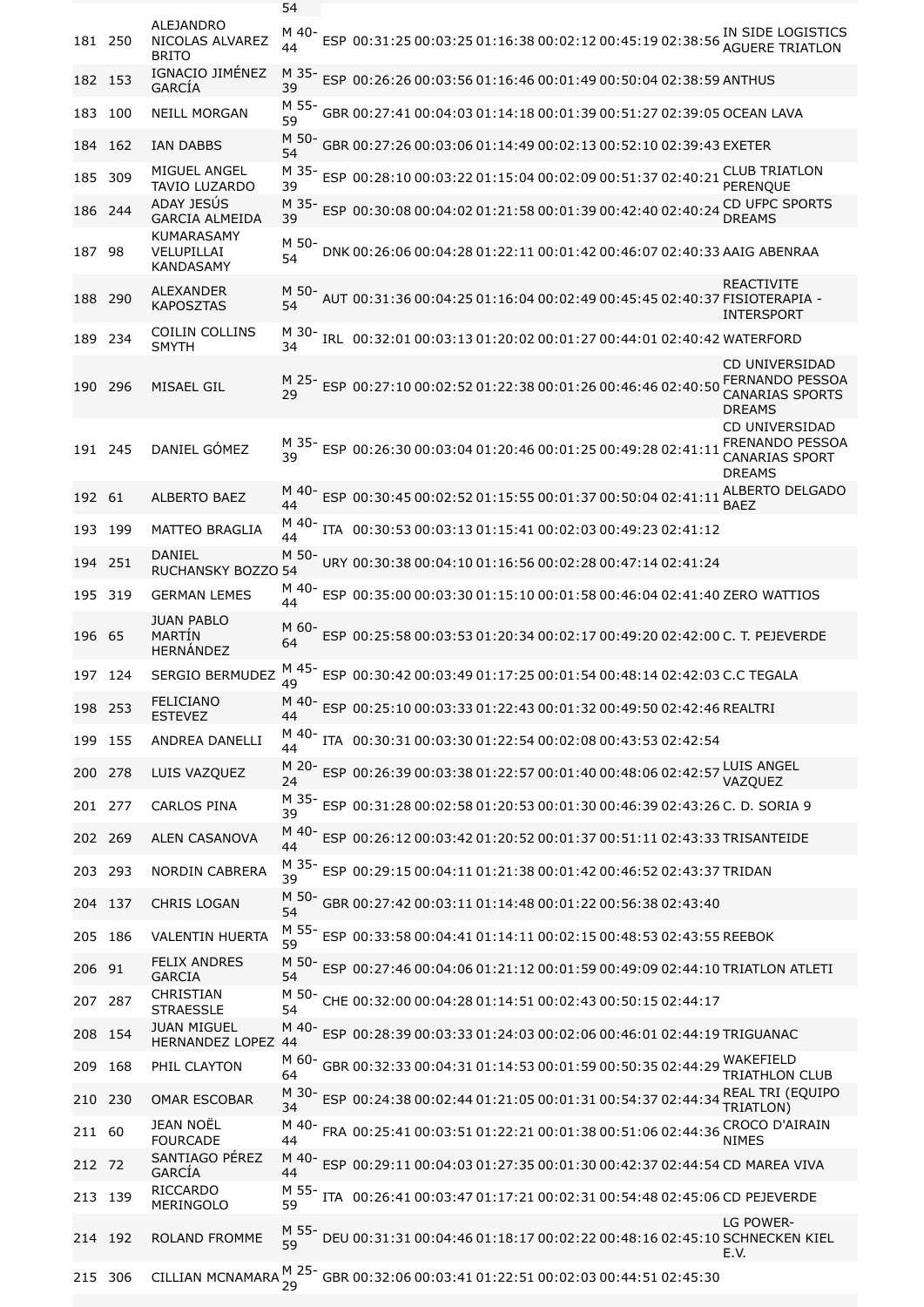|         | 216 157 | DANIEL LAPIDO<br><b>FERNANDEZ</b>                            | M 50- ESP 00:26:22 00:04:24 01:29:32 00:02:03 00:43:24 02:45:43 OHANA<br>54                                                                                     |
|---------|---------|--------------------------------------------------------------|-----------------------------------------------------------------------------------------------------------------------------------------------------------------|
| 217     | 258     | JOSÉ AYTAMI<br><b>CABRERA</b>                                | M 30-<br>ESP 00:32:05 00:03:20 01:23:07 00:01:29 00:45:47 02:45:46<br>34                                                                                        |
| 218 341 |         | JAVIER GARCÍA<br>LÓPEZ                                       | CD UNIVERSIDAD<br><b>FERNANDO PESSOA</b><br>M 35-<br>ESP 00:28:05 00:04:09 01:19:31 00:02:50 00:51:31 02:46:04<br>39<br><b>CANARIAS SPORTS</b><br><b>DREAMS</b> |
| 219 132 |         | MICHAEL<br><b>MCKINNELL</b>                                  | M 65-<br>GBR 00:26:24 00:03:42 01:20:23 00:01:32 00:54:10 02:46:09<br>69                                                                                        |
| 220     | 174     | DAVID STOCKWELL                                              | M 55- GBR 00:28:27 00:02:53 01:22:23 00:01:35 00:50:57 02:46:13                                                                                                 |
|         | 221 178 | CARLOS ARREBOLA                                              | M 30-<br>ESP 00:28:39 00:04:05 01:24:37 00:01:27 00:47:30 02:46:16<br>34                                                                                        |
|         | 222 184 | MARINO ORLANDI                                               | ESP 00:28:01 00:03:50 01:22:19 00:01:41 00:50:38 02:46:27 FEQUISE<br>M 60-<br>64                                                                                |
| 223     | 109     | MICHAEL HEUPEL                                               | M 55-<br>DEU 00:34:07 00:06:54 01:17:23 00:02:45 00:46:23 02:47:31 TRI-AS HAMM<br>59                                                                            |
| 224     | 102     | <b>BRIAN HENRIKSEN</b>                                       | M 40-<br>DNK 00:29:00 00:04:41 01:14:25 00:02:04 00:57:29 02:47:38 TIK TRIATHLON<br>44                                                                          |
| 225     | 121     | <b>JAVIER MATEOS</b>                                         | M 25-<br>ESP 00:26:14 00:04:52 01:23:15 00:02:04 00:51:30 02:47:53 CT CLARET<br>29                                                                              |
| 226     | 301     | <b>LUCA ORSI</b>                                             | M 40-<br>ITA 00:29:59 00:04:10 01:22:20 00:02:05 00:49:37 02:48:08 ANTHUS                                                                                       |
| 227     | - 273   | <b>JOHN ARDRON</b>                                           | M 55-<br>GBR 00:32:05 00:03:27 01:17:09 00:02:15 00:53:31 02:48:25 PLYMOUTH<br>59                                                                               |
| 228     | - 73    | <b>NORBERT</b><br><b>HAEUSLER</b>                            | M 55-<br>AUT 00:27:51 00:04:16 01:20:56 00:02:05 00:53:32 02:48:38 TEAM P.T.TIGRIS<br>59                                                                        |
| 229     | 105     | JOSÉ CARLOS<br><b>BONILLA PÉREZ</b>                          | M 45-<br>ESP 00:26:57 00:03:26 01:27:15 00:02:38 00:48:30 02:48:44<br>49                                                                                        |
| 230     | 95      | <b>BERNHARD</b><br><b>KRUMMENACHER</b>                       | M 60-<br>CHE 00:33:04 00:04:14 01:13:47 00:02:16 00:55:28 02:48:47 TRI TEAM<br>64<br><b>STEFFISBURG</b>                                                         |
|         | 231 316 | KAI FIEDLER                                                  | M 50-<br>DEU 00:31:03 00:03:47 01:23:14 00:01:45 00:49:22 02:49:09<br>54                                                                                        |
|         | 232 138 | DAIREANN GIBSON                                              | M 40-<br>IRL 00:29:23 00:04:58 01:25:59 00:02:23 00:46:54 02:49:34<br>44                                                                                        |
| 233     | - 307   | ROQUE GIL                                                    | M 40-<br>ESP 00:31:08 00:04:27 01:22:41 00:01:53 00:49:32 02:49:39 C. D. MAREA VIVA<br>44                                                                       |
| 234     | 181     | DAVID JONÁS<br><b>ALONSO ARMAS</b>                           | M 35-<br>ESP 00:31:29 00:05:03 01:24:14 00:01:54 00:47:16 02:49:54 OCEAN TRIATLON<br>39                                                                         |
|         | 235 147 | <b>ROSARIO</b><br>COSENTINO                                  | M 55-<br>ITA 00:32:27 00:03:18 01:26:50 00:01:25 00:46:00 02:49:58 ANTHUS<br>59                                                                                 |
|         | 236 227 | MARTIN IVANCIK                                               | M 40- SVK 00:34:11 00:04:10 01:22:09 00:01:56 00:48:37 02:51:01<br>44                                                                                           |
| 237 140 |         | <b>KARSTEN WERNER</b>                                        | M 55-<br>DEU 00:28:49 00:04:30 01:20:36 00:02:24 00:54:47 02:51:04<br>59                                                                                        |
| 238     | 336     | <b>TORBEN LANDER</b>                                         | M 55-<br>DNK 00:34:56 00:05:53 01:16:47 00:02:39 00:51:12 02:51:24<br>59                                                                                        |
| 239     | 128     | <b>HOLGER RIBBECK</b>                                        | M 55-<br>DEU 00:28:55 00:04:07 01:22:30 00:01:51 00:54:13 02:51:35 VFL-PINNEBERG<br>59                                                                          |
| 240     | 240     | JESPER BO JENSEN                                             | M 45-<br>DNK 00:31:41 00:05:27 01:23:46 00:02:30 00:48:21 02:51:42 BTC<br>49                                                                                    |
|         | 241 335 | <b>RON FEENEY</b>                                            | M 55-<br>GBR 00:32:28 00:03:41 01:21:18 00:01:41 00:53:01 02:52:07 TRILIVING<br>59                                                                              |
|         | 242 339 | <b>ANTHONY</b><br><b>WAJSFISZ</b>                            | M 40-<br>FRA 00:36:00 00:03:40 01:16:30 00:02:32 00:53:27 02:52:08<br>44                                                                                        |
| 243     | 217     | JAVIER PÉREZ                                                 | M 35-<br>IN SIDE LOGISTICS<br>ESP 00:31:44 00:02:53 01:29:47 00:02:49 00:44:57 02:52:08<br>39                                                                   |
|         | 244 337 | <b>MAIK ZEH</b>                                              | M 30-<br>DEU 00:23:20 00:05:31 01:20:10 00:02:18 01:02:10 02:53:28<br>34                                                                                        |
|         | 245 222 | <b>FRANCISCO</b><br><b>GONZALEZ MAURI</b>                    | M 45-<br>ESP 00:31:20 00:04:07 01:24:40 00:01:58 00:52:02 02:54:05<br>49                                                                                        |
| 246     | - 311   | DAVID TIPLADY                                                | M 50-<br>GBR 00:32:55 00:05:12 01:16:52 00:03:33 00:55:50 02:54:20<br>54                                                                                        |
|         | 247 165 | ANGELO DIARIO                                                | M 40-<br>ITA 00:33:38 00:05:20 01:29:19 00:01:05 00:45:07 02:54:27<br>44                                                                                        |
|         | 248 261 | <b>VICTOR ESQUIVER</b><br><b>CABRERA</b><br><b>RODRIGUEZ</b> | CLUB CICLITA LA<br>M 40-<br>ESP 00:32:43 00:03:51 01:27:29 00:01:52 00:48:48 02:54:42<br><b>TEGALA</b><br>44                                                    |
| 249     | 171     | ANDREAS UNGER                                                | TEAM ERDINGER<br>M 55-<br>DEU 00:30:37 00:05:38 01:26:43 00:02:32 00:49:58 02:55:25<br>59<br><b>ALKOHOLFREI</b>                                                 |
|         | 250 235 | ALBERTO CARRION<br><b>GOMEZ</b>                              | M 40-<br>ESP 00:30:39 00:04:31 01:27:28 00:01:32 00:51:39 02:55:46<br>44                                                                                        |
| 251     | 101     | MANUEL<br>FERNÁNDEZ<br><b>MALDONADO</b>                      | A MÁS VIENTO MÁS<br>M 30-<br>ESP 00:29:58 00:04:45 01:23:45 00:02:30 00:55:08 02:56:03<br><b>CADENA</b><br>34                                                   |
|         | 252 326 | <b>PAUL PARRISH</b>                                          | M 50-<br>GBR 00:27:12 00:04:03 01:26:31 00:02:23 00:56:26 02:56:33<br>54                                                                                        |
|         | 253 228 | <b>WAYNE</b><br>CALDECOURT                                   | M 55-<br>GBR 00:26:01 00:03:38 01:27:41 00:01:45 00:57:36 02:56:38<br>59                                                                                        |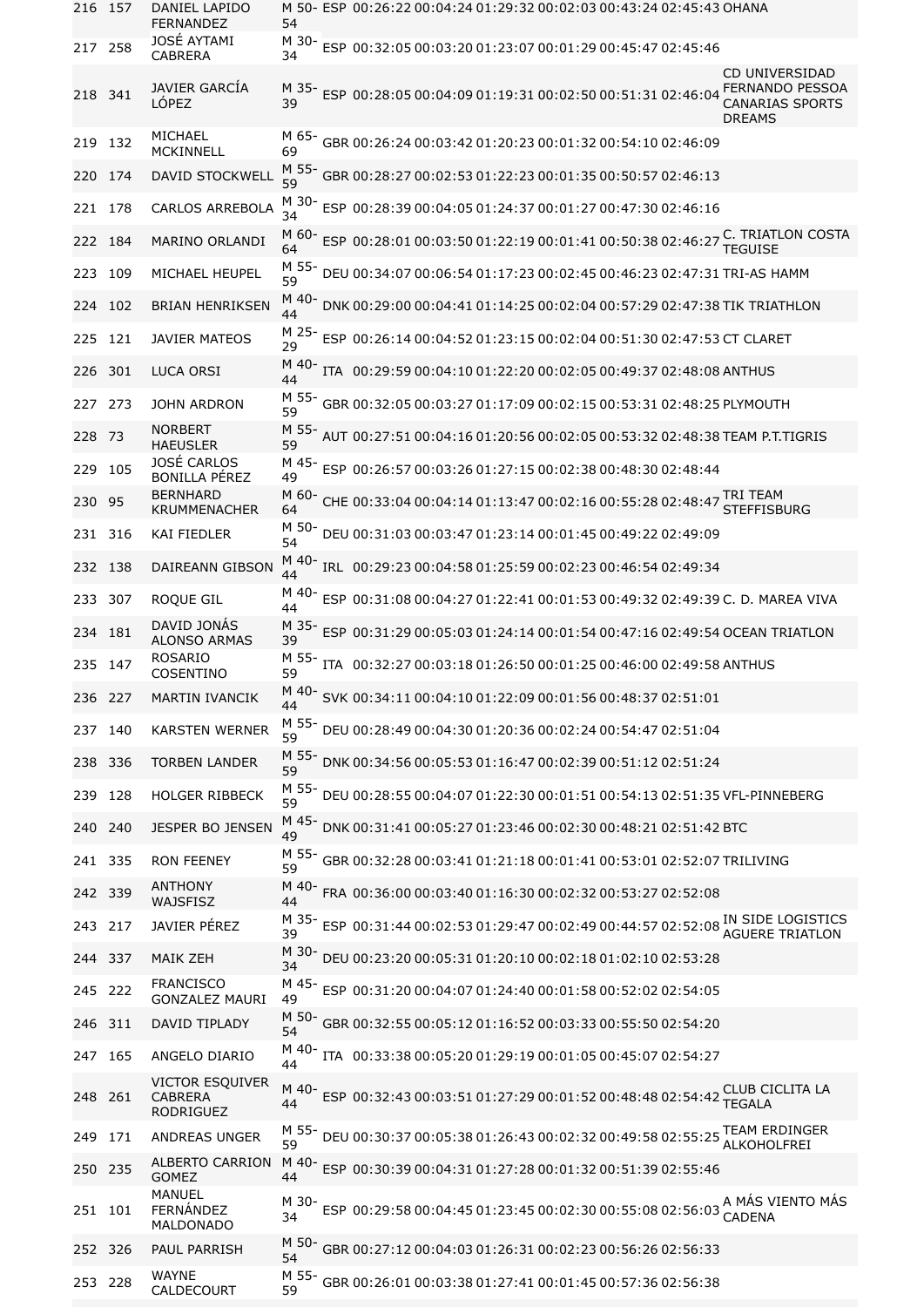| 254 310 |         | FRANCISCO<br><b>GONZALEZ</b><br><b>FELICIANO</b>       | 54          | M 50- ESP 00:29:06 00:03:34 01:30:33 00:01:43 00:52:04 02:56:59 OHANA                                                                        |
|---------|---------|--------------------------------------------------------|-------------|----------------------------------------------------------------------------------------------------------------------------------------------|
|         | 255 182 | POL RECATALA                                           | M 25-       | ESP 00:31:05 00:05:06 01:22:39 00:02:04 00:56:43 02:57:35                                                                                    |
| 256 231 |         | JAVIER GARCÍA<br>LÓPEZ                                 | 49          | CD UNIVERSIDAD<br>FERNANDO PESSOA<br>ESP 00:28:09 00:03:21 01:29:31 00:02:28 00:54:33 02:58:00<br><b>CANARIAS SPORTS</b><br><b>DREAMS</b>    |
| 257 55  |         | PEDRO ALBERTO<br>FERNÁNDEZ<br><b>GONZALEZ</b>          | M 40-<br>44 | TODO POR UN<br>ESP 00:30:33 00:04:14 01:29:28 00:01:45 00:52:04 02:58:02 SUEÑO                                                               |
| 258     | 156     | RICHARD OSBORNE                                        | M 55-<br>59 | GBR 00:30:20 00:05:17 01:28:48 00:02:26 00:51:38 02:58:26 crain rac<br><b>STRIDERS</b>                                                       |
| 259     | 265     | CHRISTIAN<br><b>ETCHEVERRY</b>                         | M 40-<br>44 | ESP 00:33:19 00:04:39 01:25:15 00:02:29 00:53:01 02:58:41                                                                                    |
| 260     | 299     | <b>EDUARDO PEREZ</b>                                   | M 40-<br>44 | ESP 00:32:40 00:05:33 01:27:12 00:02:42 00:52:08 03:00:14 NO                                                                                 |
| 261 89  |         | <b>RAFAEL</b><br><b>HERNANDEZ</b><br><b>HERNANDEZ</b>  | M 55-<br>59 | ESP 00:27:52 00:03:49 01:29:06 00:02:21 00:57:23 03:00:29 OHANA                                                                              |
|         | 262 254 | <b>JONATHAN</b><br><b>DELGADO</b>                      | M 35-<br>39 | ESP 00:32:19 00:03:55 01:31:20 00:01:45 00:51:21 03:00:39 TRIMAKINA                                                                          |
| 263     | 175     | CHRISTIAN MØLLER M 50-<br><b>NIELSEN</b>               | 54          | DNK 00:27:59 00:04:52 01:21:09 00:02:37 01:05:09 03:01:44 OTK                                                                                |
| 264     | 160     | <b>SIMON FURSMAN</b>                                   | M 50-<br>54 | GBR 00:37:15 00:04:36 01:21:46 00:02:31 00:57:43 03:03:49 TRIATULON CL<br><b>TRIATHLON CLUB</b>                                              |
| 265     | 322     | TREVOR PARKER                                          | M 50-<br>54 | GBR 00:30:38 00:03:58 01:29:14 00:02:45 00:57:53 03:04:27                                                                                    |
| 266     | 126     | <b>JOHAN THORSON</b>                                   | M 45-<br>49 | CHE 00:38:13 00:05:13 01:25:45 00:02:56 00:54:15 03:06:20 LOOLABA LUZERN                                                                     |
| 267     | 104     | RAÚL GARCIA<br>PERDIGON                                | M 35-<br>39 | ESP 00:31:16 00:04:29 01:28:51 00:01:48 00:59:58 03:06:21 REAL TRI                                                                           |
| 268     | 216     | PJ AYLWARD                                             | M 35-<br>39 | IRL 00:46:49 00:04:16 01:19:27 00:02:05 00:54:13 03:06:47                                                                                    |
| 269     | 136     | <b>JAMES ROCHE</b>                                     | M 55-<br>59 | IRL 00:38:09 00:05:07 01:31:33 00:03:22 00:49:16 03:07:25 WATERFORD                                                                          |
|         | 270 266 | <b>ARMANDO</b><br><b>RODRIGUEZZ</b><br><b>GONZALEZ</b> | M 35-<br>39 | <b>CD UNIVERSIDAD</b><br>ESP 00:29:29 00:04:04 01:32:39 00:01:51 00:59:42 03:07:43 FERNANDO PESSOA<br><b>CANARIAS</b><br><b>SPORTSDREAMS</b> |
|         | 271 288 | <b>JOSE MANUEL</b><br>CASANUEVA                        | M 40-<br>44 | ESP 00:34:47 00:04:47 01:26:46 00:02:07 00:59:27 03:07:52                                                                                    |
| 272 191 |         | <b>BRUNO QUARENA</b>                                   | M 25-<br>29 | FRA 00:28:42 00:04:15 01:31:20 00:02:16 01:02:07 03:08:39                                                                                    |
| 273     | - 200   | <b>ROBERT TURSKI</b>                                   | M 40-<br>44 | POL 00:42:11 00:04:28 01:28:49 00:01:35 00:52:24 03:09:24                                                                                    |
| 274 106 |         | ADRIAN EPIFANIO<br><b>RODRIGUEZ</b>                    | M 20-<br>24 | ESP 00:26:06 00:03:21 01:37:32 00:01:29 01:01:32 03:09:58 MYLISS<br><b>MULTISPORT</b>                                                        |
| 275     | 237     | JUAN MANUEL<br><b>PINTO</b>                            | M 35-<br>39 | ESP 00:39:45 00:06:22 01:32:09 00:02:25 00:49:33 03:10:12 HARÍA TRAIL TEAM                                                                   |
|         | 276 214 | <b>ZHIXIANG CHEN</b>                                   | M<br>$20$   | CHN 00:29:17 00:03:51 01:26:16 00:01:49 01:09:13 03:10:25 TRI ACTIV                                                                          |
| 277     | - 75    | <b>JORGE SANTANA</b>                                   | M 40-<br>44 | ESP 00:35:31 00:03:14 01:30:31 00:01:42 00:59:32 03:10:29 TRICAN ARTIOK                                                                      |
| 278 223 |         | MATTHIAS FANK                                          | M 55-<br>59 | DEU 00:28:07 00:05:00 01:31:47 00:02:53 01:03:33 03:11:17 TV RODENKIRCHEN                                                                    |
| 279     | 99      | JUAN CARLOS<br>ALBUIXECH                               | M 45-<br>49 | ESP 00:31:57 00:04:27 01:38:35 00:01:49 00:55:05 03:11:52 TRIACTIV                                                                           |
| 280 262 |         | <b>VICENTE FELIX</b><br>RODRIGUEZ                      | M 50-<br>54 | ESP 00:31:25 00:04:54 01:37:47 00:02:17 00:55:44 03:12:05                                                                                    |
| 281 327 |         | <b>RORY DUFFY</b>                                      | M 35-<br>39 | GBR 00:32:42 00:08:00 01:30:33 00:04:30 00:56:31 03:12:13                                                                                    |
|         | 282 143 | <b>ALAIN CASADO</b>                                    | M 40-<br>44 | ESP 00:32:21 00:04:51 01:33:34 00:02:34 00:59:36 03:12:53 CLUB LA RAYA TRAIL<br><b>ALCAÑICES</b>                                             |
| 283 205 |         | <b>GARY KAY</b>                                        | M 55-<br>59 | GBR 00:32:17 00:05:40 01:28:45 00:02:24 01:04:49 03:13:52                                                                                    |
| 284     | 252     | LEANDRO<br><b>RUISANCHEZ</b>                           | M 30-<br>34 | CUB 00:42:28 00:06:01 01:29:14 00:02:38 00:53:52 03:14:11                                                                                    |
| 285     | 163     | THIERRY LEGRIX                                         | M 50-<br>54 | FRA 00:26:43 00:05:26 01:25:02 00:03:01 01:14:06 03:14:16                                                                                    |
| 286     | -111    | DAN B. NIELSEN                                         | M 60-<br>64 | DNK 00:31:02 00:05:03 01:30:23 00:02:47 01:06:27 03:15:39 AAIG ATLETIK, TRI.<br><b>OG MOTION</b>                                             |
| 287     | 170     | NICOLAS DE<br><b>GRIVEL</b>                            | M 40-<br>44 | FRA 00:39:35 00:05:13 01:32:04 00:02:30 00:56:26 03:15:45                                                                                    |
| 288     | -315    | ROBERT BUTLER                                          | M 75-<br>79 | ALB 00:37:50 00:04:00 01:26:36 00:02:26 01:05:04 03:15:55 NONE                                                                               |
| 289     | 188     | TOM CASSADY                                            | M 40-<br>44 | GBR 00:31:23 00:03:49 01:34:19 00:02:39 01:04:32 03:16:40                                                                                    |
|         | 290 127 | TIM GORDON                                             |             | M 45- GBR 00:35:53 00:04:25 01:32:16 00:02:22 01:03:18 03:18:12 GLASGOW                                                                      |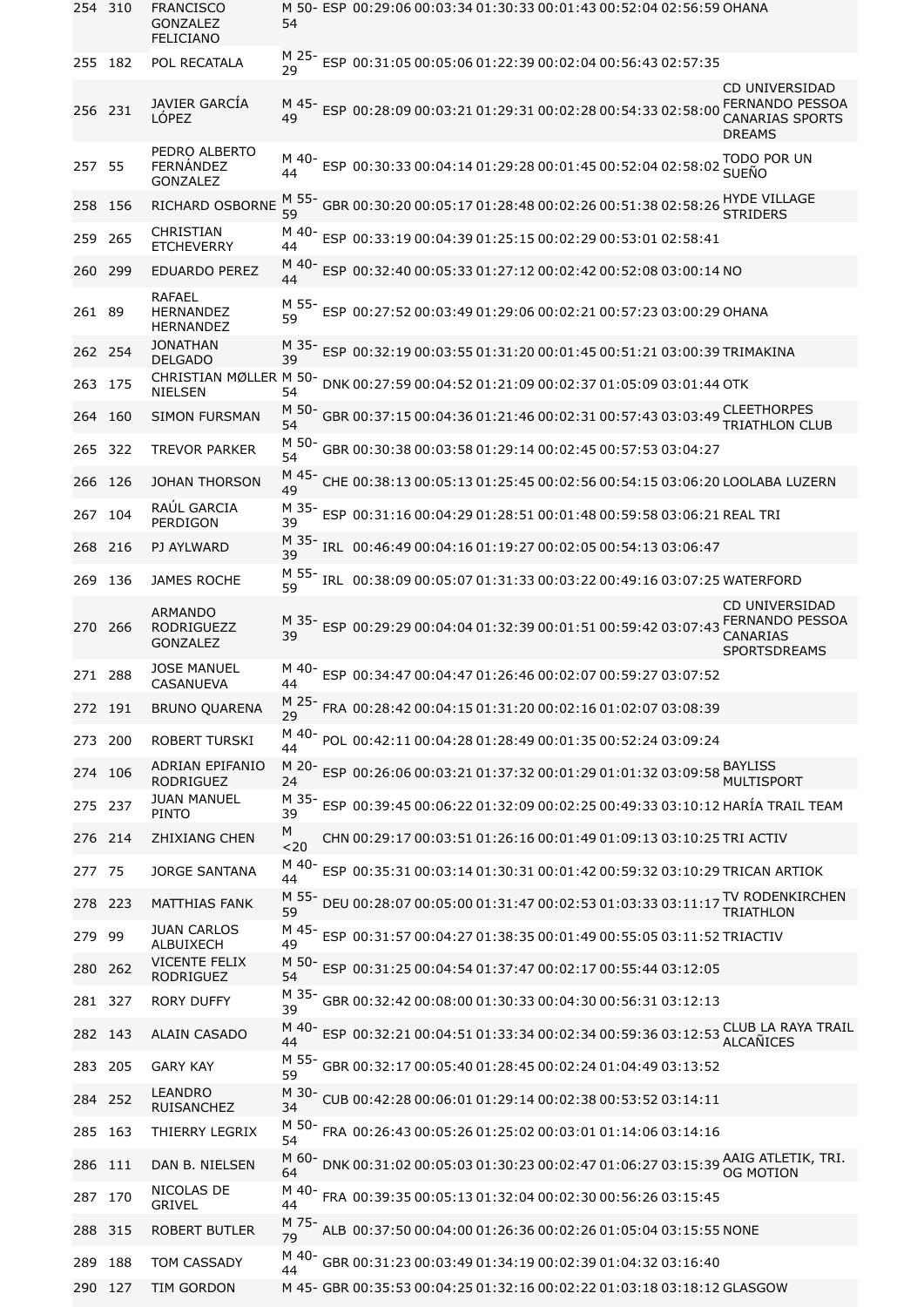|        |         |                                           | 49          |  |                                                           |                                                                    | <b>TRIATHLON CLUB</b>                                                               |  |
|--------|---------|-------------------------------------------|-------------|--|-----------------------------------------------------------|--------------------------------------------------------------------|-------------------------------------------------------------------------------------|--|
|        | 291 255 | ANDREW JONES                              | M 50-<br>54 |  |                                                           | GBR 00:39:24 00:05:05 01:30:39 00:02:35 01:00:31 03:18:12          |                                                                                     |  |
| 292    | 88      | <b>ENRIQUE ROMERO</b><br><b>NODA</b>      | M 45-<br>49 |  |                                                           | ESP 00:28:54 00:04:47 01:35:21 00:02:24 01:07:03 03:18:27 OHANA    |                                                                                     |  |
| 293    | 209     | JES CHRISTIAN<br>WILHELMSEN               | M 65-<br>69 |  |                                                           |                                                                    | DNK 00:36:45 00:04:57 01:34:47 00:02:05 01:00:31 03:19:03 AAIG AABENRAA             |  |
| 294    | - 206   | <b>NICK HOWARD</b>                        | M 50-<br>54 |  |                                                           | GBR 00:42:30 00:05:06 01:29:52 00:03:12 00:58:50 03:19:28          |                                                                                     |  |
| 295    | 172     | <b>BERND HERRMANN</b>                     | M 55-<br>59 |  | DEU 00:33:33 00:06:00 01:33:25 00:03:04 01:07:07 03:23:07 |                                                                    | GÜNZBURG                                                                            |  |
| 296    | 198     | <b>MARK CASSIDY</b>                       | M 55-<br>59 |  |                                                           | GBR 00:37:40 00:05:51 01:32:21 00:03:53 01:04:20 03:24:03          |                                                                                     |  |
| 297    | 149     | <b>MARTIN PAFFRATH</b>                    | M 50-<br>54 |  |                                                           |                                                                    | DEU 00:47:21 00:06:39 01:31:32 00:03:02 00:56:55 03:25:27 LLG ST.AUGUSTIN           |  |
| 298    | 275     | COSME JIMÉNEZ<br><b>MORALES</b>           | M 55-<br>59 |  |                                                           |                                                                    | ESP 00:31:43 00:05:30 01:42:57 00:02:18 01:05:14 03:27:41 INDEPENDIENTE             |  |
| 299    | 179     | ROBERTO LORENTE                           | M 30-<br>34 |  |                                                           | ESP 00:43:36 00:05:46 01:39:25 00:03:29 00:55:43 03:27:57          |                                                                                     |  |
| 300    | 286     | <b>JAMES CASSIDY</b>                      | M 20-<br>24 |  |                                                           | DNK 00:36:12 00:05:26 01:40:45 00:01:59 01:04:49 03:29:09          |                                                                                     |  |
| 301    | - 167   | PATRICK DAVEY                             | M 55-<br>59 |  |                                                           |                                                                    | GBR 00:38:13 00:06:18 01:42:32 00:02:47 01:00:04 03:29:52 ABSOLUTE TRI              |  |
|        | 302 276 | <b>BILL BROWN</b>                         | M 60-<br>64 |  |                                                           |                                                                    | IRL 00:32:09 00:06:48 01:45:19 00:03:25 01:02:23 03:30:02 CASTLEHAVEN               |  |
| 303    | - 203   | DANIEL GARCIA<br>ARMENGAUD                | M 35-<br>39 |  |                                                           | ESP 00:37:28 00:08:42 01:42:55 00:02:22 00:59:21 03:30:46          |                                                                                     |  |
| 304    | 330     | GÉRALD BONNEAU                            | M 65-<br>69 |  |                                                           |                                                                    | FRA 00:38:38 00:05:21 01:36:14 00:03:02 01:08:58 03:32:11 TRISALEVE                 |  |
| 305 93 |         | SEBASTIÁN<br>ANTONIO DÍAZ                 | M 50-<br>54 |  |                                                           | ESP 00:34:05 00:08:03 01:35:30 00:05:05 01:09:58 03:32:40 OHANA    |                                                                                     |  |
| 306    | 68      | NIGEL BRUCE                               | M 55-<br>59 |  |                                                           | GBR 00:35:37 00:04:04 01:36:07 00:02:35 01:15:50 03:34:10          | PERTH TRIATHLON<br><b>CLUB</b>                                                      |  |
| 307    | 324     | <b>CLIVE BALL</b>                         | M 60-<br>64 |  |                                                           | GBR 00:33:22 00:04:37 01:48:30 00:03:10 01:06:34 03:36:11          | <b>OCEAN LAVA</b><br>TRIATHLON                                                      |  |
| 308    | 112     | <b>OSCAR MANUEL</b><br><b>SOCORRO</b>     | M 30-<br>34 |  |                                                           | ESP 00:32:38 00:05:28 01:42:42 00:02:33 01:17:46 03:41:04 REAL TRI |                                                                                     |  |
| 309    | 201     | <b>LEONARDO RANCEL</b>                    | M 55-<br>59 |  |                                                           | ESP 00:31:39 00:05:14 01:41:26 00:03:51 01:18:55 03:41:04 TXTM     |                                                                                     |  |
|        | 310 176 | <b>SANDY FINDLAY</b>                      | M 55-<br>59 |  |                                                           | GBR 00:53:33 00:05:35 01:37:06 00:04:15 01:02:54 03:43:21          |                                                                                     |  |
|        | 311 166 | <b>DAVID</b><br><b>HAYTHORNTHWAITE 59</b> |             |  |                                                           | M 55- GBR 00:36:31 00:06:38 01:48:55 00:03:53 01:08:13 03:44:09    |                                                                                     |  |
|        | 312 294 | <b>GERRY LUCAS</b>                        | M 70-<br>74 |  |                                                           |                                                                    | LITTLEDOWN<br>GBR 00:42:55 00:07:12 01:38:24 00:03:29 01:13:39 03:45:36 HARRIERS    |  |
|        | 313 321 | <b>MAGNUS PAHLSSON</b>                    | M 70-<br>74 |  |                                                           |                                                                    | GBR 00:34:44 00:06:29 01:47:56 00:03:26 01:14:06 03:46:40 ROBIN BREW SPORT          |  |
|        | 314 333 | <b>HELMUT</b><br><b>SCHICKETANZ</b>       | M 75-<br>79 |  |                                                           |                                                                    | DEU 00:38:51 00:07:33 01:39:57 00:04:48 01:19:51 03:50:57 TRIATHLON<br>POTSDAM E.V, |  |
| 315 92 |         | ANTONIO<br>RODRÍGUEZ<br>GARCÍA            | M 50-<br>54 |  |                                                           |                                                                    | ESP 00:34:05 00:08:02 01:51:04 00:03:27 01:17:59 03:54:35 OHANA TRIATHLON           |  |
|        | 316 173 | <b>DOMINIC</b><br><b>LONGHURST</b>        | 49          |  |                                                           | M 45- GBR 00:42:39 00:06:01 01:50:07 00:02:25 01:15:39 03:56:48    |                                                                                     |  |

| ı<br>1<br>٠<br>٠ |  |
|------------------|--|
|------------------|--|

| Race<br>Dorsal | Name<br>Nombre                  | Group<br>Grupo | Nat.<br>Nac. |  |
|----------------|---------------------------------|----------------|--------------|--|
| 38             | A. IVAN CONCEPCION CORREA       | M 40-44        | <b>ESP</b>   |  |
| 46             | <b>JULIAN NOTT</b>              | M 45-49        | <b>GBR</b>   |  |
| 49             | CAIN CHRISTOFOROU               | M 25-29        | <b>GBR</b>   |  |
| 62             | CARLOS FERNANDEZ CASTRO         | M 45-49        | <b>ESP</b>   |  |
| 63             | DAVID TELFORD                   | M 35-39        | <b>GBR</b>   |  |
| 71             | LEANDRO DELGADO RODRIGUEZ       | M 35-39        | <b>ESP</b>   |  |
| 94             | <b>JAVIER CABRERA</b>           | M 45-49        | <b>ESP</b>   |  |
| 161            | DANIEL KING                     | M 25-29        | <b>ESP</b>   |  |
| 164            | SEBASTIAN MCLELLAN LEON         | M 25-29        | <b>ESP</b>   |  |
| 183            | <b>RICHARD HARRIS</b>           | M 50-54        | <b>GBR</b>   |  |
| 189            | <b>LUCAS VERBIST</b>            | M 55-59        | <b>BEL</b>   |  |
| 190            | <b>MAGNUS PAHLSSON</b>          | M 70-74        | <b>GBR</b>   |  |
| 193            | <b>JUAN LUIS LEDESMA ARVELO</b> | M 40-44        | <b>ESP</b>   |  |
| 221            | <b>COLIN IRVING</b>             | M 55-59        | <b>GBR</b>   |  |
| 226            | STEFANO FIZ                     | M 45-49        | <b>ITA</b>   |  |
| 238            | <b>SIXTO HENRIQUEZ</b>          | M 25-29        | <b>ESP</b>   |  |
| 256            | <b>STEPHEN DONNELLY</b>         | M 30-34        | <b>IRL</b>   |  |
| 257            | MOISÉS GUTIÉRREZ GONZÁLEZ       | M 40-44        | <b>ESP</b>   |  |
| 297            | MARTIJN VAN DER WEERD           | M 40-44        | <b>NLD</b>   |  |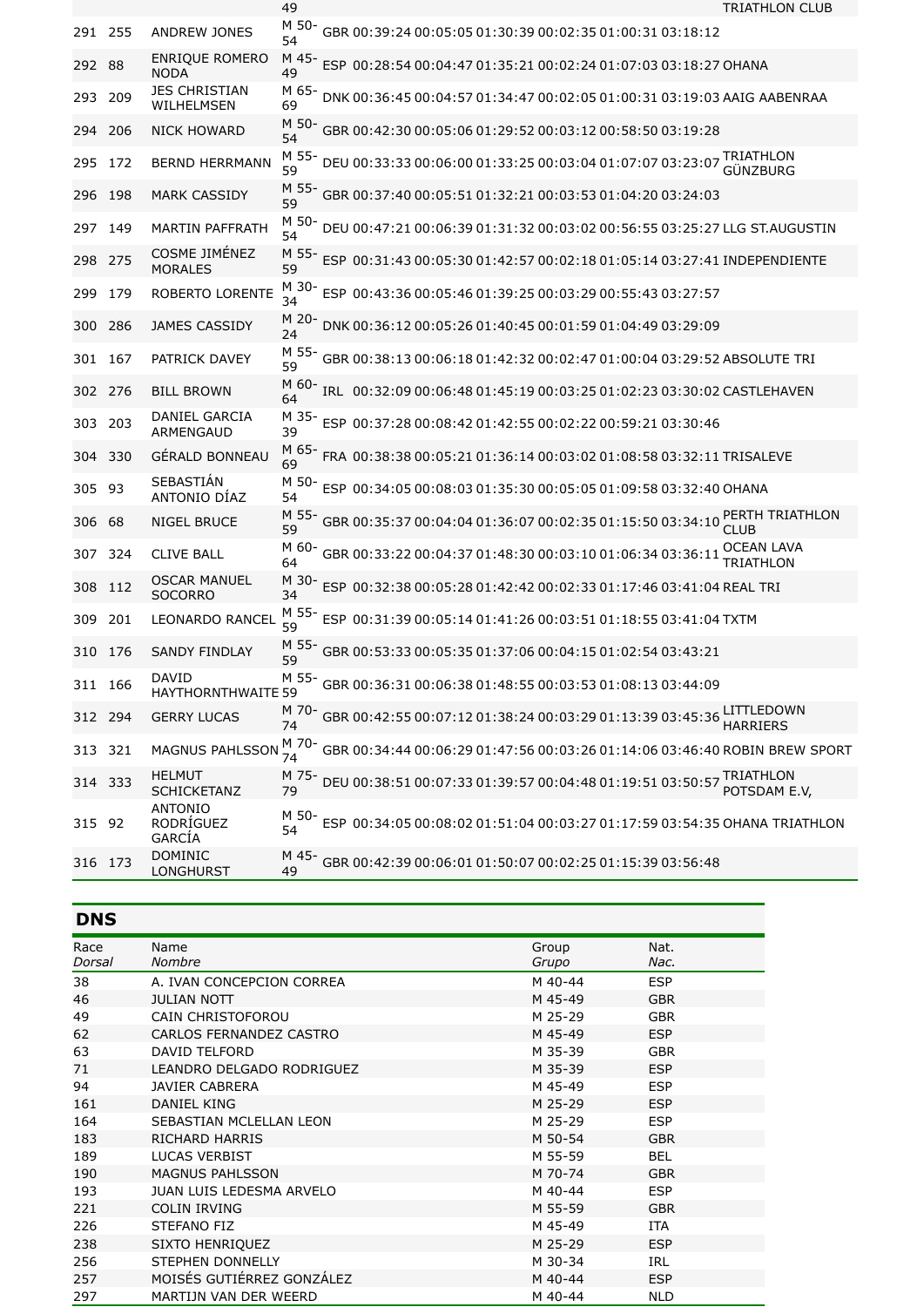| <b>DNF</b>     |                         |                |              |      |                                     |             |    |                   |
|----------------|-------------------------|----------------|--------------|------|-------------------------------------|-------------|----|-------------------|
| Race<br>Dorsal | Name<br><b>Nombre</b>   | Group<br>Grupo | Nat.<br>Nac. | Swim | T1                                  | <b>Bike</b> | T2 | Run               |
| 70             | <b>TERRANCE COCKING</b> | M 75-79        | <b>GBR</b>   |      | 00:36:22 00:05:28 01:30:02          |             |    | 00:00:00          |
| 81             | ANDREAS HAUCK           | M 50-54        | <b>DEU</b>   |      | 00:23:57 00:03:30 01:09:55 00:01:59 |             |    |                   |
| 82             | PETER NORMAN            | $M80+$         | GBR          |      | 00:42:46 00:07:58 02:03:24          |             |    | 00:00:00          |
| 113            | <b>ENRIQUE MARRERO</b>  | M 35-39        | <b>ESP</b>   |      | 00:25:58 00:02:42 01:14:02 00:01:12 |             |    |                   |
| 219            | <b>VICTOR ADRASTE</b>   | M 25-29        | <b>FRA</b>   |      | 00:28:54 00:07:17                   |             |    | 00:00:00000:00:00 |
|                |                         |                |              |      |                                     |             |    |                   |

| <b>DO</b>      |                                          |                |              |      |    |             |    |                                              |
|----------------|------------------------------------------|----------------|--------------|------|----|-------------|----|----------------------------------------------|
| Race<br>Dorsal | Name<br>Nombre                           | Group<br>Grupo | Nat.<br>Nac. | Swim | Τ1 | <b>Bike</b> | тэ | Run                                          |
|                | WILIAN CRISTOFE GARCIA<br><b>JIMENEZ</b> | M 30-34        | FSP          |      |    |             |    | 00:20:33 00:02:10 01:03:23 00:01:07 00:35:04 |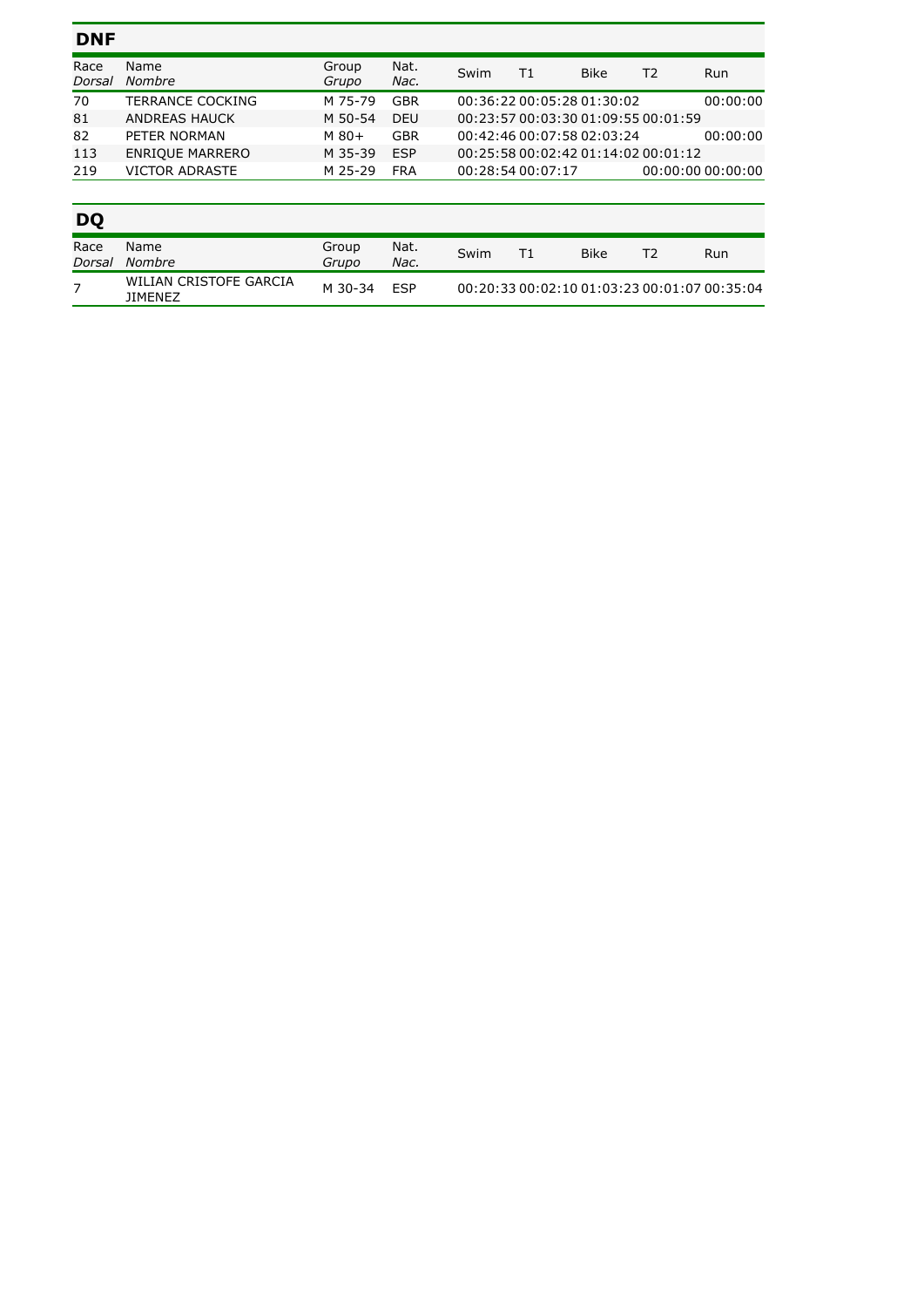

# **Event Info Application**

# **VOLCANO 2019**

**Results > Female**

04 May 2019 16:08:59

|                | <b>Female</b> |                                                                 |                  |                 |    |      |                                                                   |     |       |                                                                                                                                        |
|----------------|---------------|-----------------------------------------------------------------|------------------|-----------------|----|------|-------------------------------------------------------------------|-----|-------|----------------------------------------------------------------------------------------------------------------------------------------|
| Place          | Race          | Name<br><b>Dorsal Nombre</b>                                    | Grupo Nac.       | Group Nat. Swim | T1 | Bike | T <sub>2</sub>                                                    | Run | Total | Tri Club                                                                                                                               |
| 1              | 361           | Lucy Charles<br>Barclay                                         | F 25-<br>29      |                 |    |      | GBR 00:18:08 00:02:23 01:05:13 00:01:18 00:38:11 02:05:12 TEAMCB  |     |       |                                                                                                                                        |
| 2              | 362           | <b>TESSA</b><br><b>KORTEKAAS</b>                                | F 30-<br>34      |                 |    |      | NLD 00:23:33 00:02:14 01:03:20 00:01:15 00:40:23 02:10:43         |     |       |                                                                                                                                        |
| 3              | 363           | <b>AMBER</b><br><b>ROMBAUT</b>                                  | F 20-<br>24      |                 |    |      |                                                                   |     |       | BEL 00:20:14 00:02:05 01:08:42 00:01:17 00:41:56 02:14:12 ITZU-TRITEAM                                                                 |
| 4              | 366           | <b>RAQUEL</b><br><b>AROSTEGUI</b><br>GONZÁLEZ                   | F 25-<br>29      |                 |    |      |                                                                   |     |       | ESP 00:21:50 00:02:08 01:12:10 00:01:02 00:39:21 02:16:28 RIVAS                                                                        |
| 5              | 474           | <b>LINE BRANDT</b><br><b>PEDERSEN</b>                           | F 25-<br>29      |                 |    |      |                                                                   |     |       | DNK 00:25:54 00:03:12 01:08:03 00:01:33 00:38:25 02:17:05 MULTIPERFORMANCE                                                             |
| 6              | 373           | <b>ALEXANDRA</b><br><b>ERSTED</b>                               | F 30-<br>34      |                 |    |      |                                                                   |     |       | DNK 00:24:14 00:02:28 01:05:53 00:01:31 00:43:09 02:17:14 TRIYAZIA                                                                     |
| $\overline{7}$ | 365           | DÁCIL<br>HERNANDEZ<br><b>HERNANDEZ</b>                          | F 45-<br>49      |                 |    |      | ESP 00:23:35 00:02:30 01:12:52 00:01:11 00:40:14 02:20:20 REALES  |     |       | CLUB NATACIÓN                                                                                                                          |
| 8              | 368           | <b>ZAIRA</b><br><b>LORENZO</b><br>PEREZ                         | F 20-<br>24      |                 |    |      | ESP 00:22:03 00:02:25 01:12:56 00:01:06 00:42:58 02:21:27         |     |       | <b>CLUB NATACIÓN</b><br><b>REALES</b>                                                                                                  |
| 9              | 409           | ROCIO MORAN<br>RODRIGUEZ                                        | F 30-<br>34      |                 |    |      |                                                                   |     |       | ESP 00:24:37 00:02:23 01:10:40 00:01:19 00:45:05 02:24:01 DISA HPS TRIATLON                                                            |
| 10             | 390           | <b>NATALIA</b><br>BERMÚDEZ DE<br><b>CASTRO</b><br><b>ANGULO</b> | F<br>$25-$<br>29 |                 |    |      |                                                                   |     |       | <b>CLUB DE TRIATLON</b><br>ESP 00:25:42 00:02:20 01:15:05 00:01:14 00:41:06 02:25:25 ONDARRETA<br>ALCORCÓN CTOA                        |
| 11             | 458           | <b>RANNVEIG</b><br><b>ANNA</b><br><b>GUICHARNAUD</b>            | F 45-<br>49      |                 |    |      | ISL 00:25:08 00:03:30 01:09:09 00:01:30 00:47:52 02:27:08         |     |       | BAYLISS<br><b>MULTISPORT</b>                                                                                                           |
| 12             | 367           | <b>DARRELLE</b><br><b>PARKER</b>                                | F 50-<br>54      |                 |    |      | GBR 00:26:57 00:02:47 01:10:59 00:01:32 00:45:54 02:28:08         |     |       |                                                                                                                                        |
| 13             | 370           | <b>SARA TORRES</b>                                              |                  |                 |    |      |                                                                   |     |       | CD. UNIVERSIDAD<br>F <20 ESP 00:25:46 00:02:34 01:15:53 00:01:20 00:45:36 02:31:07 FERNANDO PESSOA<br><b>SPORTS DREAMS</b>             |
| 14             | 369           | <b>EVA PEREZ</b><br>CASTELLANO                                  | F 30-<br>34      |                 |    |      |                                                                   |     |       | UNIVERSIDAD<br>ESP 00:30:38 00:03:21 01:15:15 00:02:07 00:42:12 02:33:30 FERNANDO PESSOA<br><b>CANARIAS CD</b><br><b>SPORTS DREAMS</b> |
| 15             | 472           | <b>JAZZ CARLIN</b>                                              | 29               |                 |    |      | GBR 00:20:30 00:03:19 01:20:30 00:01:35 00:48:24 02:34:15         |     |       |                                                                                                                                        |
| 16             | 431           | <b>VEERLE</b><br><b>LAURENS</b>                                 | F 35-<br>39      |                 |    |      | BEL 00:29:48 00:03:22 01:15:57 00:01:40 00:43:39 02:34:24 BE-FAST |     |       |                                                                                                                                        |
| 17             | 377           | <b>GARA YANES</b>                                               | F 40-<br>44      |                 |    |      | ESP 00:27:23 00:03:09 01:16:30 00:01:41 00:46:26 02:35:07 TXTM    |     |       |                                                                                                                                        |
| 18             | 391           | <b>SIMONE</b><br><b>DIDERIKSEN</b>                              | F 25-<br>29      |                 |    |      |                                                                   |     |       | DNK 00:32:08 00:03:10 01:15:03 00:01:36 00:43:34 02:35:29 CLUB LA SANTA<br><b>WELLNESS CENTRE</b>                                      |
| 19             | 479           | <b>VERONICA</b><br><b>NAVARRO</b>                               | F 20-<br>24      |                 |    |      |                                                                   |     |       | ESP 00:21:50 00:02:41 01:21:26 00:01:13 00:48:47 02:35:54 DISA HPS TRIATLON                                                            |
| 20             | 412           | ANNA-KAISA<br>PIETILAINEN                                       | F 35-<br>39      |                 |    |      | FIN 00:25:39 00:03:08 01:18:18 00:01:34 00:48:03 02:36:40         |     |       |                                                                                                                                        |
| 21             | 445           | <b>FRANCES</b><br><b>OWEN</b>                                   | F 25-<br>29      |                 |    |      |                                                                   |     |       | GBR 00:31:11 00:03:10 01:15:19 00:01:37 00:46:32 02:37:47 WRECSAM TRI CLUB                                                             |
| 22             | 376           | VERONIKA<br><b>KERMIETOVA</b>                                   | F 25-<br>29      |                 |    |      | ESP 00:27:19 00:02:29 01:17:45 00:01:11 00:49:59 02:38:41         |     |       | <b>CN REALES</b><br>TENERIFE                                                                                                           |
| 23             | 413           | <b>SIOBHAN</b><br><b>KENNEDY</b>                                | F 55-<br>59      |                 |    |      |                                                                   |     |       | IRL 00:31:45 00:03:44 01:16:42 00:02:05 00:44:33 02:38:48 FOCUS ON FITNESS                                                             |
| 24             | 388           | <b>DORTE</b><br><b>HOBSON</b>                                   | F 50-<br>54      |                 |    |      |                                                                   |     |       | DNK 00:24:42 00:03:00 01:21:05 00:01:31 00:49:22 02:39:38 SAINTES TRIATHLON                                                            |
| 25             | 397           | <b>CLAUDIA</b><br>RODRIGUEZ<br>MONTESDEOCA                      | F 30-<br>34      |                 |    |      |                                                                   |     |       | CD UNIVERSIDAD<br>ESP 00:22:25 00:02:49 01:20:06 00:01:26 00:53:11 02:39:55 FERNANDO PESSOA<br><b>SPORTS DREAMS</b>                    |
| 26             | 379           | <b>MIA</b><br><b>LEADBEATER</b>                                 |                  |                 |    |      |                                                                   |     |       | F <20 ESP 00:23:37 00:02:33 01:20:28 00:01:15 00:52:15 02:40:06 ANZISSMULTISPORT<br>LANZAROTE                                          |
| 27             | 381           | GIL                                                             | 34               |                 |    |      |                                                                   |     |       | NOELIA BRITO F 30- ESP 00:28:07 00:03:06 01:21:00 00:01:33 00:46:55 02:40:39 IN SIDE LOGISTICS<br><b>AGUERE TRIATLON</b>               |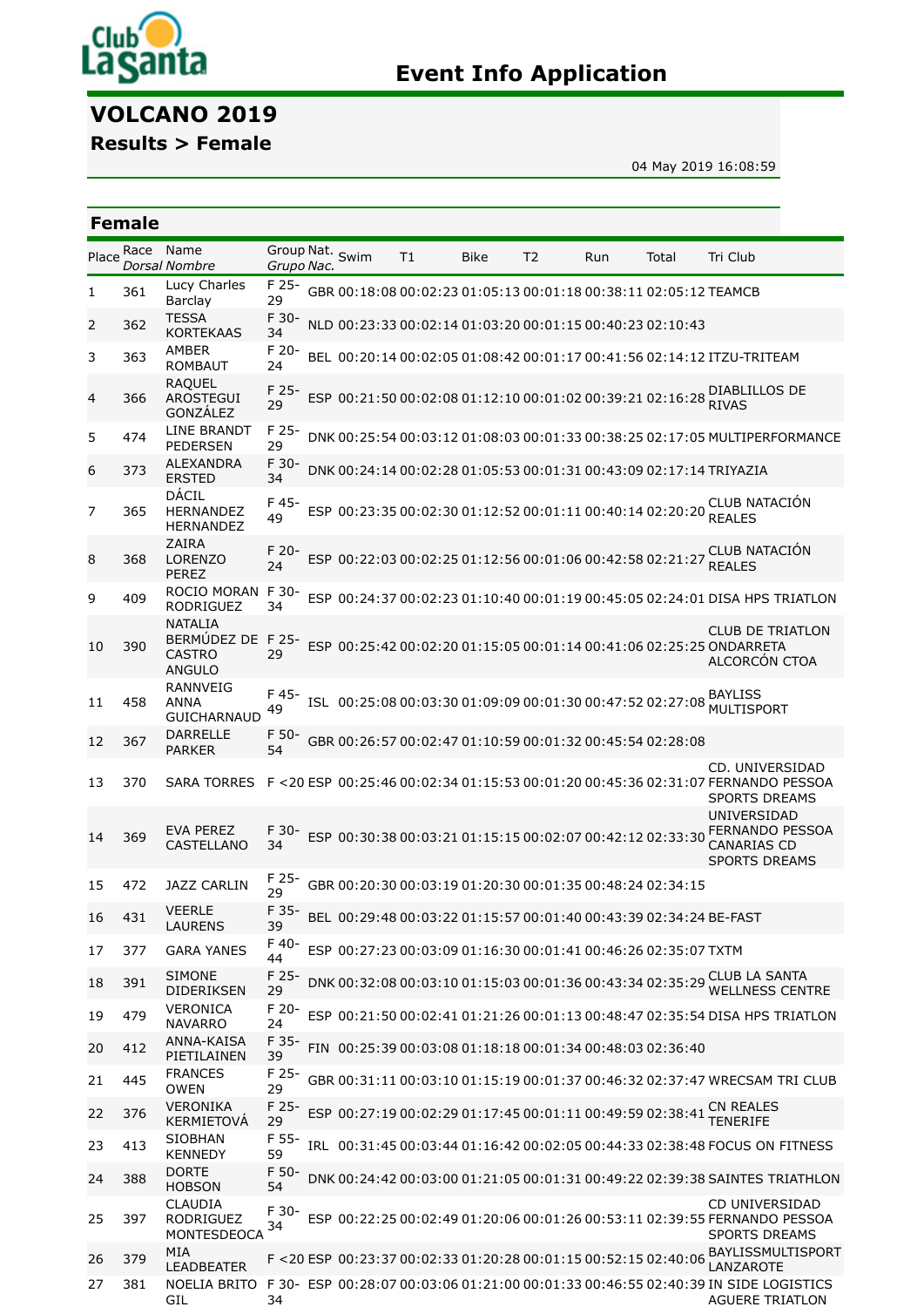| 28 | 400 | ANJA JEDYNAK                                          | F 45-<br>49 | DEU 00:29:38 00:03:04 01:17:31 00:01:22 00:49:33 02:41:06 TEAM P.T.TIGRIS                                                                                    |  |
|----|-----|-------------------------------------------------------|-------------|--------------------------------------------------------------------------------------------------------------------------------------------------------------|--|
| 29 | 436 | <b>GRACE ELIET</b>                                    | F 25-<br>29 | GBR 00:28:06 00:04:02 01:21:48 00:02:00 00:45:47 02:41:41 -                                                                                                  |  |
| 30 | 380 | <b>NOEMI BELON</b>                                    | F 25-<br>29 | ESP 00:28:12 00:02:55 01:25:00 00:01:38 00:44:18 02:42:01                                                                                                    |  |
| 31 | 456 | ANNETTE<br><b>NIXON</b>                               | F 45-<br>49 | GBR 00:25:29 00:03:16 01:20:37 00:01:30 00:52:06 02:42:57 DEAL TRI                                                                                           |  |
| 32 | 451 | <b>PAULA</b><br><b>ROBERTS</b>                        | F 45-<br>49 | IRL 00:30:18 00:05:38 01:16:37 00:02:39 00:48:12 02:43:22 FOCUS ON FITNESS                                                                                   |  |
| 33 | 448 | <b>ALESSIA</b><br><b>SCARPA</b>                       | F 45-<br>49 | ITA 00:28:52 00:03:41 01:21:19 00:01:51 00:47:55 02:43:34                                                                                                    |  |
| 34 | 371 | <b>ROSA FONTES</b><br><b>GUTIERREZ</b>                | F 40-<br>44 | ESP 00:31:42 00:03:00 01:23:04 00:01:12 00:44:48 02:43:44 TRICANARTIOK                                                                                       |  |
| 35 | 402 | <b>ESTHER</b><br><b>HERNANDEZ</b>                     | F 30-<br>34 | ESP 00:32:05 00:03:26 01:19:17 00:01:35 00:47:39 02:44:01 ALISIOS TRIATLHON                                                                                  |  |
| 36 | 478 | <b>HELLE LANDER</b>                                   | F 55-<br>59 | DNK 00:37:21 00:05:32 01:14:38 00:02:14 00:45:43 02:45:27                                                                                                    |  |
| 37 | 468 | HELEN<br><b>MACVICKER</b>                             | F 50-<br>54 | GBR 00:28:10 00:02:44 01:20:24 00:01:16 00:53:20 02:45:53 CLUB PERENQUÉN                                                                                     |  |
| 38 | 418 | <b>LINDA DABBS</b>                                    | F 50-<br>54 | GBR 00:29:52 00:03:11 01:22:37 00:01:21 00:52:24 02:49:24 EXETER TRI CLUB                                                                                    |  |
| 39 | 424 | <b>JILL OTTLEY</b>                                    | F 45-<br>49 | <b>GRIMSBY</b><br>GBR 00:39:07 00:07:08 01:19:35 00:01:33 00:42:27 02:49:48<br><b>TRIATHLON CLUB</b>                                                         |  |
| 40 | 372 | <b>MARIA DEL</b><br><b>MAR</b><br>RODRÍGUEZ<br>LEÓN   | F 35-<br>39 | IN SIDE LOGISTICS<br>ESP 00:32:10 00:03:55 01:20:47 00:01:57 00:51:06 02:49:53<br><b>AGUERE TRIATLON</b>                                                     |  |
| 41 | 466 | <b>TRACEY</b><br><b>LANDER</b>                        | F 50-<br>54 | LITTLEDOWN<br>GBR 00:31:40 00:04:22 01:20:35 00:02:04 00:52:11 02:50:51<br><b>HARRIERS</b>                                                                   |  |
| 42 | 383 | <b>JULIE FREY</b>                                     | F 25-<br>29 | DEU 00:26:36 00:04:02 01:24:28 00:01:57 00:54:32 02:51:33 CLUB ANTHUS<br>TRIATLON                                                                            |  |
| 43 | 462 | <b>NASEEM</b><br><b>ALLMOMEN</b>                      | F 30-<br>34 | GBR 00:35:00 00:03:23 01:24:43 00:02:01 00:46:32 02:51:37                                                                                                    |  |
| 44 | 406 | <b>MARKETA</b><br><b>HEUPEL</b>                       | F 50-<br>54 | DEU 00:32:50 00:04:00 01:22:24 00:02:16 00:51:20 02:52:48 MRRC MÜNCHEN                                                                                       |  |
| 45 | 475 | <b>ERIKA</b><br><b>KULIKOVA</b>                       | F 35-<br>39 | LONDON<br>LTU 00:34:25 00:03:35 01:24:20 00:01:55 00:49:22 02:53:35<br><b>FRONTRUNNERS</b>                                                                   |  |
| 46 | 394 | SONJA<br><b>SCHLEIS</b>                               | F 45-<br>49 | DEU 00:35:25 00:04:29 01:17:28 00:02:32 00:54:20 02:54:12                                                                                                    |  |
| 47 | 429 | <b>REBECCA</b><br><b>CHAMBERS</b>                     | F 45-<br>49 | GBR 00:29:46 00:04:25 01:25:20 00:02:32 00:52:13 02:54:15                                                                                                    |  |
| 48 | 410 | <b>LURDES</b><br><b>ALONSO</b>                        | F 20-<br>24 | ESP 00:29:21 00:02:53 01:27:22 00:01:51 00:53:32 02:54:57 ZERO WATTIOS                                                                                       |  |
| 49 | 477 | MARIELLE<br><b>BOUGEARD</b>                           | F 50-<br>54 | CHÂTEAU GONTIER<br>FRA 00:35:11 00:04:15 01:28:18 00:01:46 00:45:36 02:55:04<br>TRIATHLON                                                                    |  |
| 50 | 470 | <b>VERA REUTER</b>                                    | F 50-<br>54 | DEU 00:32:24 00:04:04 01:26:59 00:02:01 00:49:41 02:55:07                                                                                                    |  |
| 51 | 428 | <b>EVGENIA</b><br><b>DUBINSKAYA</b>                   | F 20-<br>24 | GBR 00:27:18 00:02:52 01:28:36 00:01:56 00:55:21 02:56:01                                                                                                    |  |
| 52 | 433 | <b>KATHRYN</b><br><b>ROBERTSON</b><br><b>ARREBOLA</b> | F 25-<br>29 | GBR 00:30:17 00:04:07 01:31:40 00:01:53 00:48:51 02:56:46                                                                                                    |  |
| 53 | 457 | <b>MARTA ESTER</b>                                    | F 20-<br>24 | <b>CLUB DEPORTIVO</b><br>UNIVERSIDAD<br>ESP 00:25:10 00:03:00 01:27:50 00:02:18 00:58:36 02:56:51 FERNANDO PESSOA<br><b>CANARIAS SPORTS</b><br><b>DREAMS</b> |  |
| 54 | 382 | <b>DAVINIA</b><br>ÁLVAREZ                             | F 20-<br>24 | CD UFPC SPORTS<br>ESP 00:28:11 00:02:55 01:28:29 00:01:26 00:55:52 02:56:51<br><b>DREAMS</b>                                                                 |  |
| 55 | 455 | LOUISE MOORE                                          | F 50-<br>54 | GBR 00:29:38 00:03:31 01:27:48 00:01:45 00:55:38 02:58:19 DEAL TRI                                                                                           |  |
| 56 | 389 | <b>ELISA SANZ</b><br><b>NAYA</b>                      | F 35-<br>39 | ESP 00:29:27 00:04:17 01:30:20 00:02:07 00:52:12 02:58:20 CLUB LA SANTA                                                                                      |  |
| 57 | 463 | <b>URSULA</b><br>MOSQUERA                             | F 50-<br>54 | <b>CD UNIVERSIDAD</b><br>ESP 00:29:48 00:04:00 01:31:06 00:02:17 00:51:16 02:58:25 FERNANDO PESSOA<br><b>CANARIAS SD</b>                                     |  |
| 58 | 467 | <b>BÁRBARA</b><br>GONZÁLEZ<br>GONZÁLEZ                | F 30-<br>34 | ESP 00:36:07 00:03:59 01:29:02 00:01:46 00:48:19 02:59:13 CT TRICAN                                                                                          |  |
| 59 | 385 | <b>LAURA GRAU</b><br>DE LOS REYES                     | F 25-<br>29 | ESP 00:28:51 00:03:18 01:30:31 00:01:36 00:55:13 02:59:27 CN REALES                                                                                          |  |
| 60 | 395 | <b>SARAH</b><br><b>GLENCROSE</b>                      | F 40-<br>44 | GBR 00:31:04 00:03:34 01:31:02 00:01:40 00:52:49 03:00:07 B2P                                                                                                |  |
| 61 | 460 | ÁNGELES<br>PÉREZ<br><b>JIMENEZ</b>                    | F 50-<br>54 | ESP 00:26:08 00:03:20 01:33:23 00:02:05 00:55:26 03:00:20 TRICAN ARTIOK                                                                                      |  |
| 62 | 392 | <b>HENAR</b><br>FERNÁNDEZ<br>MÉNDEZ                   |             | F <20 ESP 00:29:39 00:03:19 01:29:28 00:01:28 00:56:29 03:00:20 TRIACTIV                                                                                     |  |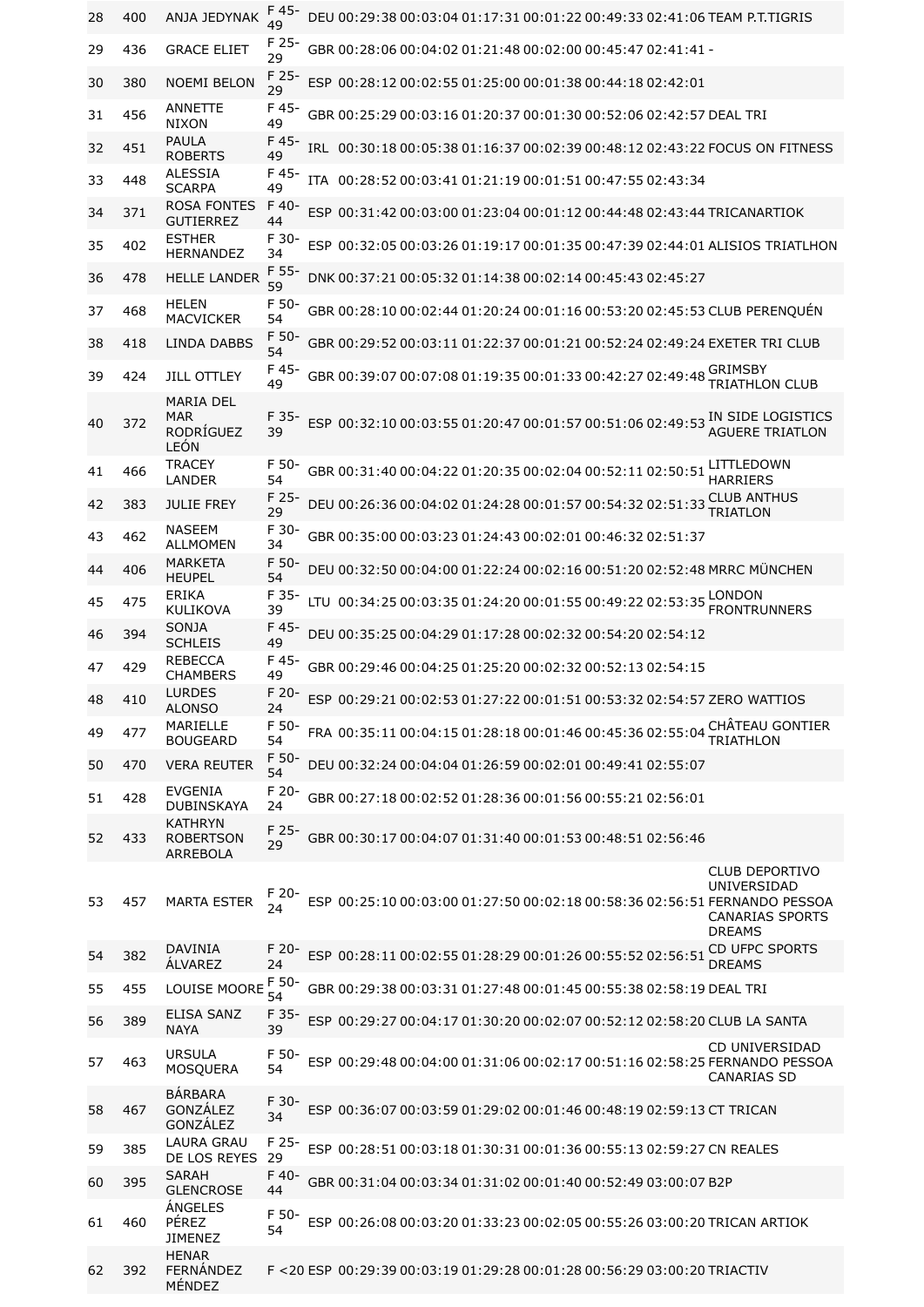| 63  | 374     | SANDRA<br>RODRIGUEZ<br><b>CASTRO</b>                                          | 49          |  |  |                                                                    | F 45- ESP 00:34:05 00:03:32 01:25:12 00:01:57 00:55:37 03:00:20 DISA HPS TRIATLON                                  |  |
|-----|---------|-------------------------------------------------------------------------------|-------------|--|--|--------------------------------------------------------------------|--------------------------------------------------------------------------------------------------------------------|--|
| 64  | 407     | <b>MELISSA KAY</b>                                                            | F 50-<br>54 |  |  | GBR 00:30:51 00:04:39 01:31:27 00:02:06 00:52:48 03:01:49          |                                                                                                                    |  |
| 65  | 464     | <b>STEPHANY</b><br><b>RODRIGUES</b>                                           | F 25-<br>29 |  |  | BRA 00:34:06 00:03:33 01:27:51 00:02:04 00:54:18 03:01:51          | <b>CLUB DEPORTIVO</b><br>VACAGUARE                                                                                 |  |
| 66  | 425     | <b>GEORGIANA DEF 35-</b><br><b>NORONHA</b>                                    | 39          |  |  | BRA 00:29:33 00:05:42 01:29:21 00:02:53 00:55:13 03:02:39          |                                                                                                                    |  |
| 67  | 465     | ANGÉLICA LUIS F 35-<br><b>ESTÉVEZ</b>                                         | 39          |  |  | ESP 00:29:50 00:04:01 01:32:54 00:02:26 00:54:19 03:03:28 REALTRI  |                                                                                                                    |  |
| 68  | 398     | <b>SARA</b><br>MONTESDEOCA 39                                                 | F 35-       |  |  |                                                                    | ESP 00:29:24 00:03:43 01:32:54 00:02:05 00:55:38 03:03:43 TRICAN ARTIOK                                            |  |
| 69  | 461     | <b>NADINE</b><br><b>CHRISTIANSEN 49</b>                                       | F 45-       |  |  | DEU 00:39:55 00:05:20 01:23:52 00:02:19 00:54:23 03:05:46          |                                                                                                                    |  |
| 70  | 473     | <b>AUDREY</b><br>PHELAN                                                       | F 50-<br>54 |  |  | IRL 00:35:20 00:04:03 01:31:46 00:02:01 00:53:06 03:06:14          | PIRANHA TRIATHLON<br><b>CLUB</b>                                                                                   |  |
| 71  | 440     | KATHARINA<br><b>SZYMANSKA</b>                                                 | F 30-<br>34 |  |  | DEU 00:32:26 00:03:38 01:29:09 00:01:58 00:59:09 03:06:18          | WARSAW MASTERS<br><b>TEAM</b>                                                                                      |  |
| 72  | 415     | <b>EMILY CHONG</b>                                                            | F 35<br>39  |  |  | HKG00:29:23 00:04:53 01:27:46 00:01:52 01:03:12 03:07:04           | <b>LONDON</b><br><b>FRONTRUNNER</b>                                                                                |  |
| 73  | 375     | <b>BEATRIZ</b><br><b>MENDEZ</b><br><b>RODRIGUEZ</b>                           | F 30-<br>34 |  |  |                                                                    | <b>REACTIVITE</b><br>ESP 00:38:03 00:03:51 01:37:06 00:02:44 00:45:27 03:07:09 FISIOTERAPIA -<br><b>INTERSPORT</b> |  |
| 74  | 471     | <b>SOPHIE</b><br><b>HARRIS</b>                                                | F 35-<br>39 |  |  | GBR 00:35:25 00:05:54 01:30:54 00:02:19 00:54:10 03:08:39          | LONDON<br><b>FRONTRUNNERS</b>                                                                                      |  |
| 75  | 459     | <b>VICTORIA</b><br><b>BELLAMY</b>                                             | F 25-<br>29 |  |  | GBR 00:34:55 00:03:26 01:35:58 00:02:46 00:53:13 03:10:17          |                                                                                                                    |  |
| 76  | 432     | <b>EMMA ROUSE</b>                                                             | F 30-<br>34 |  |  | GBR 00:25:22 00:04:04 01:39:45 00:02:02 00:59:20 03:10:31          |                                                                                                                    |  |
| 77  | 417     | CAMILA<br>WAJSFISZ                                                            | F 40-<br>44 |  |  | FRA 00:30:56 00:05:32 01:38:55 00:02:32 00:55:13 03:13:05          |                                                                                                                    |  |
| 78  | 452     | <b>JENNIFER</b><br><b>HENNEBRY</b>                                            | F 30-<br>34 |  |  |                                                                    | IRL 00:38:30 00:04:03 01:30:04 00:01:58 00:58:42 03:13:15 FOCUS ON FITNESS                                         |  |
| 79  | 438     | <b>BRIGITTE</b><br><b>FLARUP</b><br><b>BIRKJÆR</b>                            | F 50-<br>54 |  |  |                                                                    | DNK 00:42:30 00:04:05 01:29:45 00:02:34 00:55:55 03:14:46 AALBORG TRI KLUB                                         |  |
| 80  | 401     | <b>STEFANIA POLI</b>                                                          | F 50<br>54  |  |  |                                                                    | DEU 00:32:21 00:04:26 01:36:43 00:02:21 00:59:28 03:15:17 SC OBERURSEL                                             |  |
| 81  | 430     | AMY FINDLAY                                                                   | F 30-<br>34 |  |  |                                                                    | GBR 00:29:21 00:04:31 01:41:04 00:02:17 00:59:21 03:16:32 JOGSCOTLAND                                              |  |
| 82  | 427     | <b>MICHELLE</b><br><b>STOCKWELL</b>                                           | F 40-<br>44 |  |  | GBR 00:32:07 00:03:38 01:34:56 00:02:15 01:04:12 03:17:05          |                                                                                                                    |  |
| 83  | 449     | <b>BEATE SEKULA</b>                                                           | F 40-<br>44 |  |  | DEU 00:36:46 00:07:35 01:30:14 00:02:43 01:00:29 03:17:45          |                                                                                                                    |  |
| 84  | 403     | <b>HANNAH REES</b>                                                            | F 40-<br>44 |  |  | GBR 00:35:40 00:05:03 01:35:13 00:03:12 00:58:48 03:17:53 FIT4TRI  |                                                                                                                    |  |
| 85  | 378     | <b>RAQUEL</b><br>CARDONA                                                      | F 25-<br>29 |  |  |                                                                    | ESP 00:31:01 00:04:03 01:40:34 00:02:12 01:00:39 03:18:27 IN SIDE LOGISTICS<br><b>AGUERE TRIATLON</b>              |  |
| 86  | 437     | <b>NICOLE</b><br><b>GOODWIN</b>                                               | F 25-<br>29 |  |  | GBR 00:34:21 00:04:55 01:39:42 00:02:14 00:57:19 03:18:29          |                                                                                                                    |  |
| 87  | 447     | MELANIE<br><b>BÖCKER</b>                                                      | F 30-<br>34 |  |  | DEU 00:40:16 00:07:37 01:35:31 00:02:00 00:56:23 03:21:46          | EINTRACHT<br><b>FRANKFURT</b>                                                                                      |  |
| 88  | 419     | <b>SANDRA</b><br><b>GEHENOT</b>                                               | F 50-<br>54 |  |  | BEL 00:44:30 00:04:25 01:28:07 00:03:08 01:02:34 03:22:42          |                                                                                                                    |  |
| 89  | 480     | ANNE MARIE O F 35-<br><b>KEEFFE</b>                                           | 39          |  |  |                                                                    | IRL 00:35:04 00:05:06 01:37:59 00:02:34 01:03:52 03:24:33 FOCUS ON FITNESS                                         |  |
| 90  | 414     | <b>NORMA</b><br><b>GOGGIN</b>                                                 | F 55-<br>59 |  |  |                                                                    | IRL 00:37:48 00:05:05 01:39:29 00:02:52 00:59:48 03:25:01 FOCUS ON FITNESS                                         |  |
| 91  | 469     | <b>ELAINE</b><br><b>GLASGOW</b>                                               | F 50-<br>54 |  |  | GBR 00:43:26 00:03:53 01:40:12 00:02:19 00:57:05 03:26:53          |                                                                                                                    |  |
| 92  | 435     | <b>KATE CORNELL</b>                                                           | F 30-<br>34 |  |  | GBR 00:37:39 00:04:18 01:45:36 00:02:02 00:57:28 03:27:01          |                                                                                                                    |  |
| 93  | 454     | <b>BÁRBARA</b><br><b>QUEVEDO</b>                                              | F 35-<br>39 |  |  | ESP 00:30:25 00:04:30 01:46:16 00:03:16 01:04:29 03:28:55          |                                                                                                                    |  |
| 94  | 404     | <b>SILVIA</b><br><b>SØRENSEN</b>                                              | F 45-<br>49 |  |  |                                                                    | DNK 00:37:25 00:05:33 01:35:30 00:02:43 01:08:06 03:29:15 AAIG ABENRAA                                             |  |
| 95  | 442     | <b>NIAMH</b><br><b>BUCKLEY</b>                                                | F 40-<br>44 |  |  | IRL 00:43:28 00:04:35 01:40:54 00:02:03 00:59:55 03:30:54          |                                                                                                                    |  |
| 96  | 420     | AMANDA<br><b>PATEMAN</b>                                                      | F 45-<br>49 |  |  | GBR 00:42:40 00:04:53 01:33:37 00:02:26 01:07:33 03:31:07          | LITTLEDOWN<br><b>HARRIERS</b>                                                                                      |  |
| 97  | 411     | <b>PAULA</b><br><b>MCCANN</b>                                                 | F 70-<br>74 |  |  | GBR 00:37:14 00:04:49 01:43:31 00:04:04 01:11:52 03:41:28          |                                                                                                                    |  |
| 98  | 444     | PAMELA DOYLE                                                                  | F 35-<br>39 |  |  | IRL 00:35:28 00:05:43 01:47:31 00:03:00 01:13:13 03:44:53          |                                                                                                                    |  |
| 99  | 439     | MARIANNE<br>CASSIDY                                                           | F 50-<br>54 |  |  | DNK 00:39:13 00:04:56 01:47:18 00:02:41 01:13:35 03:47:42 MARIANNE |                                                                                                                    |  |
| 100 | 396     | <b>SANDY</b><br><b>DONNELLY</b>                                               | F 50-<br>54 |  |  | GBR 00:38:02 00:04:49 01:52:28 00:01:31 01:12:21 03:49:10          |                                                                                                                    |  |
|     | 101 426 | JULIE LARGENT F 50- GBR 00:37:55 00:06:00 01:50:09 00:02:24 01:15:38 03:52:04 |             |  |  |                                                                    |                                                                                                                    |  |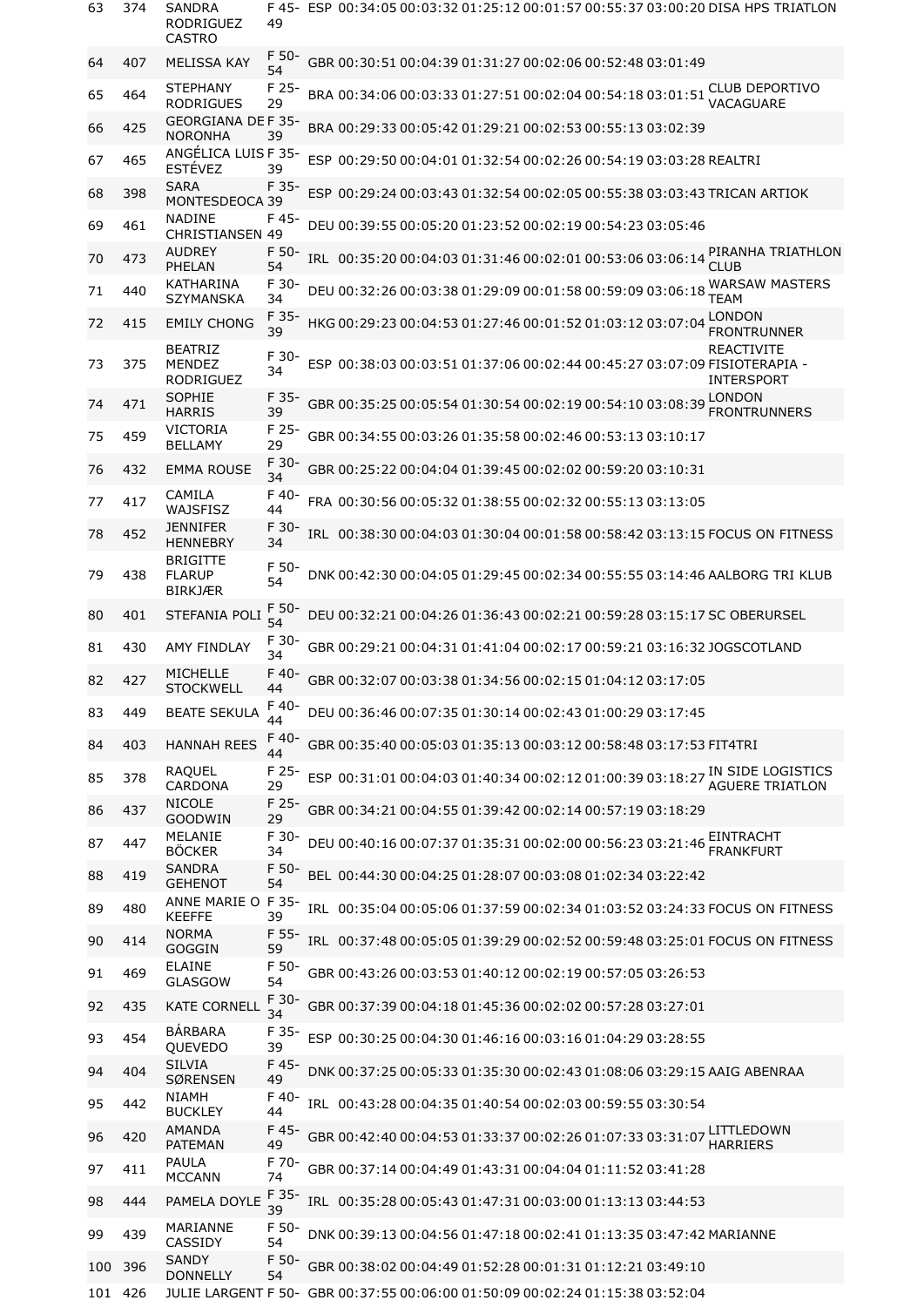|     |      |                                               | 54            |                                                                                                |
|-----|------|-----------------------------------------------|---------------|------------------------------------------------------------------------------------------------|
| 102 | 476  | MARIA<br><b>KALASHNIKOFF 54</b>               | F 50-         | GBR 00:50:43 00:08:03 01:32:15 00:04:10 01:18:36 03:53:45 TRIDENTE                             |
| 103 | 423  | GILLIAN<br>WILSON                             | F 45-<br>49   | GBR 00:43:52 00:08:05 01:42:04 00:04:31 01:16:37 03:55:07                                      |
| 104 | 421  | VANESSA<br><b>LEONARD</b>                     | $F_60-$<br>64 | GBR 00:46:50 00:05:08 01:49:02 00:03:14 01:14:09 03:58:20 HEV'S HARRIERS                       |
| 105 | -446 | LOTTE.<br>EGSGAARD                            | F 50-<br>54   | <b>HERLEV TRI &amp;</b><br>DNK 00:45:58 00:07:00 01:51:16 00:04:35 01:12:03 04:00:50<br>MOTION |
| 106 | 399  | <b>ELAINE</b><br><b>DONNELLY</b>              | F 55-<br>59   | GBR 00:47:57 00:05:37 01:53:02 00:02:40 01:13:57 04:03:10                                      |
| 107 | 450  | <b>MARLEN</b><br><b>JULIETH VELEZ</b><br>VEGA | F 30-         | COL 00:53:11 00:07:56 01:58:24 00:04:45 01:04:29 04:08:42                                      |

# **DNS**

| Race   | Name                         | Group   | Nat.       |
|--------|------------------------------|---------|------------|
| Dorsal | <b>Nombre</b>                | Grupo   | Nac.       |
| 364    | DELIOMA GONZÁLEZ HERNÁNDEZ   | F 35-39 | <b>ESP</b> |
| 384    | PATRICIA CURBELO ARMAS       | F 20-24 | <b>ESP</b> |
| 386    | ÁNGELES PÉREZ JIMÉNEZ        | F 50-54 | <b>ESP</b> |
| 387    | <b>XIOMARA MACHADO</b>       | F 25-29 | <b>SEN</b> |
| 393    | <b>GITTE KLITGAARD</b>       | F 55-59 | <b>DNK</b> |
| 405    | DORIS KRIMM                  | F 55-59 | <b>DEU</b> |
| 408    | ICHA QUEVEDO CABRERA         | F45-49  | <b>ESP</b> |
| 422    | REBECCA GEORGE               | F 50-54 | <b>GBR</b> |
| 434    | <b>BEATE RICHTER</b>         | F45-49  | <b>DEU</b> |
| 441    | <b>GABRIELA KRUMMENACHER</b> | F < 20  | <b>CHE</b> |
| 443    | <b>ISABELLE GROSMAIRE</b>    | F45-49  | <b>FRA</b> |
| 453    | KATIE JACOB                  | F 30-34 | <b>IRL</b> |
|        |                              |         |            |

| <b>DNF</b>            |                |                |              |      |    |             |    |     |  |
|-----------------------|----------------|----------------|--------------|------|----|-------------|----|-----|--|
| Race<br><i>Dorsal</i> | Name<br>Nombre | Group<br>Grupo | Nat.<br>Nac. | Swim | T1 | <b>Bike</b> | T2 | Run |  |
|                       |                |                |              |      |    |             |    |     |  |
| <b>DQ</b>             |                |                |              |      |    |             |    |     |  |

| -              |                |                |              |      |            |             |          |     |
|----------------|----------------|----------------|--------------|------|------------|-------------|----------|-----|
| Race<br>Dorsal | Name<br>Nombre | Group<br>Grupo | Nat.<br>Nac. | Swim | $-$<br>. . | <b>Bike</b> | ÷<br>. . | Run |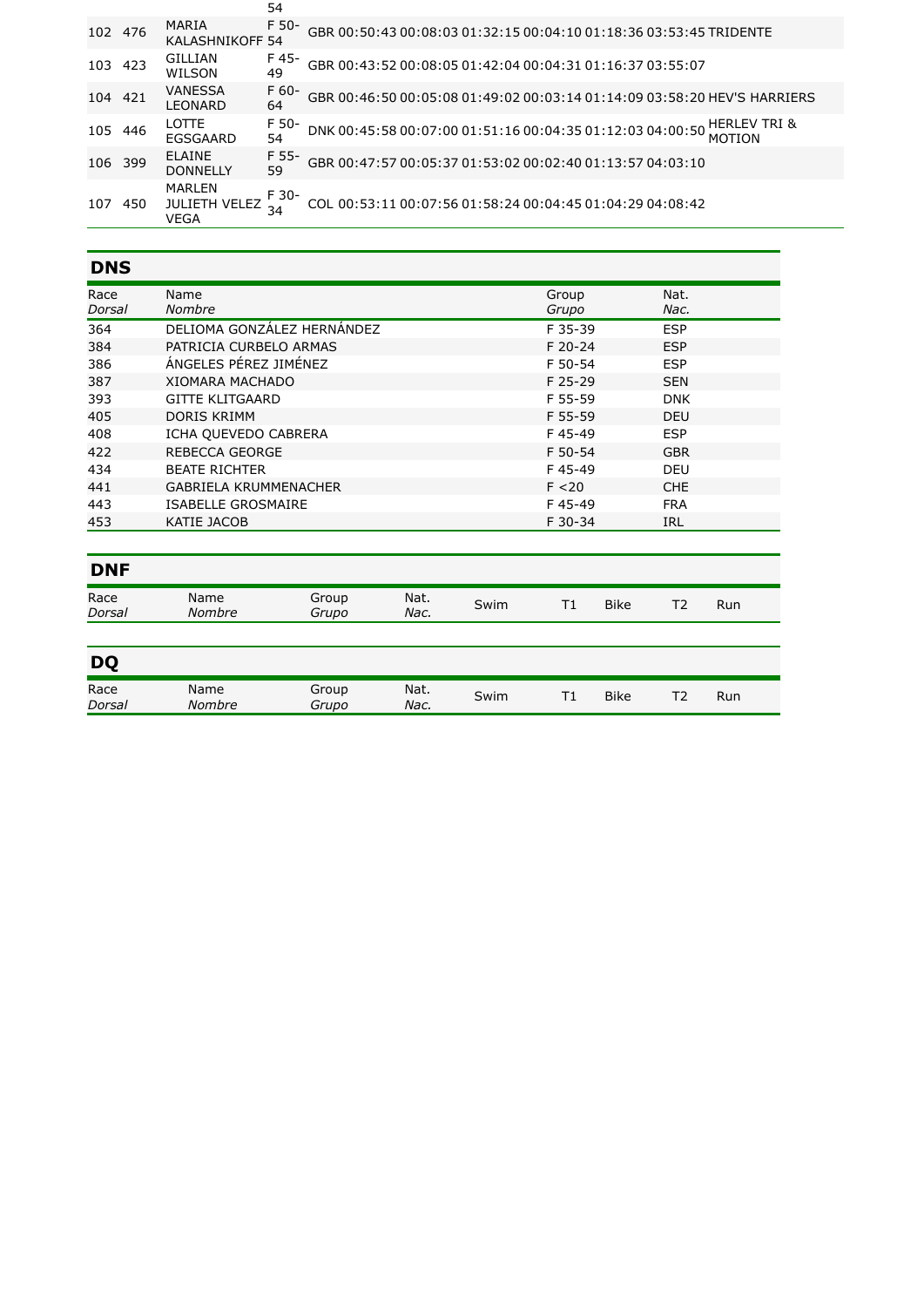

# **VOLCANO 2019**

# **Results > Teams**

04 May 2019 16:09:12

Nat. *[Nac.](javascript:__doPostBack()*

|                | Teams |                                              |                |              |      |    |             |                |     |                                                                  |          |  |  |
|----------------|-------|----------------------------------------------|----------------|--------------|------|----|-------------|----------------|-----|------------------------------------------------------------------|----------|--|--|
| Place          | Race  | Name<br>Dorsal Nombre                        | Group<br>Grupo | Nat.<br>Nac. | Swim | Τ1 | <b>Bike</b> | T <sub>2</sub> | Run | Total                                                            | Tri Club |  |  |
| 1              | 506   | AMERICAN STAR                                | Mixed          |              |      |    |             |                |     | USA 00:23:29 00:02:21 01:11:04 00:00:53 00:41:56 02:19:40        |          |  |  |
| $\overline{2}$ | 507   | SANGER NASH<br><b>LOUGHLAN</b>               | Male           |              |      |    |             |                |     | GBR 00:23:31 00:02:40 01:14:34 00:00:55 00:39:02 02:20:39        |          |  |  |
| 3              | 500   | <b>TEAM NTRI</b>                             | Mixed          |              |      |    |             |                |     | GBR 00:28:45 00:02:45 01:13:12 00:01:01 00:44:47 02:30:27        |          |  |  |
| 4              | 509   | <b>TEAM</b><br><b>DOUGHNUT</b>               | Female IR      |              |      |    |             |                |     | 00:25:01 00:02:30 01:20:31 00:00:58 00:51:19 02:40:17            |          |  |  |
| 5              | 501   | TODO POR UN<br><b>SUEÑO</b>                  |                |              |      |    |             |                |     | Female ESP 00:26:16 00:02:24 01:28:01 00:01:09 00:44:39 02:42:28 |          |  |  |
| 6              | 508   | PELIGROSOS                                   |                |              |      |    |             |                |     | Female RUS 00:24:15 00:02:45 01:25:10 00:01:08 00:51:10 02:44:26 |          |  |  |
| 7              | 502   | AAIG OPTIMISTS Mixed                         |                |              |      |    |             |                |     | DNK 00:39:35 00:03:20 01:23:51 00:01:21 00:48:05 02:56:11        |          |  |  |
| 8              | 504   | <b>THE</b><br>PROFESSIONAL<br><b>ROOKIES</b> | Mixed          |              |      |    |             |                |     | DEU 00:34:00 00:06:53 01:25:33 00:01:09 00:50:48 02:58:21        |          |  |  |
| 9              | 505   | TEAM TJ                                      | Mixed          |              |      |    |             |                |     | GBR 00:27:10 00:04:15 01:27:13 00:01:32 00:59:55 03:00:04        |          |  |  |
| 10             | 503   | TWO MEN AND A<br>I ITTI F I ADY              | Mixed          |              |      |    |             |                |     | GBR 00:32:22 00:02:59 01:30:42 00:01:56 00:57:34 03:05:31        |          |  |  |
| 11             | 510   | <b>TOPEDEGAMA</b>                            |                |              |      |    |             |                |     | Female ESP 00:32:49 00:02:36 01:39:53 00:01:10 00:57:14 03:13:41 |          |  |  |

### **DNS** Race *[Dorsal](javascript:__doPostBack()* Name *[Nombre](javascript:__doPostBack()* [Group](javascript:__doPostBack() *Grupo*

| <b>DNF</b>            |                |                |              |      |             |    |     |  |
|-----------------------|----------------|----------------|--------------|------|-------------|----|-----|--|
| Race<br><i>Dorsal</i> | Name<br>Nombre | Group<br>Grupo | Nat.<br>Nac. | Swim | <b>Bike</b> | Т2 | Run |  |

| <b>DO</b>      |                       |                |              |      |             |     |
|----------------|-----------------------|----------------|--------------|------|-------------|-----|
| Race<br>Dorsal | Name<br><b>Nombre</b> | Group<br>Grupo | Nat.<br>Nac. | Swim | <b>Bike</b> | Run |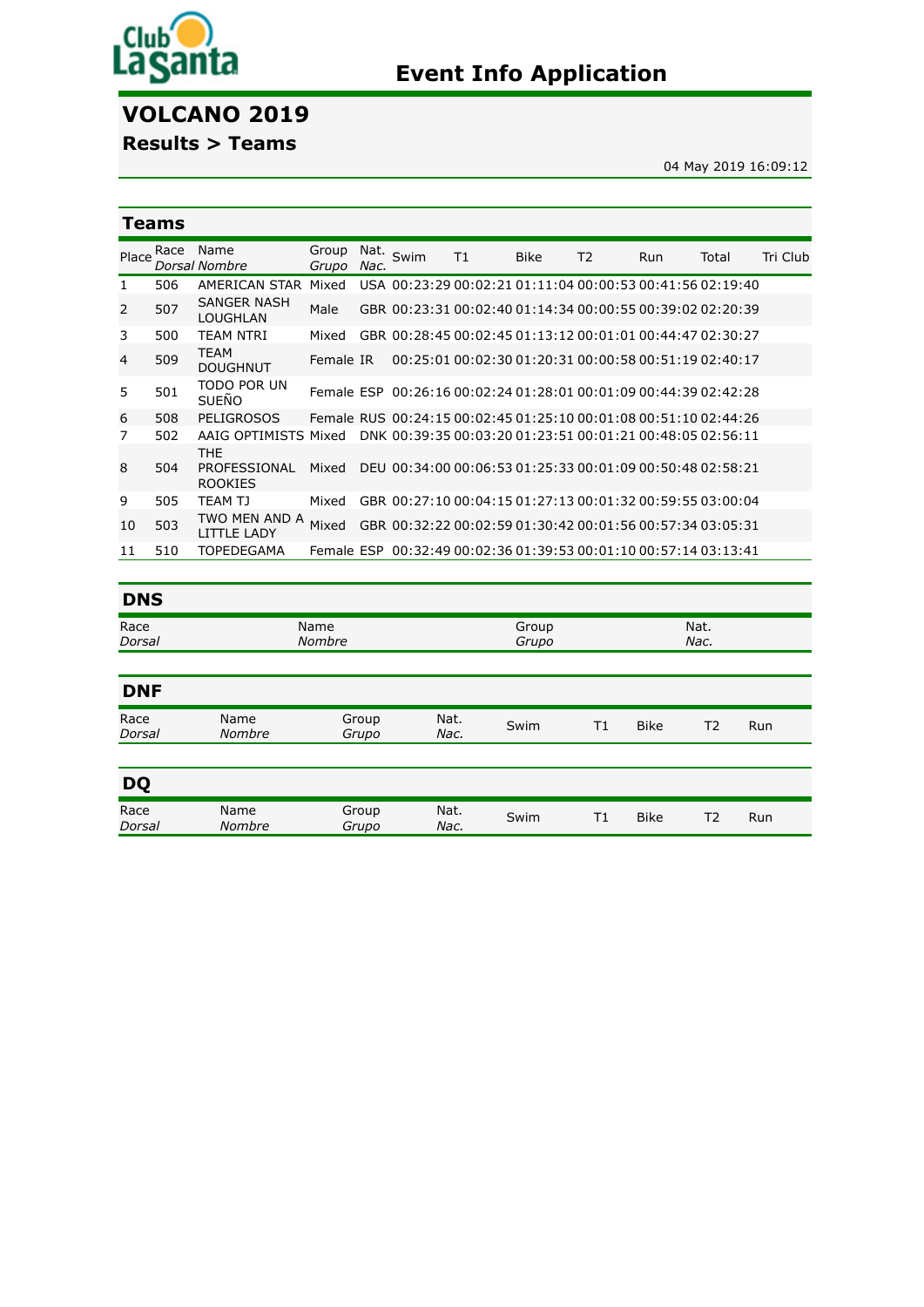

# **VOLCANO 2019**

# **Result List (by age group) > Male**

04 May 2019 16:39:50

|              | <b>Male</b>           |                             |                                                                                                     |              |           |    |                                                           |                |     |       |  |
|--------------|-----------------------|-----------------------------|-----------------------------------------------------------------------------------------------------|--------------|-----------|----|-----------------------------------------------------------|----------------|-----|-------|--|
|              | <b>Group: M PC</b>    |                             |                                                                                                     |              |           |    |                                                           |                |     |       |  |
| Group<br>PI. | Placement No          | Race<br>Dorsal              | Name<br>Nombre                                                                                      | Nat.<br>Nac. | Swim      | T1 | <b>Bike</b>                                               | T <sub>2</sub> | Run | Total |  |
| 1            | 91                    | 498                         | JUNIOR<br><b>CURBELO</b>                                                                            |              |           |    | ESP 00:25:56 00:02:51 01:09:12 00:01:25 00:42:18 02:21:41 |                |     |       |  |
|              | Group: $M < 20$       |                             |                                                                                                     |              |           |    |                                                           |                |     |       |  |
| Group<br>PI. | Placement             | Race<br><b>No</b><br>Dorsal | Name<br><b>Nombre</b>                                                                               | Nat.<br>Nac. | Swim      | T1 | Bike                                                      | T <sub>2</sub> | Run | Total |  |
| 1            | 44                    | 295                         | DIEGO LÓPEZ<br><b>PÁEZ</b>                                                                          |              |           |    | ESP 00:22:31 00:02:00 01:09:58 00:01:13 00:36:10 02:11:50 |                |     |       |  |
| 2            | 45                    | 31                          | <b>JUAN JOSÉ</b><br><b>DIAZ</b>                                                                     |              |           |    | ESP 00:22:01 00:02:06 01:10:02 00:01:07 00:36:41 02:11:56 |                |     |       |  |
| 3            | 67                    | 312                         | <b>MARCOS</b><br><b>ANTONIO</b><br><b>KNIGHT</b>                                                    |              |           |    | GBR 00:20:31 00:02:25 01:10:46 00:01:27 00:42:43 02:17:50 |                |     |       |  |
| 4            | 89                    | 323                         | WBEIMAR<br><b>SANCHEZ</b><br><b>VALLEJO</b>                                                         |              |           |    | COL 00:26:50 00:02:31 01:10:32 00:01:18 00:40:18 02:21:28 |                |     |       |  |
| 5            | 98                    | 283                         | DAVID RELUCIO ESP 00:24:07 00:03:04 01:15:40 00:01:24 00:38:28 02:22:40                             |              |           |    |                                                           |                |     |       |  |
| 6            | 179                   | 263                         | <b>AITOR</b><br>GONZÁLEZ<br><b>AROCHA</b>                                                           |              |           |    | ESP 00:25:55 00:02:50 01:18:32 00:01:36 00:50:02 02:38:53 |                |     |       |  |
| 7            | 276                   | 214                         | ZHIXIANG<br><b>CHEN</b>                                                                             |              |           |    | CHN 00:29:17 00:03:51 01:26:16 00:01:49 01:09:13 03:10:25 |                |     |       |  |
|              | <b>Group: M 20-24</b> |                             |                                                                                                     |              |           |    |                                                           |                |     |       |  |
| PI.          | Group Placement No    | Race<br>Dorsal              | Name<br>Nombre                                                                                      | Nac.         | Nat. Swim | T1 | Bike                                                      | T <sub>2</sub> | Run | Total |  |
| 1            | 14                    | 15                          | AITOR DIAZ                                                                                          |              |           |    | ESP 00:19:48 00:02:15 01:04:55 00:01:09 00:36:28 02:04:34 |                |     |       |  |
| 2            | 20                    | 329                         | <b>OLIVER</b><br><b>MARTINUSSEN</b>                                                                 |              |           |    | DNK 00:24:11 00:02:23 01:03:50 00:01:15 00:34:35 02:06:13 |                |     |       |  |
| 3            | 26                    | 8                           | <b>ALVARO</b><br><b>BORREGO</b><br><b>BOLAÑOS</b>                                                   |              |           |    | ESP 00:20:31 00:01:59 01:07:09 00:01:08 00:36:33 02:07:18 |                |     |       |  |
| 4<br>5       | 35<br>40              | 18<br>54                    | <b>CÉSAR VERA</b>                                                                                   |              |           |    | ESP 00:22:01 00:02:11 01:06:54 00:01:11 00:36:59 02:09:13 |                |     |       |  |
| 6            | 47                    | 87                          | OLIVER HOBSON GBR 00:19:49 00:02:00 01:07:37 00:01:05 00:39:43 02:10:12<br>DANIEL<br><b>PERDOMO</b> |              |           |    | ESP 00:22:39 00:02:19 01:06:22 00:01:10 00:40:20 02:12:48 |                |     |       |  |
|              |                       |                             | <b>MORALES</b>                                                                                      |              |           |    |                                                           |                |     |       |  |
| 7            | 48                    | 51                          | CARL BASTIAN<br><b>HAUSKOV</b><br><b>NIELSEN</b>                                                    |              |           |    | DNK 00:24:58 00:02:33 01:03:46 00:01:12 00:41:00 02:13:27 |                |     |       |  |
| 8            | 58                    | 52                          | <b>RASMUS HACH</b>                                                                                  |              |           |    | DNK 00:25:30 00:03:20 01:06:14 00:01:28 00:39:50 02:16:21 |                |     |       |  |
| 9            | 116                   | 334                         | <b>JONATHAN</b><br><b>NANGLE</b>                                                                    |              |           |    | IRL 00:27:37 00:02:18 01:13:58 00:01:01 00:41:31 02:26:23 |                |     |       |  |
| 10           | 117                   | 45                          | <b>JORDAN ADAMS</b>                                                                                 |              |           |    | GBR 00:25:30 00:03:38 01:14:29 00:01:28 00:41:33 02:26:36 |                |     |       |  |
| 11           | 200                   | 278                         | LUIS VAZQUEZ<br>ADRIAN                                                                              |              |           |    | ESP 00:26:39 00:03:38 01:22:57 00:01:40 00:48:06 02:42:57 |                |     |       |  |
| 12           | 274                   | 106                         | EPIFANIO<br><b>RODRIGUEZ</b>                                                                        |              |           |    | ESP 00:26:06 00:03:21 01:37:32 00:01:29 01:01:32 03:09:58 |                |     |       |  |
| 13           | 300                   | 286                         | JAMES CASSIDY                                                                                       |              |           |    | DNK 00:36:12 00:05:26 01:40:45 00:01:59 01:04:49 03:29:09 |                |     |       |  |
|              | <b>Group: M 25-29</b> |                             |                                                                                                     |              |           |    |                                                           |                |     |       |  |
| PI.          | Group Placement No    | Race<br>Dorsal              | Name<br>Nombre                                                                                      | Nat.<br>Nac. | Swim      | T1 | <b>Bike</b>                                               | T2             | Run | Total |  |
| 1            | 1                     | 1                           | <b>EMILIO AGUAYO</b><br>MUÑOZ                                                                       |              |           |    | ESP 00:18:33 00:02:01 00:56:51 00:02:33 00:32:31 01:52:27 |                |     |       |  |
| 2<br>3       | 4<br>5                | 5<br>141                    | REECE BARCLAY GBR 00:18:56 00:02:15 00:58:57 00:01:16 00:35:07 01:56:30<br>EOIN LYONS               |              |           |    | IRL 00:19:43 00:02:13 00:59:20 00:01:06 00:34:20 01:56:40 |                |     |       |  |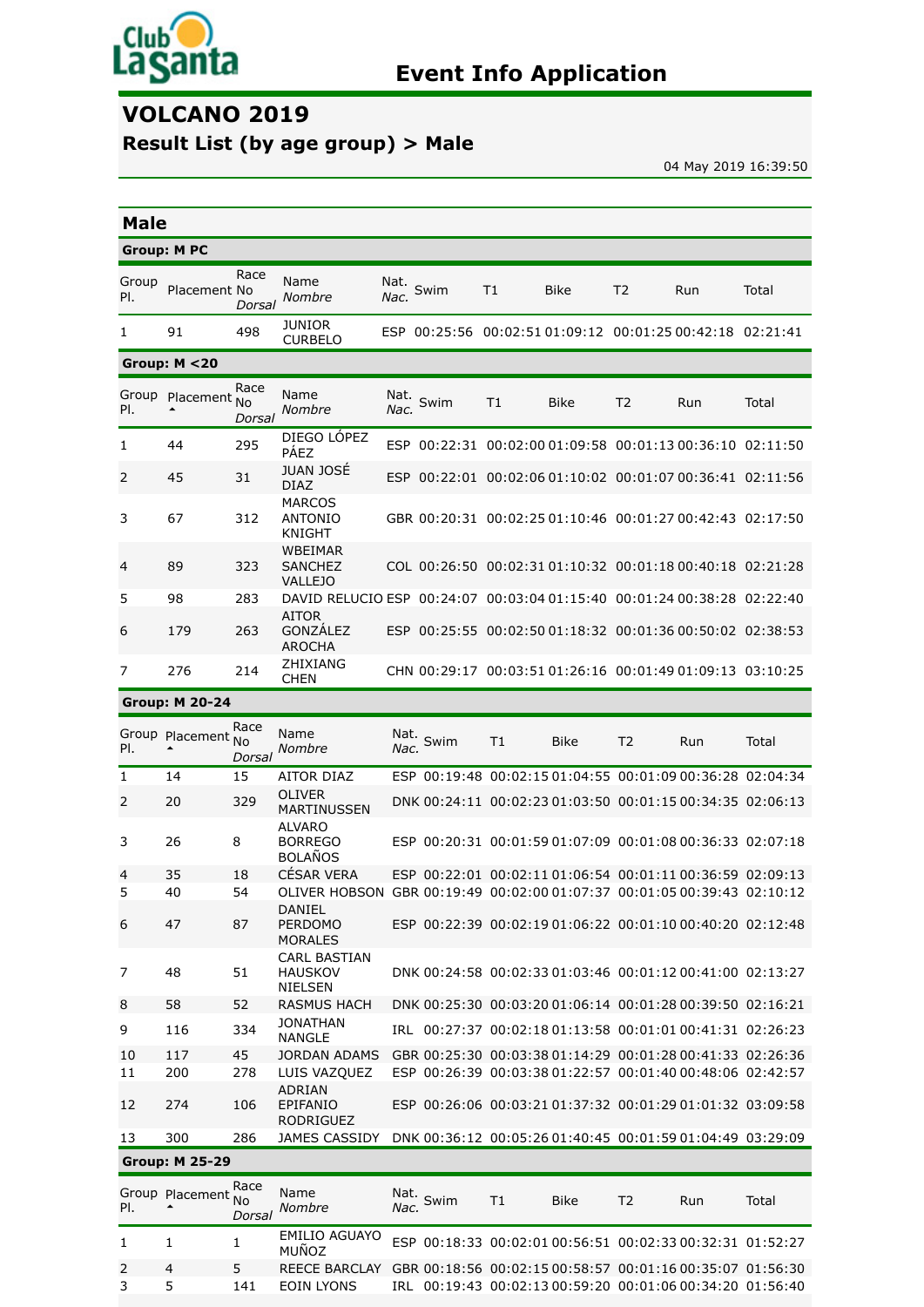| $\overline{4}$ | 6   | 6   | <b>RICARDO</b><br><b>HFRNÁNDFZ</b><br><b>MARRERO</b> |  | ESP 00:18:32 00:01:53 01:01:35 00:01:01 00:35:50 01:58:49 |  |
|----------------|-----|-----|------------------------------------------------------|--|-----------------------------------------------------------|--|
| 5              | 8   | 85  | <b>JACOB LEMHOLT</b>                                 |  | DNK 00:22:20 00:02:13 00:59:18 00:01:07 00:35:23 02:00:20 |  |
| 6              | 9   | 9   | <b>JUAN LUIS DIAZ</b><br><b>BARROSO</b>              |  | ESP 00:19:10 00:02:03 01:02:10 00:01:06 00:36:30 02:00:57 |  |
| 7              | 21  | 58  | BO<br><b>STRANDMARK</b>                              |  | DNK 00:23:53 00:02:16 01:00:06 00:01:37 00:38:29 02:06:19 |  |
| 8              | 25  | 53  | <b>MATT PALMER</b>                                   |  | GBR 00:28:19 00:02:22 01:00:14 00:01:27 00:34:49 02:07:09 |  |
| 9              | 38  | 302 | <b>AITOR</b><br>CAMBEIRO<br>PÉREZ                    |  | ESP 00:24:03 00:02:13 01:03:59 00:01:12 00:38:11 02:09:38 |  |
| 10             | 39  | 39  | <b>JAVIER ARBELO</b>                                 |  | ESP 00:20:34 00:02:22 01:05:20 00:01:14 00:40:20 02:09:48 |  |
| 11             | 46  | 180 | ADÁN AROCHA                                          |  | ESP 00:26:09 00:02:53 01:04:24 00:01:30 00:37:46 02:12:39 |  |
| 12             | 62  | 148 | ADRIÁN<br><b>OSSORIO CRUZ</b>                        |  | ESP 00:23:14 00:02:09 01:06:46 00:01:16 00:43:43 02:17:06 |  |
| 13             | 63  | 33  | MARIUS CATALIN<br><b>BORCAN</b>                      |  | ROU 00:25:04 00:02:48 01:07:43 00:01:17 00:40:19 02:17:10 |  |
| 14             | 70  | 151 | <b>DIMAS</b><br><b>GONZALEZ</b><br><b>DOMINGUEZ</b>  |  | ESP 00:20:29 00:02:24 01:07:45 00:01:25 00:46:32 02:18:33 |  |
| 15             | 94  | 123 | <b>ROBERTO</b><br><b>MACHIN</b>                      |  | ESP 00:22:23 00:02:00 01:09:12 00:01:13 00:47:18 02:22:05 |  |
| 16             | 96  | 25  | <b>ALEJANDRO</b><br><b>ARTEAGA JEREZ</b>             |  | ESP 00:24:02 00:02:31 01:13:55 00:01:22 00:40:31 02:22:19 |  |
| 17             | 102 | 84  | <b>FRANCISCO</b><br><b>JAVIER</b><br>CARABALLO       |  | ESP 00:24:45 00:04:04 01:09:07 00:01:55 00:44:03 02:23:52 |  |
| 18             | 114 | 320 | <b>AITOR</b><br><b>GONZALEZ</b>                      |  | ESP 00:26:15 00:03:14 01:12:17 00:01:28 00:42:56 02:26:07 |  |
| 19             | 132 | 239 | EDUARDO JOSÉ<br><b>DELGADO</b>                       |  | ESP 00:29:54 00:02:58 01:11:51 00:01:24 00:43:36 02:29:40 |  |
| 20             | 177 | 177 | <b>DAMIEN VASS</b>                                   |  | GBR 00:31:39 00:03:54 01:17:23 00:02:04 00:43:26 02:38:24 |  |
| 21             | 190 | 296 | MISAEL GIL                                           |  | ESP 00:27:10 00:02:52 01:22:38 00:01:26 00:46:46 02:40:50 |  |
| 22             | 215 | 306 | <b>CILLIAN</b><br><b>MCNAMARA</b>                    |  | GBR 00:32:06 00:03:41 01:22:51 00:02:03 00:44:51 02:45:30 |  |
| 23             | 225 | 121 | <b>JAVIER MATEOS</b>                                 |  | ESP 00:26:14 00:04:52 01:23:15 00:02:04 00:51:30 02:47:53 |  |
| 24             | 255 | 182 | POL RECATALA                                         |  | ESP 00:31:05 00:05:06 01:22:39 00:02:04 00:56:43 02:57:35 |  |
| 25             | 272 | 191 | <b>BRUNO</b><br><b>QUARENA</b>                       |  | FRA 00:28:42 00:04:15 01:31:20 00:02:16 01:02:07 03:08:39 |  |

**Group: M 30-34**

| PI. | Group Placement No | Race<br>Dorsal | Name<br>Nombre                                                            | Nat.<br>Nac. | Swim | T1 | <b>Bike</b>                                               | T <sub>2</sub> | Run | Total                                                     |
|-----|--------------------|----------------|---------------------------------------------------------------------------|--------------|------|----|-----------------------------------------------------------|----------------|-----|-----------------------------------------------------------|
| 1   | 2                  | 4              | <b>STEFAN SCHMID</b>                                                      |              |      |    |                                                           |                |     | DEU 00:20:34 00:02:06 00:57:34 00:01:18 00:34:04 01:55:34 |
| 2   | 3                  | 2              | RAÚL LECUONA<br><b>GIL-ROLDAN</b>                                         |              |      |    | ESP 00:18:31 00:02:02 00:59:06 00:01:18 00:34:51 01:55:46 |                |     |                                                           |
| 3   | $\overline{7}$     | 3              | <b>FILIP VAN</b><br>CRAENENBROECK                                         |              |      |    |                                                           |                |     | BEL 00:19:45 00:01:54 01:00:41 00:01:01 00:36:19 01:59:38 |
| 4   | 13                 | 11             | AI FREDO MONTES                                                           |              |      |    | ESP 00:19:01 00:02:15 01:02:44 00:01:12 00:38:40 02:03:51 |                |     |                                                           |
| 5   | 15                 | 40             | <b>JOSE MANUEL</b><br><b>HERNANDEZ</b>                                    |              |      |    | ESP 00:22:10 00:02:11 01:02:40 00:01:16 00:36:45 02:05:01 |                |     |                                                           |
| 6   | 19                 | 34             | DAMIÁN MARTINEZ ESP 00:20:42 00:02:15 01:05:50 00:01:08 00:36:00 02:05:54 |              |      |    |                                                           |                |     |                                                           |
| 7   | 27                 | 42             | <b>VICTOR MANUEL</b><br>GONZÁLEZ GÓMEZ                                    |              |      |    | ESP 00:18:57 00:01:55 01:05:52 00:01:11 00:39:38 02:07:31 |                |     |                                                           |
| 8   | 30                 | 16             | JOSÉ ESTEBAN<br><b>RODRIGUEZ</b><br><b>CORTES</b>                         |              |      |    | ESP 00:21:50 00:02:19 01:06:13 00:01:17 00:36:25 02:08:02 |                |     |                                                           |
| 9   | 37                 | 27             | <b>RICARDO</b><br><b>MARRERO THOVAR</b>                                   |              |      |    | ESP 00:22:06 00:02:09 01:05:53 00:01:09 00:38:18 02:09:33 |                |     |                                                           |
| 10  | 41                 | 159            | <b>ROBERTO</b><br><b>BETANCORT</b>                                        |              |      |    | ESP 00:22:29 00:02:38 01:05:12 00:01:22 00:38:35 02:10:14 |                |     |                                                           |
| 11  | 49                 | 117            | ADRIÁN PERDOMO<br>GONZÁLEZ                                                |              |      |    |                                                           |                |     | ESP 00:28:28 00:02:00 01:05:31 00:01:19 00:37:02 02:14:20 |
| 12  | 51                 | 28             | <b>DANIEL ESPINO</b><br>CAZORLA                                           |              |      |    | ESP 00:18:57 00:02:22 01:09:10 00:01:22 00:43:06 02:14:54 |                |     |                                                           |
| 13  | 53                 | 32             | <b>JONAY GONZALEZ</b>                                                     |              |      |    | ESP 00:23:56 00:02:18 01:06:58 00:01:18 00:41:23 02:15:51 |                |     |                                                           |
| 14  | 55                 | 114            | MATTHEW WALTON GBR 00:23:19 00:02:53 01:07:27 00:01:40 00:40:39 02:15:56  |              |      |    |                                                           |                |     |                                                           |
| 15  | 60                 | 21             | <b>JOSE LUIS</b><br>CABELLO                                               |              |      |    |                                                           |                |     | ESP 00:21:49 00:02:09 01:14:08 00:01:15 00:37:11 02:16:30 |
| 16  | 68                 | 208            | <b>JASON MURPHY</b>                                                       |              |      |    |                                                           |                |     | GBR 00:23:52 00:02:47 01:05:20 00:01:26 00:44:30 02:17:53 |
| 17  | 79                 | 78             | ANTONIO CORREA<br><b>MEDINA</b>                                           |              |      |    |                                                           |                |     | ESP 00:28:36 00:02:37 01:05:57 00:01:30 00:41:01 02:19:39 |
| 18  | 81                 | 213            | MIGUEL ANGEL<br>RODRÍGUEZ<br>GONZÁLEZ                                     |              |      |    |                                                           |                |     | ESP 00:27:23 00:03:18 01:07:03 00:01:54 00:40:33 02:20:10 |
| 19  | 85                 | 69             | AARÓN SÁNCHEZ<br><b>SANTANA</b>                                           |              |      |    |                                                           |                |     | ESP 00:24:58 00:02:53 01:10:43 00:01:22 00:40:53 02:20:47 |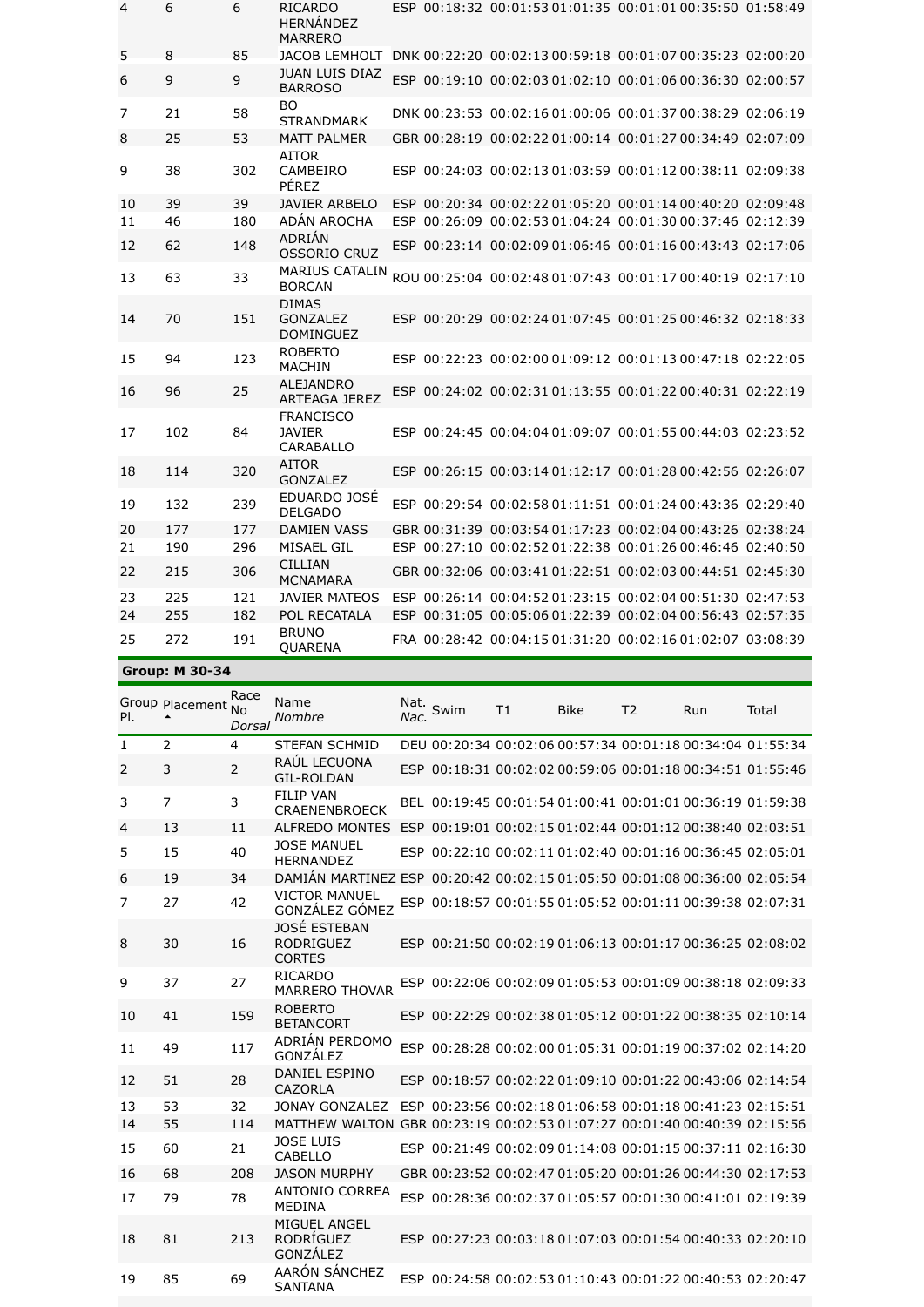| 20 | 93  | 248 | JORGE SANTOS                                                              | ESP 00:25:00 00:02:36 01:10:27 00:01:30 00:42:30 02:22:01 |  |  |  |
|----|-----|-----|---------------------------------------------------------------------------|-----------------------------------------------------------|--|--|--|
| 21 | 101 | 122 | <b>GONZALO</b><br><b>MANTECON PEREZ</b>                                   | ESP 00:26:29 00:03:12 01:09:48 00:01:40 00:42:21 02:23:29 |  |  |  |
| 22 | 105 | 35  | <b>ALEJANDRO</b><br><b>GARCIA</b>                                         | ESP 00:24:54 00:03:12 01:13:24 00:01:29 00:41:39 02:24:36 |  |  |  |
| 23 | 106 | 67  | <b>JUAN CURBELO</b>                                                       | ESP 00:26:34 00:02:40 01:10:58 00:01:12 00:43:26 02:24:48 |  |  |  |
| 24 | 110 | 225 | <b>ADAY EXPOSITO</b><br>LUIS                                              | ESP 00:26:33 00:02:54 01:10:15 00:01:26 00:44:28 02:25:35 |  |  |  |
| 25 | 119 | 292 | <b>FEDERICO CASATI</b>                                                    | ITA 00:24:56 00:03:50 01:17:49 00:02:13 00:38:15 02:27:01 |  |  |  |
| 26 | 120 | 328 | <b>MARTIN</b><br><b>BISSENBACKER</b>                                      | DNK 00:25:23 00:03:43 01:11:40 00:01:16 00:45:11 02:27:10 |  |  |  |
| 27 | 124 | 274 | <b>RUBEN AUYANET</b><br><b>BAEZ</b>                                       | ESP 00:24:58 00:03:41 01:11:40 00:01:37 00:45:49 02:27:43 |  |  |  |
| 28 | 125 | 48  | LUÍS MIGUEL<br><b>BRITO MARTÍN</b>                                        | ESP 00:24:36 00:03:25 01:13:47 00:01:24 00:44:40 02:27:50 |  |  |  |
| 29 | 128 | 195 | <b>ALEXANDRE</b><br><b>NOGARD</b>                                         | FRA 00:23:43 00:03:47 01:13:48 00:01:18 00:46:06 02:28:40 |  |  |  |
| 30 | 137 | 314 | <b>JONAY RIVERO</b>                                                       | ESP 00:27:22 00:03:02 01:14:06 00:01:29 00:44:29 02:30:26 |  |  |  |
| 31 | 138 | 103 | <b>BRIAN TIMMONS</b>                                                      | IRL 00:24:40 00:02:48 01:14:36 00:01:33 00:47:03 02:30:39 |  |  |  |
| 32 | 144 | 57  | <b>LUCAS DALBOEL</b>                                                      | DNK 00:28:58 00:03:31 01:10:17 00:01:50 00:47:49 02:32:24 |  |  |  |
| 33 | 151 | 233 | <b>KEN DICKENSON</b>                                                      | IRL 00:28:13 00:03:08 01:16:51 00:01:23 00:44:50 02:34:24 |  |  |  |
| 34 | 153 | 279 | YERAY CASTRO                                                              | ESP 00:32:11 00:03:13 01:15:22 00:01:29 00:42:34 02:34:47 |  |  |  |
| 35 | 169 | 270 | <b>J.ANDRES DEL</b><br>PINO                                               | ESP 00:32:31 00:03:35 01:17:16 00:01:25 00:42:43 02:37:27 |  |  |  |
| 36 | 189 | 234 | <b>COILIN COLLINS</b><br><b>SMYTH</b>                                     | IRL 00:32:01 00:03:13 01:20:02 00:01:27 00:44:01 02:40:42 |  |  |  |
| 37 | 210 | 230 | <b>OMAR ESCOBAR</b>                                                       | ESP 00:24:38 00:02:44 01:21:05 00:01:31 00:54:37 02:44:34 |  |  |  |
| 38 | 217 | 258 | JOSÉ AYTAMI<br><b>CABRERA</b>                                             | ESP 00:32:05 00:03:20 01:23:07 00:01:29 00:45:47 02:45:46 |  |  |  |
| 39 | 221 | 178 | CARLOS ARREBOLA ESP 00:28:39 00:04:05 01:24:37 00:01:27 00:47:30 02:46:16 |                                                           |  |  |  |
| 40 | 244 | 337 | <b>MAIK ZEH</b>                                                           | DEU 00:23:20 00:05:31 01:20:10 00:02:18 01:02:10 02:53:28 |  |  |  |
| 41 | 251 | 101 | <b>MANUEL</b><br>FERNÁNDEZ<br><b>MALDONADO</b>                            | ESP 00:29:58 00:04:45 01:23:45 00:02:30 00:55:08 02:56:03 |  |  |  |
| 42 | 284 | 252 | <b>LEANDRO</b><br><b>RUISANCHEZ</b>                                       | CUB 00:42:28 00:06:01 01:29:14 00:02:38 00:53:52 03:14:11 |  |  |  |
| 43 | 299 | 179 | ROBERTO LORENTE ESP 00:43:36 00:05:46 01:39:25 00:03:29 00:55:43 03:27:57 |                                                           |  |  |  |
| 44 | 308 | 112 | <b>OSCAR MANUEL</b><br><b>SOCORRO</b>                                     | ESP 00:32:38 00:05:28 01:42:42 00:02:33 01:17:46 03:41:04 |  |  |  |

## **Group: M 35-39**

| PI.            | Group Placement | Race<br>N <sub>0</sub><br>Dorsal | Name<br>Nombre                                                          | Nat.<br>Nac. | Swim | T1 | Bike | T <sub>2</sub> | Run                                                       | Total |
|----------------|-----------------|----------------------------------|-------------------------------------------------------------------------|--------------|------|----|------|----------------|-----------------------------------------------------------|-------|
| 1              | 11              | 13                               | <b>NICOLÁS</b><br><b>DOMINGUEZ</b>                                      |              |      |    |      |                | ESP 00:22:04 00:02:00 01:01:13 00:01:09 00:35:33 02:01:57 |       |
| 2              | 16              | 14                               | <b>VIKTORS</b><br><b>VOVRUSKO</b>                                       |              |      |    |      |                | ESP 00:19:09 00:01:58 01:06:44 00:01:01 00:36:20 02:05:10 |       |
| 3              | 17              | 10                               | PAVEL CASTRO<br><b>NIEDA</b>                                            |              |      |    |      |                | ESP 00:20:27 00:02:09 01:03:47 00:01:13 00:38:10 02:05:44 |       |
| 4              | 18              | 340                              | PEDRO ANTONIO<br>DE ARRIBA<br><b>MARTIN</b>                             |              |      |    |      |                | ESP 00:22:16 00:02:04 01:03:29 00:01:03 00:36:56 02:05:47 |       |
| 5              | 24              | 23                               | <b>ADONAY</b><br>RODRÍGUEZ<br>DOMÍNGUEZ                                 |              |      |    |      |                | ESP 00:26:09 00:02:26 01:02:17 00:01:19 00:34:41 02:06:50 |       |
| 6              | 28              | 22                               | <b>MIGUEL ANGEL</b><br><b>DUQUE TORIBIO</b>                             |              |      |    |      |                | ESP 00:20:40 00:02:02 01:05:15 00:01:08 00:38:44 02:07:47 |       |
| $\overline{7}$ | 31              | 17                               | <b>AIRAM</b><br><b>RODRIGUEZ</b><br><b>SANTANA</b>                      |              |      |    |      |                | ESP 00:19:43 00:02:08 01:07:43 00:01:09 00:37:32 02:08:14 |       |
| 8              | 33              | 56                               | <b>JACOBO PÉREZ</b><br>HERNÁNDEZ                                        |              |      |    |      |                | ESP 00:22:16 00:02:16 01:05:49 00:01:15 00:37:12 02:08:46 |       |
| 9              | 56              | 303                              | JOSÉ DOMINGO<br><b>FIGUEROA</b>                                         |              |      |    |      |                | ESP 00:23:30 00:02:33 01:08:16 00:01:42 00:40:01 02:16:00 |       |
| 10             | 64              | 77                               | <b>JOSE RAMON</b><br>PEREZ                                              |              |      |    |      |                | ESP 00:23:38 00:02:36 01:07:51 00:01:17 00:41:54 02:17:14 |       |
| 11             | 66              | 66                               | CARLOS J.<br><b>EXPOSITO</b>                                            |              |      |    |      |                | ESP 00:23:22 00:02:18 01:08:18 00:01:04 00:42:35 02:17:34 |       |
| 12             | 71              | 86                               | AIRAM ARROCHA ESP 00:26:13 00:02:59 01:07:13 00:01:50 00:40:21 02:18:34 |              |      |    |      |                |                                                           |       |
| 13             | 72              | 29                               | RAÚL DÍAZ<br>RODRÍGUEZ                                                  |              |      |    |      |                | ESP 00:25:31 00:02:52 01:11:16 00:01:20 00:37:43 02:18:40 |       |
| 14             | 74              | 36                               | <b>ADRIAN ORNIA</b><br><b>VIEITES</b>                                   |              |      |    |      |                | ESP 00:24:39 00:02:40 01:09:04 00:01:23 00:41:16 02:19:00 |       |
| 15             | 77              | 332                              | <b>SANTIAGO</b><br><b>NAVARRO</b><br><b>FARIAS</b>                      |              |      |    |      |                | ESP 00:22:55 00:02:36 01:09:58 00:01:22 00:42:32 02:19:21 |       |
| 16             | 82              | 229                              | JOSE SUÁREZ<br><b>MEROLA</b>                                            |              |      |    |      |                | ESP 00:24:01 00:02:25 01:11:48 00:01:08 00:40:55 02:20:15 |       |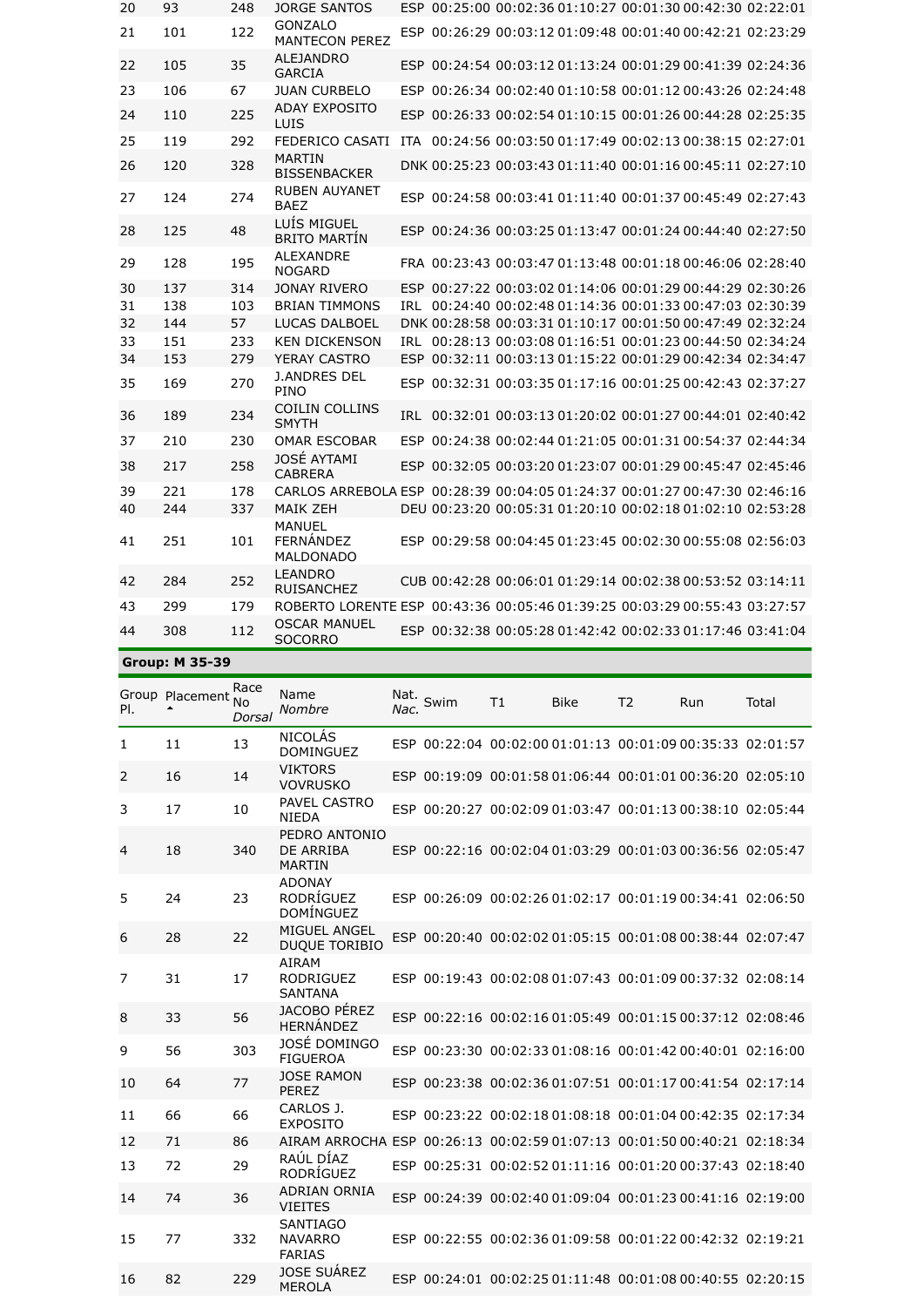| 17  | 87                    | 79           | <b>GUAYASEN</b><br><b>GONZALEZ</b>                  |      |           | ESP 00:22:51 00:02:32 01:10:07 00:01:26 00:44:05 02:20:59 |            |                |     |       |
|-----|-----------------------|--------------|-----------------------------------------------------|------|-----------|-----------------------------------------------------------|------------|----------------|-----|-------|
| 18  | 92                    | 232          | JOSÉ ALEXIS<br>HERNÁNDEZ                            |      |           | ESP 00:27:05 00:02:49 01:07:06 00:01:22 00:43:41 02:22:01 |            |                |     |       |
| 19  | 95                    | 218          | JACOBO GARCIA                                       |      |           | ESP 00:22:05 00:03:10 01:13:03 00:01:38 00:42:19 02:22:12 |            |                |     |       |
| 20  | 99                    | 236          | <b>ALEJANDRO</b><br>CARDONA                         |      |           | ESP 00:25:09 00:02:51 01:12:00 00:01:33 00:41:39 02:23:10 |            |                |     |       |
| 21  | 100                   | 242          | <b>JUAN</b><br><b>FRANCISCO</b><br><b>BELLO</b>     |      |           | ESP 00:24:24 00:02:33 01:11:37 00:01:17 00:43:32 02:23:21 |            |                |     |       |
| 22  | 109                   | 284          | <b>NESTOR MELIAN</b><br><b>RODRIGUEZ</b>            |      |           | ESP 00:28:10 00:03:45 01:11:38 00:01:31 00:40:30 02:25:32 |            |                |     |       |
| 23  | 118                   | 272          | <b>DOMINGO</b><br>GONZÁLEZ<br><b>DECHAVES</b>       |      |           | ESP 00:24:19 00:03:01 01:14:09 00:01:25 00:43:57 02:26:50 |            |                |     |       |
| 24  | 122                   | 241          | <b>BRIAN JACOB</b>                                  |      |           | IRL 00:28:41 00:03:12 01:13:10 00:01:39 00:40:38 02:27:18 |            |                |     |       |
| 25  | 123                   | 194          | CHRISTIAN<br><b>MONNA</b>                           |      |           | NLD 00:27:30 00:03:18 01:11:05 00:01:08 00:44:35 02:27:34 |            |                |     |       |
| 26  | 127                   | 125          | <b>CARLOS DE</b><br><b>VICENTE GIL</b>              |      |           | ESP 00:23:52 00:03:02 01:13:08 00:01:49 00:46:41 02:28:31 |            |                |     |       |
| 27  | 131                   | 118          | <b>AARON MESA</b><br><b>MORALES</b>                 |      |           | ESP 00:34:12 00:03:12 01:09:55 00:01:55 00:40:19 02:29:31 |            |                |     |       |
| 28  | 133                   | 259          | <b>ANTONIO</b><br><b>MORANT</b>                     |      |           | ESP 00:27:44 00:02:52 01:15:45 00:01:41 00:41:49 02:29:48 |            |                |     |       |
| 29  | 136                   | 119          | <b>JUAN CARLOS</b><br>CARREIRO                      |      |           | ESP 00:28:34 00:03:14 01:17:07 00:01:06 00:40:07 02:30:07 |            |                |     |       |
| 30  | 139                   | 246          | DOMINGO PÉREZ<br>GARCÍA                             |      |           | ESP 00:25:03 00:02:39 01:12:14 00:01:48 00:49:03 02:30:46 |            |                |     |       |
|     |                       |              | <b>JORGE</b>                                        |      |           |                                                           |            |                |     |       |
| 31  | 141                   | 271          | <b>GONZALEZ</b><br>LOSADA                           |      |           | ESP 00:27:00 00:03:18 01:15:23 00:01:26 00:44:11 02:31:16 |            |                |     |       |
| 32  | 146                   | 249          | <b>JONATHAN</b><br>DAVID ROMERO<br><b>DOMINGUEZ</b> |      |           | ESP 00:27:14 00:03:23 01:16:15 00:02:24 00:44:03 02:33:17 |            |                |     |       |
| 33  | 147                   | 224          | <b>MICHAEL</b><br><b>MEULEMANS</b>                  |      |           | NLD 00:31:21 00:04:22 01:17:58 00:01:30 00:38:54 02:34:03 |            |                |     |       |
| 34  | 152                   | 202          | <b>MACIEJ</b><br><b>SZYMADNSKI</b>                  |      |           | POL 00:22:25 00:02:52 01:17:41 00:01:53 00:49:54 02:34:44 |            |                |     |       |
| 35  | 160                   | 281          | <b>JOSUE BRESSO</b>                                 |      |           | ESP 00:27:19 00:03:57 01:16:59 00:02:12 00:45:15 02:35:40 |            |                |     |       |
| 36  | 168                   | 169          | <b>MARK COX</b><br><b>JUVE</b>                      |      |           | GBR 00:29:02 00:03:46 01:12:30 00:01:53 00:49:58 02:37:07 |            |                |     |       |
| 37  | 175                   | 110          | <b>ALEXANDRE</b>                                    |      |           | FRA 00:30:30 00:02:34 01:14:41 00:01:31 00:49:05 02:38:19 |            |                |     |       |
| 38  | 176                   | 144          | LUIS MANUEL<br>DIAZ                                 |      |           | ESP 00:24:33 00:02:42 01:26:54 00:01:25 00:42:48 02:38:20 |            |                |     |       |
| 39  | 182                   | 153          | <b>IGNACIO</b><br>JIMÉNEZ GARCÍA                    |      |           | ESP 00:26:26 00:03:56 01:16:46 00:01:49 00:50:04 02:38:59 |            |                |     |       |
| 40  | 185                   | 309          | MIGUEL ANGEL<br><b>TAVIO LUZARDO</b>                |      |           | ESP 00:28:10 00:03:22 01:15:04 00:02:09 00:51:37 02:40:21 |            |                |     |       |
| 41  | 186                   | 244          | ADAY JESÚS<br><b>GARCIA ALMEIDA</b>                 |      |           | ESP 00:30:08 00:04:02 01:21:58 00:01:39 00:42:40 02:40:24 |            |                |     |       |
| 42  | 191                   | 245          | DANIEL GÓMEZ                                        |      |           | ESP 00:26:30 00:03:04 01:20:46 00:01:25 00:49:28 02:41:11 |            |                |     |       |
| 43  | 201                   | 277          | <b>CARLOS PINA</b><br><b>NORDIN</b>                 |      |           | ESP 00:31:28 00:02:58 01:20:53 00:01:30 00:46:39 02:43:26 |            |                |     |       |
| 44  | 203                   | 293          | <b>CABRERA</b>                                      |      |           | ESP 00:29:15 00:04:11 01:21:38 00:01:42 00:46:52 02:43:37 |            |                |     |       |
| 45  | 218                   | 341          | JAVIER GARCIA<br>LÓPEZ                              |      |           | ESP 00:28:05 00:04:09 01:19:31 00:02:50 00:51:31 02:46:04 |            |                |     |       |
| 46  | 234                   | 181          | DAVID JONAS<br><b>ALONSO ARMAS</b>                  |      |           | ESP 00:31:29 00:05:03 01:24:14 00:01:54 00:47:16 02:49:54 |            |                |     |       |
| 47  | 243                   | 217          | JAVIER PÉREZ                                        |      |           | ESP 00:31:44 00:02:53 01:29:47 00:02:49 00:44:57 02:52:08 |            |                |     |       |
| 48  | 262                   | 254          | <b>JONATHAN</b><br><b>DELGADO</b>                   |      |           | ESP 00:32:19 00:03:55 01:31:20 00:01:45 00:51:21 03:00:39 |            |                |     |       |
| 49  | 267                   | 104          | RAÚL GARCIA<br>PERDIGON                             |      |           | ESP 00:31:16 00:04:29 01:28:51 00:01:48 00:59:58 03:06:21 |            |                |     |       |
| 50  | 268                   | 216          | PJ AYLWARD                                          |      |           | IRL 00:46:49 00:04:16 01:19:27 00:02:05 00:54:13 03:06:47 |            |                |     |       |
| 51  | 270                   | 266          | <b>ARMANDO</b><br><b>RODRIGUEZZ</b>                 |      |           | ESP 00:29:29 00:04:04 01:32:39 00:01:51 00:59:42 03:07:43 |            |                |     |       |
| 52  | 275                   | 237          | GONZALEZ<br><b>JUAN MANUEL</b>                      |      |           | ESP 00:39:45 00:06:22 01:32:09 00:02:25 00:49:33 03:10:12 |            |                |     |       |
| 53  | 281                   | 327          | <b>PINTO</b><br>RORY DUFFY                          |      |           | GBR 00:32:42 00:08:00 01:30:33 00:04:30 00:56:31 03:12:13 |            |                |     |       |
| 54  | 303                   | 203          | DANIEL GARCIA<br>ARMENGAUD                          |      |           | ESP 00:37:28 00:08:42 01:42:55 00:02:22 00:59:21 03:30:46 |            |                |     |       |
|     | <b>Group: M 40-44</b> |              |                                                     |      |           |                                                           |            |                |     |       |
|     |                       | Race         |                                                     |      |           |                                                           |            |                |     |       |
| PI. | Group Placement       | No<br>Dorsal | Name<br>Nombre                                      | Nac. | Nat. Swim | T1                                                        | Bike       | T <sub>2</sub> | Run | Total |
|     |                       |              | <b>STEPHEN</b>                                      |      |           |                                                           | F701.04.00 |                |     |       |

1 10 19 BAYLISS GBR 00:18:35 00:01:57 01:04:09 00:01:05 00:35:52 02:01:36 2 34 20 ANTONIO ALEXY ESP 00:22:50 00:02:20 01:06:51 00:01:06 00:35:51 02:08:57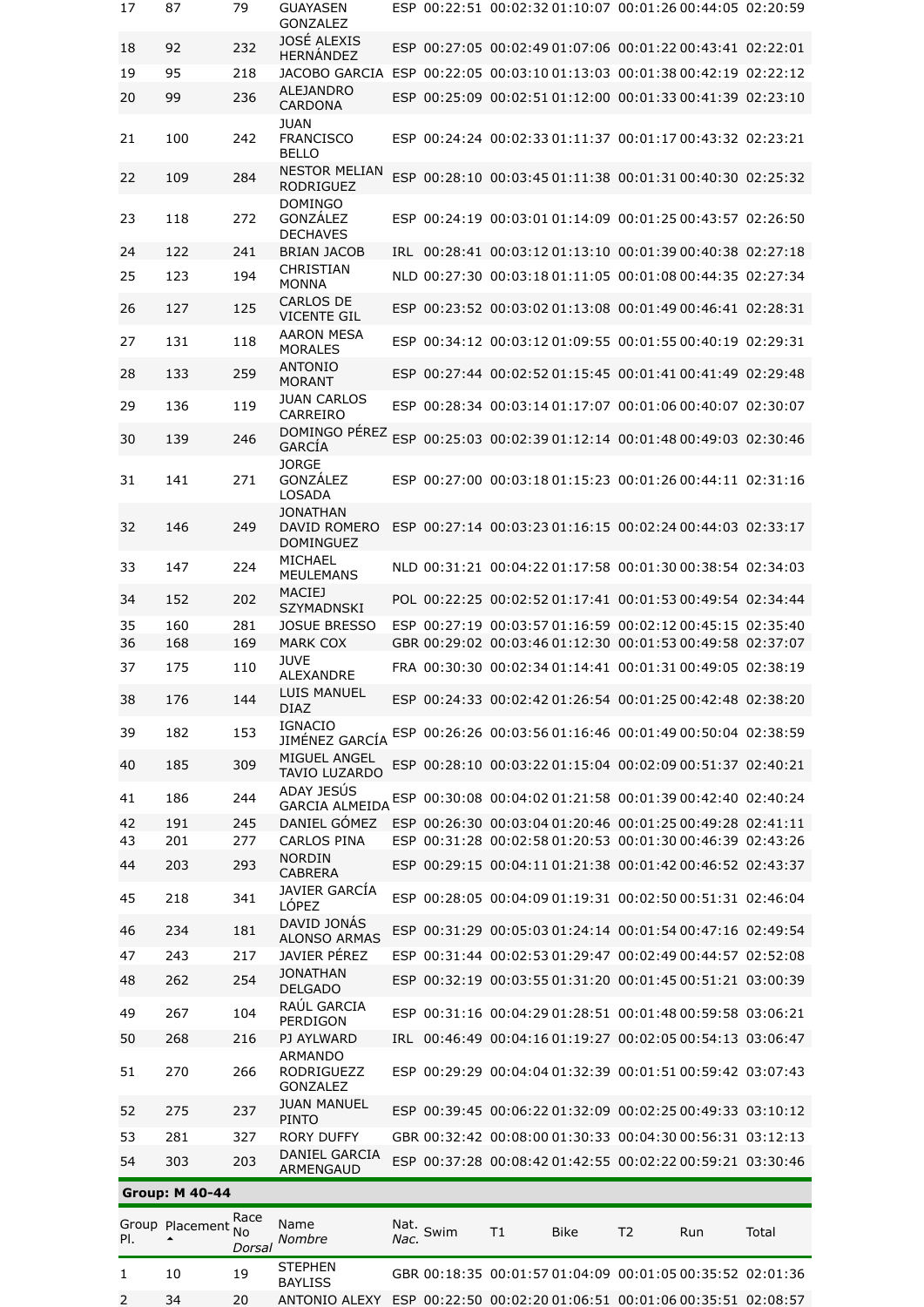|          |            |            | PERDOMO<br><b>CABRERA</b>                            |  |                                                                                                                                       |  |
|----------|------------|------------|------------------------------------------------------|--|---------------------------------------------------------------------------------------------------------------------------------------|--|
| 3        | 36         | 24         |                                                      |  | MARCO SANTANA ESP 00:21:56 00:02:17 01:06:20 00:01:22 00:37:25 02:09:18                                                               |  |
| 4        | 42         | 26         | <b>SEBASTIÁN</b><br><b>MASCARO</b><br><b>NETUSIL</b> |  | ESP 00:19:06 00:02:14 01:09:59 00:01:07 00:38:08 02:10:32                                                                             |  |
| 5        | 43         | 41         |                                                      |  | BENJAMIN PRICE GBR 00:23:31 00:02:20 01:04:45 00:01:20 00:39:54 02:11:47                                                              |  |
| 6        | 52         | 47         | IVÁN DÍAZ<br>GUTIÉRREZ                               |  | ESP 00:25:01 00:02:31 01:05:37 00:01:10 00:40:54 02:15:10                                                                             |  |
| 7        | 57         | 331        | <b>HERNANDEZ</b>                                     |  | CRISTO SANTANA ESP 00:24:14 00:02:53 01:05:46 00:01:45 00:41:35 02:16:11                                                              |  |
| 8        | 61         | 197        | <b>SIMON DAY</b>                                     |  | GBR 00:22:44 00:02:45 01:09:20 00:01:08 00:40:59 02:16:53                                                                             |  |
| 9        | 69         | 338        | JONATHAN<br><b>RODRÍGUEZ</b><br><b>DUARTE</b>        |  | ESP 00:25:30 00:02:48 01:10:04 00:01:26 00:38:37 02:18:23                                                                             |  |
| 10       | 75         | 129        | MIGUEL GUZMAN<br><b>HERNANDEZ</b>                    |  | ESP 00:28:31 00:02:36 01:10:05 00:01:12 00:36:43 02:19:05                                                                             |  |
| 11       | 78         | 304        | DAVID DEVINE                                         |  | IRL 00:25:50 00:03:11 01:07:59 00:01:43 00:40:42 02:19:24                                                                             |  |
| 12       | 80         | 305        | <b>CARLOS</b><br><b>ALBERTO</b><br><b>DELGADO</b>    |  | ESP 00:28:49 00:03:52 01:06:07 00:01:22 00:39:57 02:20:06                                                                             |  |
| 13       | 88         | 97         | MIGUEL BORJA<br><b>SOSA</b>                          |  | ESP 00:26:24 00:03:21 01:10:22 00:01:30 00:39:49 02:21:24                                                                             |  |
| 14       | 90         | 210        | <b>JAN WOLFF</b>                                     |  | DNK 00:26:16 00:03:26 01:06:44 00:02:02 00:43:03 02:21:30                                                                             |  |
| 15       | 103        | 313        | <b>CHRISTOPHER</b><br><b>WHITF</b>                   |  | GBR 00:21:54 00:02:25 01:09:13 00:01:07 00:49:19 02:23:56                                                                             |  |
| 16       | 104        | 74         | <b>ALEJANDRO</b>                                     |  | ESP 00:25:27 00:04:12 01:08:58 00:02:32 00:43:14 02:24:21                                                                             |  |
| 17       | 115        | 243        | <b>SANTANA</b>                                       |  |                                                                                                                                       |  |
|          |            |            |                                                      |  | AVECILLA GÓMEZ ESP 00:24:17 00:03:37 01:15:28 00:02:12 00:40:42 02:26:13                                                              |  |
| 18       | 121        | 289        | <b>VIDIN NIKOLOV</b><br><b>ALVARO</b>                |  | BGR 00:25:40 00:04:24 01:11:27 00:02:19 00:43:24 02:27:12                                                                             |  |
| 19       | 134        | 267        | <b>GONZALEZ</b>                                      |  | ESP 00:28:32 00:04:10 01:13:56 00:02:05 00:41:09 02:29:51                                                                             |  |
| 20       | 140        | 90         | JOSÉ ISRAEL<br>CARABALLO<br><b>NIEVES</b>            |  | ESP 00:25:36 00:03:20 01:13:04 00:01:45 00:47:12 02:30:55                                                                             |  |
| 21       | 143        | 211        | <b>DIETER STRUYE</b>                                 |  | BEL 00:26:10 00:03:10 01:12:16 00:01:32 00:49:16 02:32:23                                                                             |  |
| 22       | 155        | 187        | <b>MIKKEL BORCH</b><br><b>RAMON AMOROS</b>           |  | DNK 00:27:27 00:04:08 01:12:33 00:01:26 00:49:35 02:35:08                                                                             |  |
| 23       | 159        | 260        | VALENCIANO                                           |  | ESP 00:28:44 00:04:02 01:13:06 00:02:08 00:47:28 02:35:26                                                                             |  |
| 24       | 163        | 207        | <b>VAL BROOKS</b>                                    |  | IRL 00:28:51 00:02:46 01:16:08 00:01:31 00:46:55 02:36:09                                                                             |  |
| 25       | 164        | 247        | <b>MARCO</b><br>GAI LOPIN<br><b>IVÁN</b>             |  | ITA 00:27:54 00:04:39 01:16:43 00:01:40 00:45:17 02:36:12                                                                             |  |
| 26       | 165        | 142        | <b>RODRÍGUEZ</b>                                     |  | ESP 00:24:54 00:02:52 01:18:03 00:02:05 00:48:29 02:36:22                                                                             |  |
| 27       | 167        | 215        | <b>FERNANDO</b><br><b>CEDRES</b>                     |  | ESP 00:28:04 00:04:13 01:17:40 00:01:43 00:45:15 02:36:54                                                                             |  |
| 28       | 170        | 268        | <b>CARLOS</b><br><b>BALLESTEROS</b>                  |  | ESP 00:27:15 00:03:14 01:16:30 00:01:31 00:49:03 02:37:31                                                                             |  |
| 29       | 174        | 280        | FRED NIFFLE<br>ALEJANDRO                             |  | FRA 00:30:19 00:03:44 01:16:04 00:02:00 00:45:59 02:38:04                                                                             |  |
| 30       | 181        | 250        | <b>NICOLAS</b><br><b>ALVAREZ BRITO</b>               |  | ESP 00:31:25 00:03:25 01:16:38 00:02:12 00:45:19 02:38:56                                                                             |  |
| 31       | 192        | 61         | ALBERTO BAEZ                                         |  | ESP 00:30:45 00:02:52 01:15:55 00:01:37 00:50:04 02:41:11                                                                             |  |
| 32<br>33 | 193<br>195 | 199<br>319 | <b>GERMAN LEMES</b>                                  |  | MATTEO BRAGLIA ITA 00:30:53 00:03:13 01:15:41 00:02:03 00:49:23 02:41:12<br>ESP 00:35:00 00:03:30 01:15:10 00:01:58 00:46:04 02:41:40 |  |
| 34       | 198        | 253        | <b>FELICIANO</b>                                     |  | ESP 00:25:10 00:03:33 01:22:43 00:01:32 00:49:50 02:42:46                                                                             |  |
|          | 199        |            | <b>ESTEVEZ</b>                                       |  | ANDREA DANELLI ITA 00:30:31 00:03:30 01:22:54 00:02:08 00:43:53 02:42:54                                                              |  |
| 35<br>36 | 202        | 155<br>269 |                                                      |  | ALEN CASANOVA ESP 00:26:12 00:03:42 01:20:52 00:01:37 00:51:11 02:43:33                                                               |  |
| 37       | 208        | 154        | <b>JUAN MIGUEL</b><br>HERNANDEZ                      |  | ESP 00:28:39 00:03:33 01:24:03 00:02:06 00:46:01 02:44:19                                                                             |  |
| 38       | 211        | 60         | LOPEZ<br><b>JEAN NOËL</b><br><b>FOURCADE</b>         |  | FRA 00:25:41 00:03:51 01:22:21 00:01:38 00:51:06 02:44:36                                                                             |  |
| 39       | 212        | 72         | GARCÍA                                               |  | SANTIAGO PÉREZ ESP 00:29:11 00:04:03 01:27:35 00:01:30 00:42:37 02:44:54                                                              |  |
| 40       | 224        | 102        | <b>BRIAN</b>                                         |  | DNK 00:29:00 00:04:41 01:14:25 00:02:04 00:57:29 02:47:38                                                                             |  |
| 41       | 226        | 301        | <b>HENRIKSEN</b><br>LUCA ORSI                        |  | ITA 00:29:59 00:04:10 01:22:20 00:02:05 00:49:37 02:48:08                                                                             |  |
| 42       | 232        | 138        | DAIREANN                                             |  | IRL 00:29:23 00:04:58 01:25:59 00:02:23 00:46:54 02:49:34                                                                             |  |
| 43       | 233        | 307        | <b>GIBSON</b><br>ROQUE GIL                           |  | ESP 00:31:08 00:04:27 01:22:41 00:01:53 00:49:32 02:49:39                                                                             |  |
| 44       | 236        | 227        |                                                      |  | MARTIN IVANCIK SVK 00:34:11 00:04:10 01:22:09 00:01:56 00:48:37 02:51:01                                                              |  |
| 45       |            |            |                                                      |  |                                                                                                                                       |  |
|          | 242        | 339        | <b>ANTHONY</b>                                       |  | FRA 00:36:00 00:03:40 01:16:30 00:02:32 00:53:27 02:52:08                                                                             |  |
| 46       | 247        | 165        | WAJSFISZ<br>ANGELO DIARIO                            |  | ITA 00:33:38 00:05:20 01:29:19 00:01:05 00:45:07 02:54:27                                                                             |  |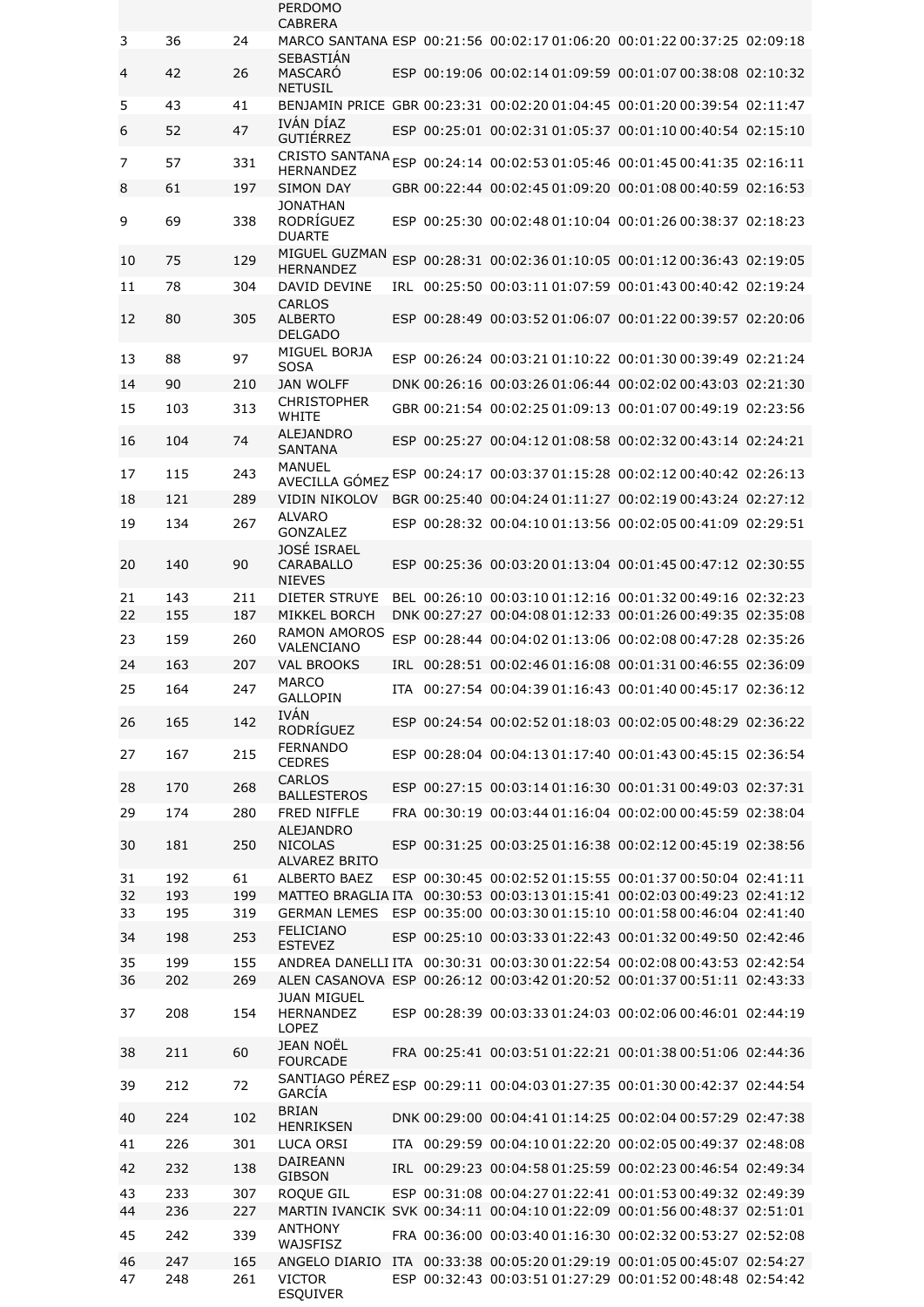|    |     |     | <b>CABRERA</b><br><b>RODRIGUEZ</b>     |  |                                                                         |  |
|----|-----|-----|----------------------------------------|--|-------------------------------------------------------------------------|--|
| 48 | 250 | 235 | <b>ALBERTO</b><br><b>CARRION GOMEZ</b> |  | ESP 00:30:39 00:04:31 01:27:28 00:01:32 00:51:39 02:55:46               |  |
| 49 | 257 | 55  | PEDRO ALBERTO<br>FFRNANDF7<br>GONZALEZ |  | ESP 00:30:33 00:04:14 01:29:28 00:01:45 00:52:04 02:58:02               |  |
| 50 | 259 | 265 | <b>CHRISTIAN</b><br><b>ETCHEVERRY</b>  |  | ESP 00:33:19 00:04:39 01:25:15 00:02:29 00:53:01 02:58:41               |  |
| 51 | 260 | 299 |                                        |  | EDUARDO PEREZ ESP 00:32:40 00:05:33 01:27:12 00:02:42 00:52:08 03:00:14 |  |
| 52 | 271 | 288 | <b>JOSE MANUEL</b><br><b>CASANUEVA</b> |  | ESP 00:34:47 00:04:47 01:26:46 00:02:07 00:59:27 03:07:52               |  |
| 53 | 273 | 200 | ROBERT TURSKI                          |  | POL 00:42:11 00:04:28 01:28:49 00:01:35 00:52:24 03:09:24               |  |
| 54 | 277 | 75  | JORGE SANTANA                          |  | ESP 00:35:31 00:03:14 01:30:31 00:01:42 00:59:32 03:10:29               |  |
| 55 | 282 | 143 | ALAIN CASADO                           |  | ESP 00:32:21 00:04:51 01:33:34 00:02:34 00:59:36 03:12:53               |  |
| 56 | 287 | 170 | NICOLAS DE<br><b>GRIVEL</b>            |  | FRA 00:39:35 00:05:13 01:32:04 00:02:30 00:56:26 03:15:45               |  |
| 57 | 289 | 188 | TOM CASSADY                            |  | GBR 00:31:23 00:03:49 01:34:19 00:02:39 01:04:32 03:16:40               |  |
|    |     |     |                                        |  |                                                                         |  |

| <b>Group: M 45-49</b> |  |
|-----------------------|--|
|                       |  |

| PI.      | Group Placement No<br>▲ | Race<br>Dorsal | Name<br><b>Nombre</b>                                                                        | Nac.       | Nat. Swim | T1 | Bike | T2 | Run                                                       | Total                                                     |
|----------|-------------------------|----------------|----------------------------------------------------------------------------------------------|------------|-----------|----|------|----|-----------------------------------------------------------|-----------------------------------------------------------|
| 1        | 12                      | 12             | <b>FERNANDO</b><br>MARIÁN DE<br><b>DIEGO</b>                                                 |            |           |    |      |    | ESP 00:19:11 00:02:28 01:00:20 00:01:23 00:39:33 02:02:53 |                                                           |
| 2        | 22                      | 30             | <b>FERNANDO</b><br><b>RODRIGUEZ</b>                                                          |            |           |    |      |    | ESP 00:22:12 00:02:13 01:03:48 00:01:15 00:37:09 02:06:35 |                                                           |
| 3        | 23                      | 133            | <b>AUKE GEURTS</b>                                                                           |            |           |    |      |    | NLD 00:21:27 00:02:17 01:03:13 00:01:31 00:38:21 02:06:47 |                                                           |
| 4        | 32                      | 37             | <b>AVELINO</b><br><b>SANTOS RAJADO</b>                                                       |            |           |    |      |    | ESP 00:23:36 00:02:28 01:04:28 00:01:10 00:36:50 02:08:30 |                                                           |
| 5        | 50                      | 150            | MARTIN KIRWAN IRL 00:27:40 00:03:59 01:04:03 00:01:22 00:37:36 02:14:38                      |            |           |    |      |    |                                                           |                                                           |
| 6        | 54                      | 285            | ENRIQUE DE LA<br>ROSA GÓMEZ                                                                  | <b>ESP</b> |           |    |      |    | 00:25:29 00:02:39 01:07:34 00:01:20 00:38:51 02:15:52     |                                                           |
| 7        | 65                      | 116            | <b>DAVID</b><br>GONZÁLEZ<br>PÉREZ                                                            |            |           |    |      |    | ESP 00:24:05 00:02:43 01:07:59 00:01:31 00:41:07 02:17:22 |                                                           |
| 8        | 73                      | 130            | <b>JUAN</b><br><b>FRANCISCO</b><br><b>MONSERRAT DE</b><br><b>LEON</b>                        |            |           |    |      |    | ESP 00:25:10 00:02:57 01:07:08 00:01:43 00:41:59 02:18:54 |                                                           |
| 9        | 76                      | 59             | <b>LIEVEN VAN</b><br>MEEL                                                                    |            |           |    |      |    | BEL 00:26:07 00:03:11 01:06:01 00:01:34 00:42:17 02:19:08 |                                                           |
| 10       | 84                      | 107            | <b>SIMON</b><br><b>LEADBEATER</b>                                                            |            |           |    |      |    | GBR 00:24:01 00:02:52 01:10:54 00:01:36 00:41:18 02:20:39 |                                                           |
| 11       | 86                      | 264            | AGUSTIN NOVAL<br>VAZQUEZ                                                                     |            |           |    |      |    | ESP 00:26:09 00:03:20 01:08:04 00:01:32 00:41:47 02:20:50 |                                                           |
| 12       | 97                      | 282            | <b>ALFONSO</b><br><b>PULIDO</b><br><b>LINARES</b>                                            |            |           |    |      |    | ESP 00:24:48 00:03:51 01:09:51 00:01:51 00:42:13 02:22:31 |                                                           |
| 13       | 111                     | 120            | AURELIO ORTIZ ESP 00:22:38 00:02:54 01:16:29 00:01:21 00:42:25 02:25:45                      |            |           |    |      |    |                                                           |                                                           |
| 14       | 113                     | 108            | <b>MELCHOR</b><br><b>HERNÁNDEZ</b>                                                           |            |           |    |      |    | ESP 00:27:44 00:03:08 01:11:46 00:01:21 00:42:03 02:25:59 |                                                           |
| 15       | 126                     | 298            | ALAIN CROTTAZ CHE 00:27:02 00:04:10 01:12:59 00:01:47 00:42:17 02:28:13                      |            |           |    |      |    |                                                           |                                                           |
| 16       | 129                     | 212            | OCTAVIO LOPES BRA 00:24:52 00:06:22 01:12:24 00:02:02 00:43:11 02:28:49<br><b>FAUSTO GIL</b> |            |           |    |      |    |                                                           |                                                           |
| 17       | 135                     | 300            | <b>BENÍTEZ</b>                                                                               |            |           |    |      |    | ESP 00:25:53 00:03:07 01:14:23 00:01:28 00:45:09 02:29:58 |                                                           |
| 18       | 142                     | 134            | JUAN GONZÁLEZ ESP 00:30:45 00:03:11 01:12:43 00:01:48 00:43:06 02:31:32<br><b>BENASCO</b>    |            |           |    |      |    |                                                           |                                                           |
| 19       | 145                     | 76             | CRISTOBAL,<br><b>ANGEL SANCHEZ</b>                                                           |            |           |    |      |    | ESP 00:25:01 00:03:37 01:15:17 00:01:35 00:47:20 02:32:48 |                                                           |
| 20       | 150                     | 152            | <b>CARLOS DIAZ</b>                                                                           |            |           |    |      |    | ESP 00:28:06 00:03:11 01:13:10 00:02:34 00:47:20 02:34:18 |                                                           |
| 21<br>22 | 154<br>158              | 135<br>185     | JIM O'BRIEN<br><b>NEIL PRESTON</b>                                                           |            |           |    |      |    | IRL 00:33:14 00:02:58 01:11:18 00:02:39 00:44:56 02:35:04 | GBR 00:28:29 00:04:23 01:17:35 00:01:53 00:43:02 02:35:22 |
| 23       | 161                     | 291            | <b>CORNEE VAN</b><br><b>LOON</b>                                                             |            |           |    |      |    | NLD 00:25:14 00:03:22 01:21:16 00:02:27 00:43:37 02:35:54 |                                                           |
| 24       | 173                     | 115            | <b>GERARDO</b><br><b>FERNÁNDEZ</b><br><b>FEBLES</b>                                          |            |           |    |      |    | ESP 00:27:20 00:03:28 01:17:08 00:02:23 00:47:39 02:37:57 |                                                           |
| 25       | 178                     | 204            | <b>CRAIG SPRING</b>                                                                          |            |           |    |      |    | GBR 00:24:10 00:03:15 01:22:49 00:01:36 00:46:45 02:38:33 |                                                           |
| 26       | 197                     | 124            | <b>SERGIO</b><br><b>BERMUDEZ</b>                                                             |            |           |    |      |    | ESP 00:30:42 00:03:49 01:17:25 00:01:54 00:48:14 02:42:03 |                                                           |
| 27       | 229                     | 105            | JOSÉ CARLOS<br><b>BONILLA PÉREZ</b>                                                          |            |           |    |      |    | ESP 00:26:57 00:03:26 01:27:15 00:02:38 00:48:30 02:48:44 |                                                           |
| 28       | 240                     | 240            | <b>JESPER BO</b><br><b>JENSEN</b>                                                            |            |           |    |      |    | DNK 00:31:41 00:05:27 01:23:46 00:02:30 00:48:21 02:51:42 |                                                           |
| 29       | 245                     | 222            | <b>FRANCISCO</b><br>GONZALEZ<br><b>MAURI</b>                                                 |            |           |    |      |    | ESP 00:31:20 00:04:07 01:24:40 00:01:58 00:52:02 02:54:05 |                                                           |
|          |                         |                |                                                                                              |            |           |    |      |    |                                                           |                                                           |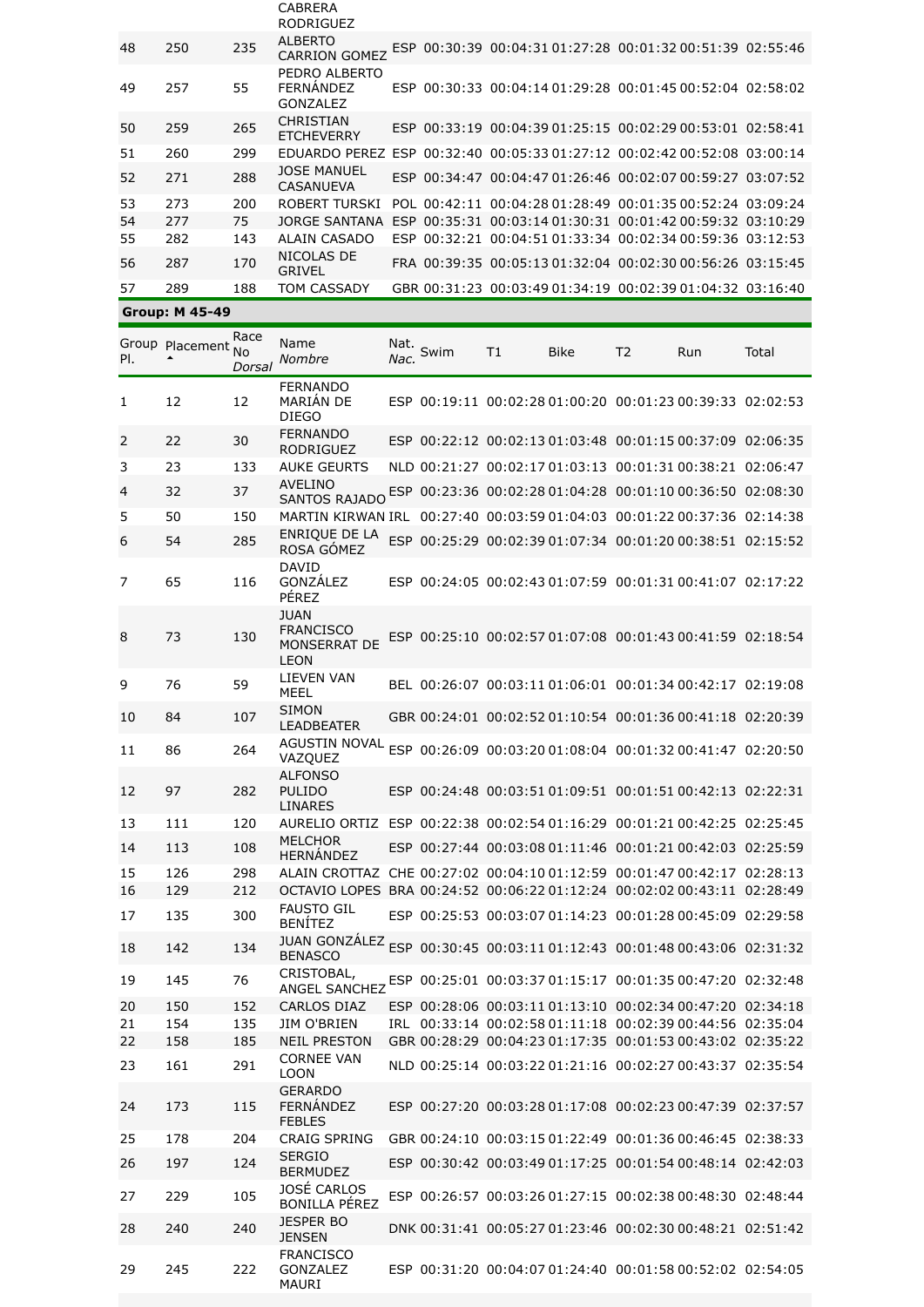| 30 | 256 | 231 | LÔPEZ                           | JAVIER GARCIA ESP 00:28:09 00:03:21 01:29:31 00:02:28 00:54:33 02:58:00 |  |
|----|-----|-----|---------------------------------|-------------------------------------------------------------------------|--|
| 31 | 266 | 126 | <b>JOHAN</b><br><b>THORSON</b>  | CHE 00:38:13 00:05:13 01:25:45 00:02:56 00:54:15 03:06:20               |  |
| 32 | 279 | 99  | <b>JUAN CARLOS</b><br>ALBUIXECH | ESP 00:31:57 00:04:27 01:38:35 00:01:49 00:55:05 03:11:52               |  |
| 33 | 290 | 127 | TIM GORDON                      | GBR 00:35:53 00:04:25 01:32:16 00:02:22 01:03:18 03:18:12               |  |
| 34 | 292 | 88  | <b>ENRIQUE</b><br>ROMERO NODA   | ESP 00:28:54 00:04:47 01:35:21 00:02:24 01:07:03 03:18:27               |  |
| 35 | 316 | 173 | <b>DOMINIC</b><br>LONGHURST     | GBR 00:42:39 00:06:01 01:50:07 00:02:25 01:15:39 03:56:48               |  |

| <b>Group: M 50-54</b> |  |
|-----------------------|--|
|                       |  |

| PI.      | Group Placement No    | Race<br>Dorsal | Name<br>Nombre                                                                                                                                     | Nac. | Nat. Swim                                                 | Τ1 | <b>Bike</b> | T2 | Run | Total                                                     |
|----------|-----------------------|----------------|----------------------------------------------------------------------------------------------------------------------------------------------------|------|-----------------------------------------------------------|----|-------------|----|-----|-----------------------------------------------------------|
| 1        | 29                    | 50             | <b>RICHARD</b><br><b>HOBSON</b>                                                                                                                    |      | GBR 00:20:42 00:02:29 01:02:37 00:01:14 00:40:54 02:07:53 |    |             |    |     |                                                           |
| 2        | 59                    | 146            | JOHAN PAUWELS BEL 00:23:48 00:02:48 01:06:05 00:01:26 00:42:24 02:16:28                                                                            |      |                                                           |    |             |    |     |                                                           |
| 3        | 83                    | 145            | MANUEL<br><b>FERNANDEZ</b>                                                                                                                         |      | ESP 00:24:28 00:02:44 01:08:51 00:01:24 00:43:00 02:20:25 |    |             |    |     |                                                           |
| 4        | 107                   | 43             | PAUL RODBOURN GBR 00:28:06 00:02:49 01:09:28 00:01:42 00:42:53 02:24:56                                                                            |      |                                                           |    |             |    |     |                                                           |
| 5        | 148                   | 196            | PIET JONKERS                                                                                                                                       |      |                                                           |    |             |    |     | NLD 00:30:03 00:04:26 01:13:12 00:02:15 00:44:12 02:34:06 |
| 6        | 149                   | 318            | <b>ALEJANDRO</b><br><b>BELLO</b>                                                                                                                   |      | ESP 00:24:46 00:03:39 01:21:28 00:02:06 00:42:11 02:34:09 |    |             |    |     |                                                           |
| 7        | 156                   | 96             | LARS<br>NØRREGAARD                                                                                                                                 |      | DNK 00:28:08 00:03:01 01:15:12 00:02:11 00:46:44 02:35:16 |    |             |    |     |                                                           |
| 8        | 162                   | 325            | <b>JUAN JOSÉ</b><br><b>ORTEGA</b>                                                                                                                  |      | ESP 00:30:39 00:05:27 01:12:02 00:02:35 00:45:16 02:35:58 |    |             |    |     |                                                           |
| 9        | 166                   | 131            | LEANDRO ALJEO<br><b>GARCÍA DE LEÓN</b>                                                                                                             |      | ESP 00:32:30 00:03:29 01:11:58 00:01:42 00:46:54 02:36:31 |    |             |    |     |                                                           |
| 10       | 171                   | 220            | FABIO PANCIERA ITA 00:26:18 00:03:43 01:16:40 00:02:19 00:48:52 02:37:50                                                                           |      |                                                           |    |             |    |     |                                                           |
| 11       | 172                   | 64             | LEWIS MARRIOTT GBR 00:26:10 00:03:37 01:17:36 00:02:00 00:48:35 02:37:57                                                                           |      |                                                           |    |             |    |     |                                                           |
| 12       | 180                   | 158            | TONY MCMAHON IRL 00:36:06 00:03:35 01:13:54 00:01:36 00:43:46 02:38:55                                                                             |      |                                                           |    |             |    |     |                                                           |
| 13       | 184                   | 162            | IAN DABBS                                                                                                                                          |      | GBR 00:27:26 00:03:06 01:14:49 00:02:13 00:52:10 02:39:43 |    |             |    |     |                                                           |
| 14       | 187                   | 98             | <b>KUMARASAMY</b><br>VELUPILLAI<br><b>KANDASAMY</b>                                                                                                |      | DNK 00:26:06 00:04:28 01:22:11 00:01:42 00:46:07 02:40:33 |    |             |    |     |                                                           |
| 15       | 188                   | 290            | ALEXANDER<br><b>KAPOSZTAS</b>                                                                                                                      |      | AUT 00:31:36 00:04:25 01:16:04 00:02:49 00:45:45 02:40:37 |    |             |    |     |                                                           |
| 16       | 194                   | 251            | DANIEL<br><b>RUCHANSKY</b><br><b>BOZZO</b>                                                                                                         |      | URY 00:30:38 00:04:10 01:16:56 00:02:28 00:47:14 02:41:24 |    |             |    |     |                                                           |
| 17       | 204                   | 137            | <b>CHRIS LOGAN</b>                                                                                                                                 |      | GBR 00:27:42 00:03:11 01:14:48 00:01:22 00:56:38 02:43:40 |    |             |    |     |                                                           |
| 18       | 206                   | 91             | <b>FELIX ANDRES</b><br><b>GARCIA</b>                                                                                                               |      | ESP 00:27:46 00:04:06 01:21:12 00:01:59 00:49:09 02:44:10 |    |             |    |     |                                                           |
| 19       | 207                   | 287            | CHRISTIAN<br><b>STRAESSLE</b>                                                                                                                      |      | CHE 00:32:00 00:04:28 01:14:51 00:02:43 00:50:15 02:44:17 |    |             |    |     |                                                           |
| 20       | 216                   | 157            | DANIEL LAPIDO<br><b>FERNANDEZ</b>                                                                                                                  |      | ESP 00:26:22 00:04:24 01:29:32 00:02:03 00:43:24 02:45:43 |    |             |    |     |                                                           |
| 21       | 231                   | 316            | KAI FIEDLER                                                                                                                                        |      |                                                           |    |             |    |     | DEU 00:31:03 00:03:47 01:23:14 00:01:45 00:49:22 02:49:09 |
| 22       | 246                   | 311            | <b>DAVID TIPLADY</b>                                                                                                                               |      |                                                           |    |             |    |     | GBR 00:32:55 00:05:12 01:16:52 00:03:33 00:55:50 02:54:20 |
| 23       | 252                   | 326            | <b>PAUL PARRISH</b>                                                                                                                                |      | GBR 00:27:12 00:04:03 01:26:31 00:02:23 00:56:26 02:56:33 |    |             |    |     |                                                           |
| 24       | 254                   | 310            | <b>FRANCISCO</b><br><b>GONZALEZ</b><br><b>FELICIANO</b>                                                                                            |      | ESP 00:29:06 00:03:34 01:30:33 00:01:43 00:52:04 02:56:59 |    |             |    |     |                                                           |
| 25       | 263                   | 175            | CHRISTIAN<br>MØLLER NIELSEN                                                                                                                        |      | DNK 00:27:59 00:04:52 01:21:09 00:02:37 01:05:09 03:01:44 |    |             |    |     |                                                           |
| 26<br>27 | 264<br>265            | 160<br>322     | SIMON FURSMAN GBR 00:37:15 00:04:36 01:21:46 00:02:31 00:57:43 03:03:49<br>TREVOR PARKER GBR 00:30:38 00:03:58 01:29:14 00:02:45 00:57:53 03:04:27 |      |                                                           |    |             |    |     |                                                           |
|          |                       |                | <b>VICENTE FELIX</b>                                                                                                                               |      |                                                           |    |             |    |     |                                                           |
| 28       | 280                   | 262            | <b>RODRIGUEZ</b><br>THIERRY LEGRIX FRA 00:26:43 00:05:26 01:25:02 00:03:01 01:14:06 03:14:16                                                       |      |                                                           |    |             |    |     | ESP 00:31:25 00:04:54 01:37:47 00:02:17 00:55:44 03:12:05 |
| 29<br>30 | 285<br>291            | 163<br>255     | <b>ANDREW JONES</b>                                                                                                                                |      |                                                           |    |             |    |     | GBR 00:39:24 00:05:05 01:30:39 00:02:35 01:00:31 03:18:12 |
| 31       | 294                   | 206            | <b>NICK HOWARD</b>                                                                                                                                 |      |                                                           |    |             |    |     | GBR 00:42:30 00:05:06 01:29:52 00:03:12 00:58:50 03:19:28 |
|          |                       |                | <b>MARTIN</b>                                                                                                                                      |      |                                                           |    |             |    |     |                                                           |
| 32       | 297                   | 149            | <b>PAFFRATH</b><br>SEBASTIÁN                                                                                                                       |      |                                                           |    |             |    |     | DEU 00:47:21 00:06:39 01:31:32 00:03:02 00:56:55 03:25:27 |
| 33       | 305                   | 93             | ANTONIO DÍAZ<br><b>ANTONIO</b>                                                                                                                     |      |                                                           |    |             |    |     | ESP 00:34:05 00:08:03 01:35:30 00:05:05 01:09:58 03:32:40 |
| 34       | 315                   | 92             | RODRÍGUEZ<br>GARCÍA                                                                                                                                |      |                                                           |    |             |    |     | ESP 00:34:05 00:08:02 01:51:04 00:03:27 01:17:59 03:54:35 |
|          | <b>Group: M 55-59</b> |                |                                                                                                                                                    |      |                                                           |    |             |    |     |                                                           |
|          |                       | Race           |                                                                                                                                                    |      |                                                           |    |             |    |     |                                                           |
| PI.      | Group Placement No    |                | Name<br><b>Nombre</b>                                                                                                                              |      | Nat. Swim                                                 | T1 | <b>Bike</b> | T2 | Run | Total                                                     |

| PI. | $\blacktriangle$ | IVU<br>Dorsal | Nombre                                                                     | $Nac.$ <sup><math>\rightarrow</math>w<math>\cdots</math></sup> | PINE | $\sqrt{2}$ | 1391 L                                                    | <b>TULCII</b> |
|-----|------------------|---------------|----------------------------------------------------------------------------|----------------------------------------------------------------|------|------------|-----------------------------------------------------------|---------------|
|     | 108              | 44            | DAVE MUIR                                                                  |                                                                |      |            | GBR 00:25:09 00:03:04 01:12:08 00:01:54 00:43:00 02:25:13 |               |
|     | 157              | 308           | RICHARD PHILLIPS GBR 00:23:56 00:03:56 01:13:10 00:01:43 00:52:37 02:35:20 |                                                                |      |            |                                                           |               |
|     |                  |               |                                                                            |                                                                |      |            |                                                           |               |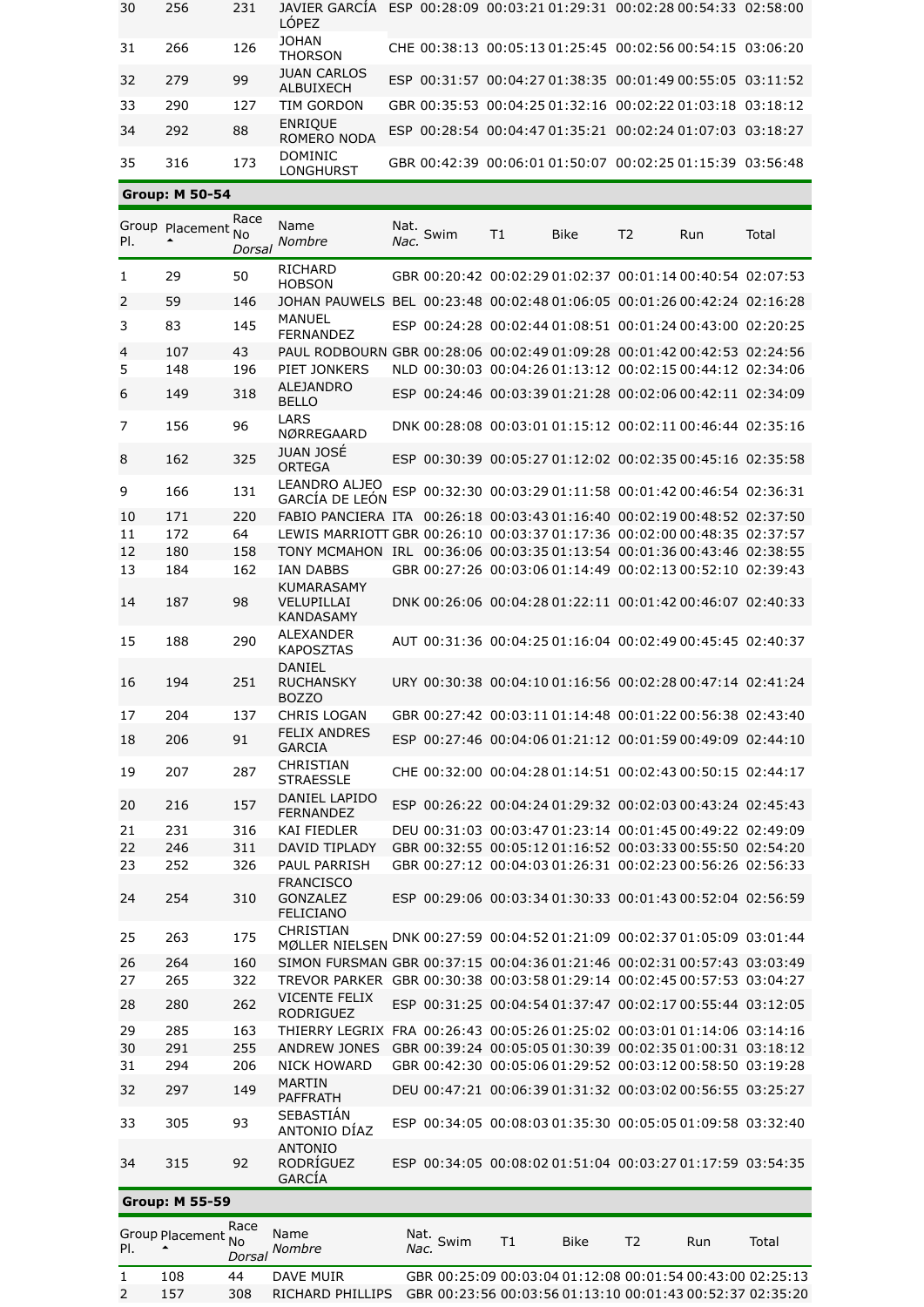|    | <b>Group: M 60-64</b> |     |                                                                            |      |                                                           |  |  |  |  |
|----|-----------------------|-----|----------------------------------------------------------------------------|------|-----------------------------------------------------------|--|--|--|--|
| 30 | 311                   | 166 | <b>DAVID</b><br><b>HAYTHORNTHWAITE</b>                                     |      | GBR 00:36:31 00:06:38 01:48:55 00:03:53 01:08:13 03:44:09 |  |  |  |  |
| 29 | 310                   | 176 | <b>SANDY FINDLAY</b>                                                       |      | GBR 00:53:33 00:05:35 01:37:06 00:04:15 01:02:54 03:43:21 |  |  |  |  |
| 28 | 309                   | 201 | <b>LEONARDO RANCEL</b>                                                     |      | ESP 00:31:39 00:05:14 01:41:26 00:03:51 01:18:55 03:41:04 |  |  |  |  |
| 27 | 306                   | 68  | <b>NIGEL BRUCE</b>                                                         |      | GBR 00:35:37 00:04:04 01:36:07 00:02:35 01:15:50 03:34:10 |  |  |  |  |
| 26 | 301                   | 167 | PATRICK DAVEY                                                              |      | GBR 00:38:13 00:06:18 01:42:32 00:02:47 01:00:04 03:29:52 |  |  |  |  |
| 25 | 298                   | 275 | COSME JIMÉNEZ<br><b>MORALES</b>                                            |      | ESP 00:31:43 00:05:30 01:42:57 00:02:18 01:05:14 03:27:41 |  |  |  |  |
| 24 | 296                   | 198 | <b>MARK CASSIDY</b>                                                        |      | GBR 00:37:40 00:05:51 01:32:21 00:03:53 01:04:20 03:24:03 |  |  |  |  |
| 23 | 295                   | 172 | <b>BERND HERRMANN</b>                                                      |      | DEU 00:33:33 00:06:00 01:33:25 00:03:04 01:07:07 03:23:07 |  |  |  |  |
| 22 | 283                   | 205 | <b>GARY KAY</b>                                                            |      | GBR 00:32:17 00:05:40 01:28:45 00:02:24 01:04:49 03:13:52 |  |  |  |  |
| 21 | 278                   | 223 | <b>MATTHIAS FANK</b>                                                       |      | DEU 00:28:07 00:05:00 01:31:47 00:02:53 01:03:33 03:11:17 |  |  |  |  |
| 20 | 269                   | 136 | <b>JAMES ROCHE</b>                                                         |      | IRL 00:38:09 00:05:07 01:31:33 00:03:22 00:49:16 03:07:25 |  |  |  |  |
| 19 | 261                   | 89  | RAFAEL HERNANDEZ<br><b>HERNANDEZ</b>                                       |      | ESP 00:27:52 00:03:49 01:29:06 00:02:21 00:57:23 03:00:29 |  |  |  |  |
| 18 | 258                   | 156 | RICHARD OSBORNE GBR 00:30:20 00:05:17 01:28:48 00:02:26 00:51:38 02:58:26  |      |                                                           |  |  |  |  |
| 17 | 253                   | 228 | <b>WAYNE</b><br>CALDECOURT                                                 |      | GBR 00:26:01 00:03:38 01:27:41 00:01:45 00:57:36 02:56:38 |  |  |  |  |
| 16 | 249                   | 171 | <b>ANDREAS UNGER</b>                                                       |      | DEU 00:30:37 00:05:38 01:26:43 00:02:32 00:49:58 02:55:25 |  |  |  |  |
| 15 | 241                   | 335 | <b>RON FEENEY</b>                                                          |      | GBR 00:32:28 00:03:41 01:21:18 00:01:41 00:53:01 02:52:07 |  |  |  |  |
| 14 | 239                   | 128 | <b>HOLGER RIBBECK</b>                                                      |      | DEU 00:28:55 00:04:07 01:22:30 00:01:51 00:54:13 02:51:35 |  |  |  |  |
| 13 | 238                   | 336 | <b>TORBEN LANDER</b>                                                       |      | DNK 00:34:56 00:05:53 01:16:47 00:02:39 00:51:12 02:51:24 |  |  |  |  |
| 12 | 237                   | 140 | <b>KARSTEN WERNER</b>                                                      |      | DEU 00:28:49 00:04:30 01:20:36 00:02:24 00:54:47 02:51:04 |  |  |  |  |
| 11 | 235                   | 147 | <b>ROSARIO</b><br>COSENTINO                                                | TTA. | 00:32:27 00:03:18 01:26:50 00:01:25 00:46:00 02:49:58     |  |  |  |  |
| 10 | 228                   | 73  | NORBERT HAEUSLER AUT 00:27:51 00:04:16 01:20:56 00:02:05 00:53:32 02:48:38 |      |                                                           |  |  |  |  |
| 9  | 227                   | 273 | <b>JOHN ARDRON</b>                                                         |      | GBR 00:32:05 00:03:27 01:17:09 00:02:15 00:53:31 02:48:25 |  |  |  |  |
| 8  | 223                   | 109 | MICHAEL HEUPEL                                                             |      | DEU 00:34:07 00:06:54 01:17:23 00:02:45 00:46:23 02:47:31 |  |  |  |  |
| 7  | 220                   | 174 | <b>DAVID STOCKWELL</b>                                                     |      | GBR 00:28:27 00:02:53 01:22:23 00:01:35 00:50:57 02:46:13 |  |  |  |  |
| 6  | 214                   | 192 | ROLAND FROMME                                                              |      | DEU 00:31:31 00:04:46 01:18:17 00:02:22 00:48:16 02:45:10 |  |  |  |  |
| 5  | 213                   | 139 | <b>RICCARDO</b><br><b>MERINGOLO</b>                                        | ITA. | 00:26:41 00:03:47 01:17:21 00:02:31 00:54:48 02:45:06     |  |  |  |  |
| 4  | 205                   | 186 | <b>VALENTIN HUERTA</b>                                                     |      | ESP 00:33:58 00:04:41 01:14:11 00:02:15 00:48:53 02:43:55 |  |  |  |  |
| 3  | 183                   | 100 | <b>NEILL MORGAN</b>                                                        |      | GBR 00:27:41 00:04:03 01:14:18 00:01:39 00:51:27 02:39:05 |  |  |  |  |

### [Group](javascript:__doPostBack() [Placement](javascript:__doPostBack() No Pl. Race *[Dorsal](javascript:__doPostBack() [Nombre](javascript:__doPostBack()* Name Nat. *[Nac.](javascript:__doPostBack()* [Swim](javascript:__doPostBack() [T1](javascript:__doPostBack() [Bike](javascript:__doPostBack() [T2](javascript:__doPostBack() [Run](javascript:__doPostBack() [Total](javascript:__doPostBack() 1 112 80 RENE DELBAERE BEL 00:25:02 00:03:51 01:08:26 00:02:01 00:46:38 02:25:56 2 196 65 JUAN PABLO MARTÍN HERNÁNDEZ ESP 00:25:58 00:03:53 01:20:34 00:02:17 00:49:20 02:42:00 3 209 168 PHIL CLAYTON GBR 00:32:33 00:04:31 01:14:53 00:01:59 00:50:35 02:44:29 4 222 184 MARINO ORLANDI ESP 00:28:01 00:03:50 01:22:19 00:01:41 00:50:38 02:46:27 5 230 95 BERNHARD KRUMMENACHER CHE 00:33:04 00:04:14 01:13:47 00:02:16 00:55:28 02:48:47 6 286 111 DAN B. NIELSEN DNK 00:31:02 00:05:03 01:30:23 00:02:47 01:06:27 03:15:39 7 302 276 BILL BROWN IRL 00:32:09 00:06:48 01:45:19 00:03:25 01:02:23 03:30:02 8 307 324 CLIVE BALL GBR 00:33:22 00:04:37 01:48:30 00:03:10 01:06:34 03:36:11 **Group: M 65-69**

| Group<br>PI.   | Placement No | Race<br>Dorsal | Name<br>Nombre              | Nat.<br>Nac. Swim | T1 | <b>Bike</b> | T <sub>2</sub> | Run                                                       | Total |
|----------------|--------------|----------------|-----------------------------|-------------------|----|-------------|----------------|-----------------------------------------------------------|-------|
|                | 130          | 83             | <b>IUVE BERNARD</b>         |                   |    |             |                | FRA 00:25:48 00:03:19 01:11:19 00:01:35 00:47:12 02:29:11 |       |
| $\mathcal{L}$  | 219          | 132            | MICHAEL<br><b>MCKINNELL</b> |                   |    |             |                | GBR 00:26:24 00:03:42 01:20:23 00:01:32 00:54:10 02:46:09 |       |
|                | 293          | 209            | JES CHRISTIAN<br>WILHELMSEN |                   |    |             |                | DNK 00:36:45 00:04:57 01:34:47 00:02:05 01:00:31 03:19:03 |       |
| $\overline{4}$ | 304          | 330            | GÉRALD<br><b>BONNEAU</b>    |                   |    |             |                | FRA 00:38:38 00:05:21 01:36:14 00:03:02 01:08:58 03:32:11 |       |

|              | <b>Group: M 70-74</b> |                |                                  |                   |    |             |                |                                                           |       |
|--------------|-----------------------|----------------|----------------------------------|-------------------|----|-------------|----------------|-----------------------------------------------------------|-------|
| Group<br>PI. | Placement No          | Race<br>Dorsal | Name<br>Nombre                   | Nat.<br>Nac. Swim | T1 | <b>Bike</b> | T <sub>2</sub> | Run                                                       | Total |
|              | 312                   | 294            | <b>GERRY LUCAS</b>               |                   |    |             |                | GBR 00:42:55 00:07:12 01:38:24 00:03:29 01:13:39 03:45:36 |       |
| 2            | 313                   | 321            | <b>MAGNUS</b><br><b>PAHLSSON</b> |                   |    |             |                | GBR 00:34:44 00:06:29 01:47:56 00:03:26 01:14:06 03:46:40 |       |
|              | <b>Group: M 75-79</b> |                |                                  |                   |    |             |                |                                                           |       |

|               | <b>GIUUD: 19 / 3-/ 7</b> |                |                                                                         |                   |    |                                                           |    |     |       |
|---------------|--------------------------|----------------|-------------------------------------------------------------------------|-------------------|----|-----------------------------------------------------------|----|-----|-------|
| Group<br>PI.  | Placement No             | Race<br>Dorsal | Name<br>Nombre                                                          | Nat.<br>Nac. Swim | T1 | <b>Bike</b>                                               | T2 | Run | Total |
|               | 288                      | 315            | ROBERT BUTLER ALB 00:37:50 00:04:00 01:26:36 00:02:26 01:05:04 03:15:55 |                   |    |                                                           |    |     |       |
| $\mathcal{L}$ | 314                      | 333            | <b>HELMUT</b><br><b>SCHICKETANZ</b>                                     |                   |    | DEU 00:38:51 00:07:33 01:39:57 00:04:48 01:19:51 03:50:57 |    |     |       |
|               |                          |                |                                                                         |                   |    |                                                           |    |     |       |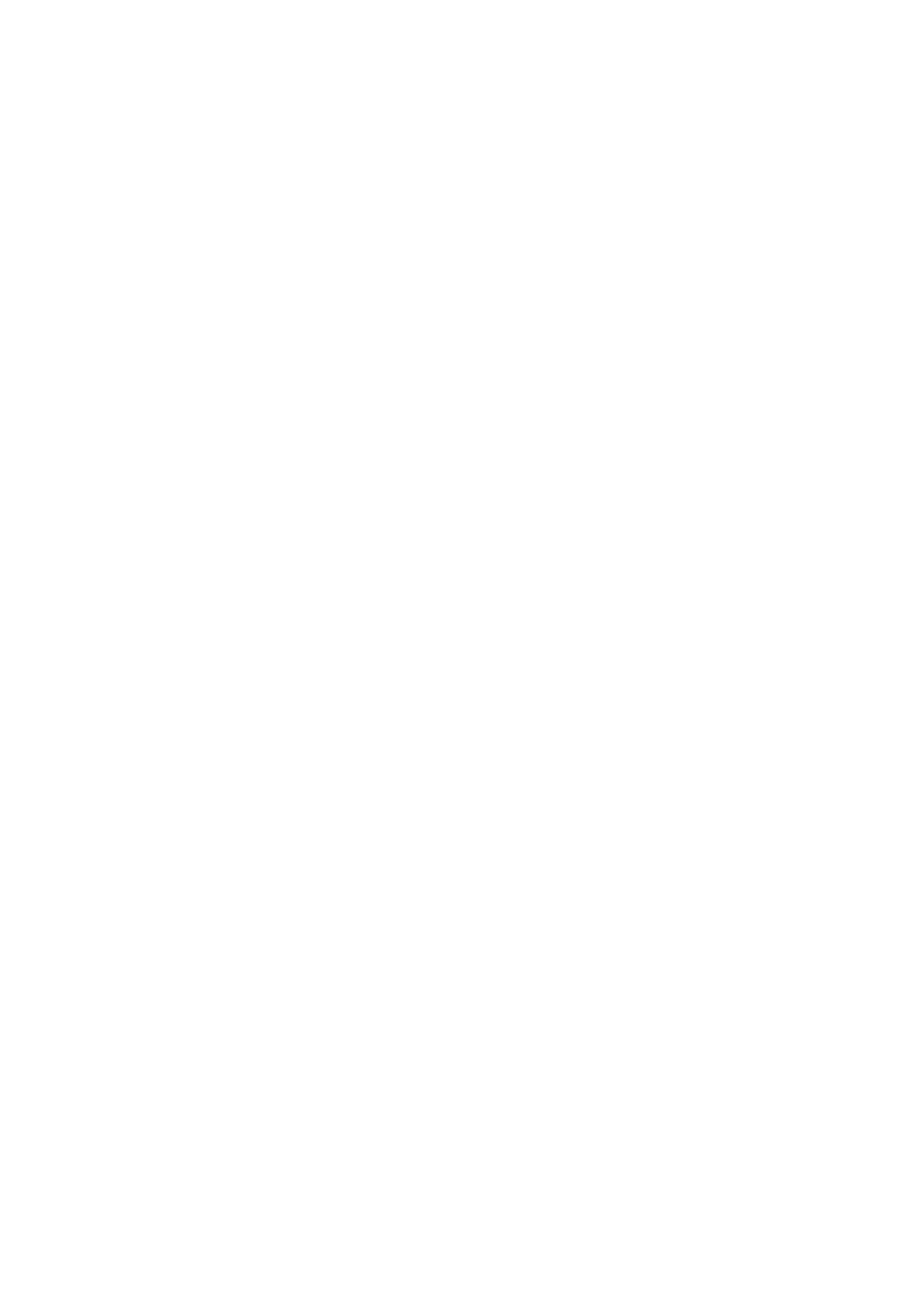

# **VOLCANO 2019**

# **Result List (by age group) > Female**

04 May 2019 16:37:02

| <b>Female</b>  |                       |                |                                                                         |              |      |    |             |                |                                                                                                                        |       |
|----------------|-----------------------|----------------|-------------------------------------------------------------------------|--------------|------|----|-------------|----------------|------------------------------------------------------------------------------------------------------------------------|-------|
|                | Group: $F < 20$       |                |                                                                         |              |      |    |             |                |                                                                                                                        |       |
| Group<br>PI.   | Placement No          | Race<br>Dorsal | Name<br>Nombre                                                          | Nat.<br>Nac. | Swim | T1 | Bike        | T <sub>2</sub> | Run                                                                                                                    | Total |
| 1              | 13                    | 370            | <b>SARA TORRES</b>                                                      |              |      |    |             |                | ESP 00:25:46 00:02:34 01:15:53 00:01:20 00:45:36 02:31:07                                                              |       |
| 2              | 26                    | 379            | MIA<br>LEADBEATER<br><b>HENAR</b>                                       |              |      |    |             |                | ESP 00:23:37 00:02:33 01:20:28 00:01:15 00:52:15 02:40:06                                                              |       |
| 3              | 62                    | 392            | FERNÁNDEZ<br>MÉNDEZ                                                     |              |      |    |             |                | ESP 00:29:39 00:03:19 01:29:28 00:01:28 00:56:29 03:00:20                                                              |       |
|                | <b>Group: F 20-24</b> |                |                                                                         |              |      |    |             |                |                                                                                                                        |       |
| Group<br>PI.   | Placement No          | Race<br>Dorsal | Name<br>Nombre                                                          | Nat.<br>Nac. | Swim | T1 | <b>Bike</b> | T <sub>2</sub> | Run                                                                                                                    | Total |
| 1              | 3                     | 363            | AMBER<br><b>ROMBAUT</b>                                                 |              |      |    |             |                | BEL 00:20:14 00:02:05 01:08:42 00:01:17 00:41:56 02:14:12                                                              |       |
| $\overline{2}$ | 8                     | 368            | ZAIRA LORENZO<br><b>PEREZ</b>                                           |              |      |    |             |                | ESP 00:22:03 00:02:25 01:12:56 00:01:06 00:42:58 02:21:27                                                              |       |
| 7              | 54                    | 382            | <b>DAVINIA</b><br><b>ALVAREZ</b>                                        |              |      |    |             |                | ESP 00:28:11 00:02:55 01:28:29 00:01:26 00:55:52 02:56:51                                                              |       |
| 4              | 48                    | 410            | LURDES ALONSO ESP 00:29:21 00:02:53 01:27:22 00:01:51 00:53:32 02:54:57 |              |      |    |             |                |                                                                                                                        |       |
| 5              | 51                    | 428            | EVGENIA<br><b>DUBINSKAYA</b>                                            |              |      |    |             |                | GBR 00:27:18 00:02:52 01:28:36 00:01:56 00:55:21 02:56:01                                                              |       |
| 6              | 53                    | 457            | <b>MARTA ESTER</b>                                                      |              |      |    |             |                | ESP 00:25:10 00:03:00 01:27:50 00:02:18 00:58:36 02:56:51                                                              |       |
| 3              | 19                    | 479            | VERONICA<br><b>NAVARRO</b>                                              |              |      |    |             |                | ESP 00:21:50 00:02:41 01:21:26 00:01:13 00:48:47 02:35:54                                                              |       |
|                | <b>Group: F 25-29</b> |                |                                                                         |              |      |    |             |                |                                                                                                                        |       |
| Group<br>PI.   | Placement No          | Race<br>Dorsal | Name<br>Nombre                                                          | Nat.<br>Nac. | Swim | T1 | <b>Bike</b> | T2             | Run                                                                                                                    | Total |
| 1              | 1                     | 361            | Lucy Charles<br>Barclay                                                 |              |      |    |             |                | GBR 00:18:08 00:02:23 01:05:13 00:01:18 00:38:11 02:05:12                                                              |       |
| 2              | 4                     | 366            | <b>RAQUEL</b><br><b>AROSTEGUI</b><br>GONZÁLEZ                           |              |      |    |             |                | ESP 00:21:50 00:02:08 01:12:10 00:01:02 00:39:21 02:16:28                                                              |       |
| 8              | 22                    | 376            | VERONIKA<br>KERMIETOVÁ                                                  |              |      |    |             |                | ESP 00:27:19 00:02:29 01:17:45 00:01:11 00:49:59 02:38:41                                                              |       |
| 16             | 85                    | 378            | <b>RAQUEL</b><br>CARDONA                                                |              |      |    |             |                | ESP 00:31:01 00:04:03 01:40:34 00:02:12 01:00:39 03:18:27                                                              |       |
| 10             | 30                    | 380            | NOEMI BELON                                                             |              |      |    |             |                | ESP 00:28:12 00:02:55 01:25:00 00:01:38 00:44:18 02:42:01<br>DEU 00:26:36 00:04:02 01:24:28 00:01:57 00:54:32 02:51:33 |       |
| 11<br>13       | 42<br>59              | 383<br>385     | <b>JULIE FREY</b><br>LAURA GRAU DE<br><b>LOS REYES</b>                  |              |      |    |             |                | ESP 00:28:51 00:03:18 01:30:31 00:01:36 00:55:13 02:59:27                                                              |       |
| 4              | 10                    | 390            | <b>NATALIA</b><br>BERMÚDEZ DE<br><b>CASTRO</b><br><b>ANGULO</b>         |              |      |    |             |                | ESP 00:25:42 00:02:20 01:15:05 00:01:14 00:41:06 02:25:25                                                              |       |
| 6              | 18                    | 391            | <b>SIMONE</b><br>DIDERIKSEN                                             |              |      |    |             |                | DNK 00:32:08 00:03:10 01:15:03 00:01:36 00:43:34 02:35:29                                                              |       |
| 12             | 52                    | 433            | <b>KATHRYN</b><br><b>ROBERTSON</b><br><b>ARREBOLA</b>                   |              |      |    |             |                | GBR 00:30:17 00:04:07 01:31:40 00:01:53 00:48:51 02:56:46                                                              |       |
| 9              | 29                    | 436            | <b>GRACE ELIET</b>                                                      |              |      |    |             |                | GBR 00:28:06 00:04:02 01:21:48 00:02:00 00:45:47 02:41:41                                                              |       |
| 17             | 86                    | 437            | <b>NICOLE</b><br><b>GOODWIN</b>                                         |              |      |    |             |                | GBR 00:34:21 00:04:55 01:39:42 00:02:14 00:57:19 03:18:29                                                              |       |
| 7              | 21                    | 445            | FRANCES OWEN GBR 00:31:11 00:03:10 01:15:19 00:01:37 00:46:32 02:37:47  |              |      |    |             |                |                                                                                                                        |       |
| 15             | 75                    | 459            | <b>VICTORIA</b><br><b>BELLAMY</b>                                       |              |      |    |             |                | GBR 00:34:55 00:03:26 01:35:58 00:02:46 00:53:13 03:10:17                                                              |       |
| 14             | 65                    | 464            | <b>STEPHANY</b><br><b>RODRIGUES</b>                                     |              |      |    |             |                | BRA 00:34:06 00:03:33 01:27:51 00:02:04 00:54:18 03:01:51                                                              |       |
| 5<br>3         | 15<br>5               | 472<br>474     | <b>JAZZ CARLIN</b><br>LINE BRANDT                                       |              |      |    |             |                | GBR 00:20:30 00:03:19 01:20:30 00:01:35 00:48:24 02:34:15<br>DNK 00:25:54 00:03:12 01:08:03 00:01:33 00:38:25 02:17:05 |       |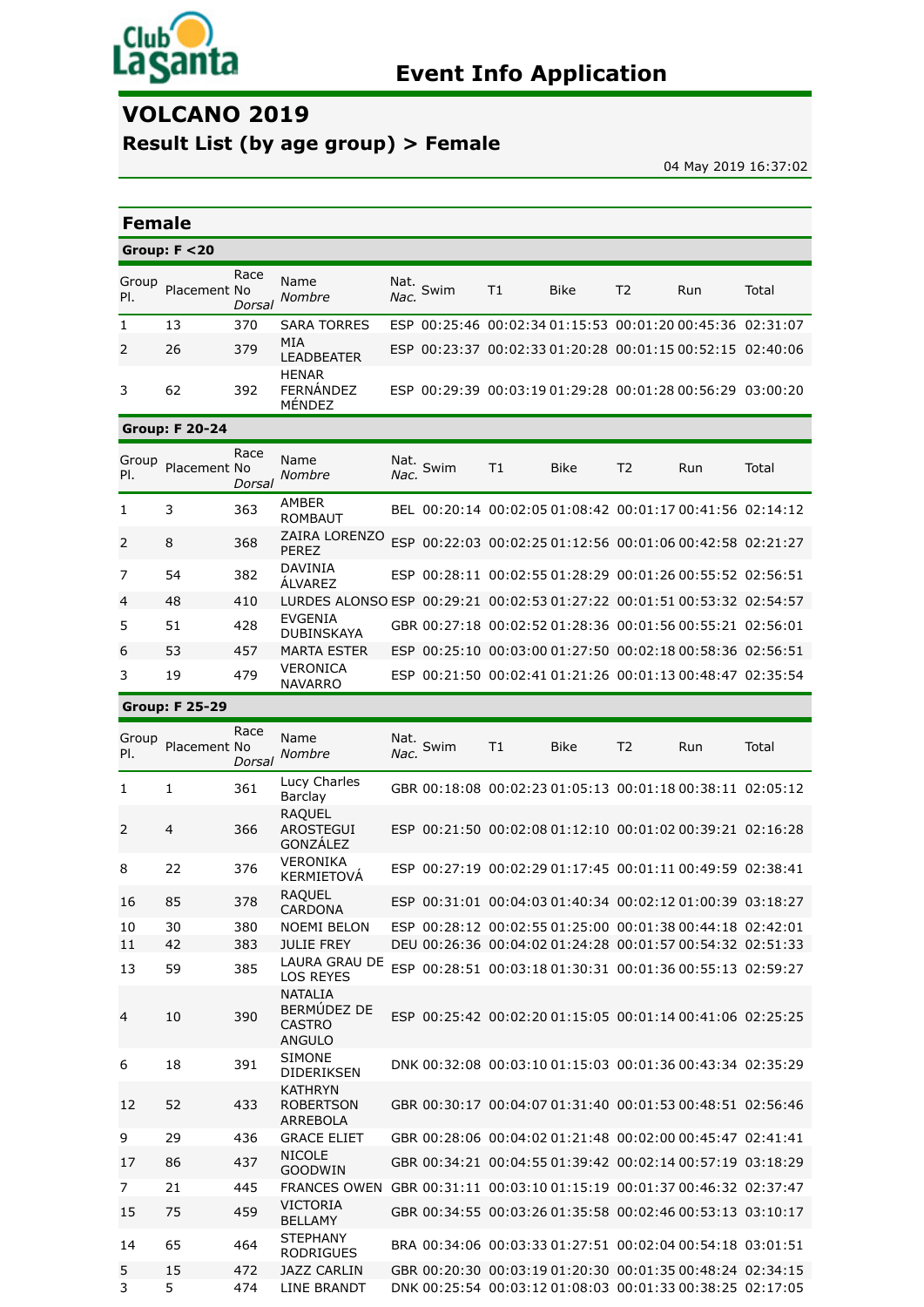|                |                       |                | <b>PEDERSEN</b>                                                          |              |                                                           |    |             |                |     |       |
|----------------|-----------------------|----------------|--------------------------------------------------------------------------|--------------|-----------------------------------------------------------|----|-------------|----------------|-----|-------|
|                | <b>Group: F 30-34</b> |                |                                                                          |              |                                                           |    |             |                |     |       |
| Group<br>PI.   | Placement No          | Race<br>Dorsal | Name<br>Nombre                                                           | Nat.<br>Nac. | Swim                                                      | T1 | <b>Bike</b> | T <sub>2</sub> | Run | Total |
| 1              | 2                     | 362            | <b>TESSA</b><br><b>KORTEKAAS</b>                                         |              | NLD 00:23:33 00:02:14 01:03:20 00:01:15 00:40:23 02:10:43 |    |             |                |     |       |
| 4              | 14                    | 369            | <b>EVA PEREZ</b><br>CASTELLANO                                           |              | ESP 00:30:38 00:03:21 01:15:15 00:02:07 00:42:12 02:33:30 |    |             |                |     |       |
| 2              | 6                     | 373            | <b>ALEXANDRA</b><br><b>ERSTED</b>                                        |              | DNK 00:24:14 00:02:28 01:05:53 00:01:31 00:43:09 02:17:14 |    |             |                |     |       |
| 11             | 73                    | 375            | <b>BEATRIZ MENDEZ</b><br><b>RODRIGUEZ</b>                                |              | ESP 00:38:03 00:03:51 01:37:06 00:02:44 00:45:27 03:07:09 |    |             |                |     |       |
| 6              | 27                    | 381            | NOELIA BRITO<br>GIL                                                      |              | ESP 00:28:07 00:03:06 01:21:00 00:01:33 00:46:55 02:40:39 |    |             |                |     |       |
| 5              | 25                    | 397            | <b>CLAUDIA</b><br><b>RODRIGUEZ</b><br><b>MONTESDEOCA</b>                 |              | ESP 00:22:25 00:02:49 01:20:06 00:01:26 00:53:11 02:39:55 |    |             |                |     |       |
| $\overline{7}$ | 35                    | 402            | <b>ESTHER</b><br><b>HERNANDEZ</b>                                        |              | ESP 00:32:05 00:03:26 01:19:17 00:01:35 00:47:39 02:44:01 |    |             |                |     |       |
| 3              | 9                     | 409            | <b>ROCIO MORAN</b><br><b>RODRIGUEZ</b>                                   |              | ESP 00:24:37 00:02:23 01:10:40 00:01:19 00:45:05 02:24:01 |    |             |                |     |       |
| 14             | 81                    | 430            | <b>AMY FINDLAY</b>                                                       |              | GBR 00:29:21 00:04:31 01:41:04 00:02:17 00:59:21 03:16:32 |    |             |                |     |       |
| 12             | 76                    | 432            | <b>EMMA ROUSE</b>                                                        |              | GBR 00:25:22 00:04:04 01:39:45 00:02:02 00:59:20 03:10:31 |    |             |                |     |       |
| 16             | 92                    | 435            | <b>KATE CORNELL</b>                                                      |              | GBR 00:37:39 00:04:18 01:45:36 00:02:02 00:57:28 03:27:01 |    |             |                |     |       |
| 10             | 71                    | 440            | <b>KATHARINA</b><br><b>SZYMANSKA</b>                                     |              | DEU 00:32:26 00:03:38 01:29:09 00:01:58 00:59:09 03:06:18 |    |             |                |     |       |
| 15             | 87                    | 447            | MELANIE BÖCKER DEU 00:40:16 00:07:37 01:35:31 00:02:00 00:56:23 03:21:46 |              |                                                           |    |             |                |     |       |
| 17             | 107                   | 450            | <b>MARLEN JULIETH</b><br><b>VELEZ VEGA</b>                               |              | COL 00:53:11 00:07:56 01:58:24 00:04:45 01:04:29 04:08:42 |    |             |                |     |       |
| 13             | 78                    | 452            | <b>JENNIFER</b><br><b>HENNEBRY</b>                                       |              | IRL 00:38:30 00:04:03 01:30:04 00:01:58 00:58:42 03:13:15 |    |             |                |     |       |
| 8              | 43                    | 462            | <b>NASEEM</b><br><b>ALLMOMEN</b>                                         |              | GBR 00:35:00 00:03:23 01:24:43 00:02:01 00:46:32 02:51:37 |    |             |                |     |       |
| 9              | 58                    | 467            | <b>BÁRBARA</b><br>GONZÁLEZ<br>GONZÁLEZ                                   |              | ESP 00:36:07 00:03:59 01:29:02 00:01:46 00:48:19 02:59:13 |    |             |                |     |       |

**Group: F 35-39**

| Group<br>PI.   | Placement No | Race<br>Dorsal | Name<br>Nombre                                                            | Nat.<br>Nac. | Swim | T1 | <b>Bike</b> | T <sub>2</sub> | Run                                                       | Total |
|----------------|--------------|----------------|---------------------------------------------------------------------------|--------------|------|----|-------------|----------------|-----------------------------------------------------------|-------|
| 3              | 40           | 372            | MARIA DEL MAR<br>RODRÍGUEZ LEÓN                                           |              |      |    |             |                | ESP 00:32:10 00:03:55 01:20:47 00:01:57 00:51:06 02:49:53 |       |
| 5              | 56           | 389            | ELISA SANZ NAYA ESP 00:29:27 00:04:17 01:30:20 00:02:07 00:52:12 02:58:20 |              |      |    |             |                |                                                           |       |
| 8              | 68           | 398            | <b>SARA</b><br>MONTESDEOCA                                                |              |      |    |             |                | ESP 00:29:24 00:03:43 01:32:54 00:02:05 00:55:38 03:03:43 |       |
| $\overline{2}$ | 20           | 412            | ANNA-KAISA<br>PIETILAINEN                                                 | <b>FIN</b>   |      |    |             |                | 00:25:39 00:03:08 01:18:18 00:01:34 00:48:03 02:36:40     |       |
| 9              | 72           | 415            | <b>EMILY CHONG</b>                                                        |              |      |    |             |                | HKG 00:29:23 00:04:53 01:27:46 00:01:52 01:03:12 03:07:04 |       |
| 6              | 66           | 425            | <b>GEORGIANA DE</b><br><b>NORONHA</b>                                     |              |      |    |             |                | BRA 00:29:33 00:05:42 01:29:21 00:02:53 00:55:13 03:02:39 |       |
| $\mathbf{1}$   | 16           | 431            | <b>VEERLE LAURENS</b>                                                     | <b>BFL</b>   |      |    |             |                | 00:29:48 00:03:22 01:15:57 00:01:40 00:43:39 02:34:24     |       |
| 13             | 98           | 444            | PAMELA DOYLE                                                              | TRI          |      |    |             |                | 00:35:28 00:05:43 01:47:31 00:03:00 01:13:13 03:44:53     |       |
| 12             | 93           | 454            | <b>BÁRBARA</b><br><b>OUEVEDO</b>                                          |              |      |    |             |                | ESP 00:30:25 00:04:30 01:46:16 00:03:16 01:04:29 03:28:55 |       |
| $\overline{7}$ | 67           | 465            | ANGÉLICA LUIS<br><b>FSTÉVEZ</b>                                           |              |      |    |             |                | ESP 00:29:50 00:04:01 01:32:54 00:02:26 00:54:19 03:03:28 |       |
| 10             | 74           | 471            | <b>SOPHIE HARRIS</b>                                                      |              |      |    |             |                | GBR 00:35:25 00:05:54 01:30:54 00:02:19 00:54:10 03:08:39 |       |
| 4              | 45           | 475            | ERIKA KULIKOVA                                                            | TU.          |      |    |             |                | 00:34:25 00:03:35 01:24:20 00:01:55 00:49:22 02:53:35     |       |
| 11             | 89           | 480            | ANNE MARIE O<br><b>KEEFFE</b>                                             | TRI          |      |    |             |                | 00:35:04 00:05:06 01:37:59 00:02:34 01:03:52 03:24:33     |       |

### **Group: F 40-44**

| Group<br>PI.   | Placement No | Race<br>Dorsal | Name<br>Nombre                      |     | Nat. Swim | T1 | <b>Bike</b> | T <sub>2</sub> | Run                                                       | Total |
|----------------|--------------|----------------|-------------------------------------|-----|-----------|----|-------------|----------------|-----------------------------------------------------------|-------|
| $\mathcal{L}$  | 34           | 371            | ROSA FONTES<br><b>GUTIERREZ</b>     |     |           |    |             |                | ESP 00:31:42 00:03:00 01:23:04 00:01:12 00:44:48 02:43:44 |       |
| $\mathbf{1}$   | 17           | 377            | <b>GARA YANES</b>                   |     |           |    |             |                | ESP 00:27:23 00:03:09 01:16:30 00:01:41 00:46:26 02:35:07 |       |
| 3              | 60           | 395            | SARAH<br><b>GLENCROSE</b>           |     |           |    |             |                | GBR 00:31:04 00:03:34 01:31:02 00:01:40 00:52:49 03:00:07 |       |
| 7              | 84           | 403            | <b>HANNAH REES</b>                  |     |           |    |             |                | GBR 00:35:40 00:05:03 01:35:13 00:03:12 00:58:48 03:17:53 |       |
| $\overline{4}$ | 77           | 417            | CAMILA<br>WAJSFISZ                  |     |           |    |             |                | FRA 00:30:56 00:05:32 01:38:55 00:02:32 00:55:13 03:13:05 |       |
| 5              | 82           | 427            | <b>MICHELLE</b><br><b>STOCKWELL</b> |     |           |    |             |                | GBR 00:32:07 00:03:38 01:34:56 00:02:15 01:04:12 03:17:05 |       |
| 8              | 95           | 442            | <b>NIAMH</b>                        | TRI |           |    |             |                | 00:43:28 00:04:35 01:40:54 00:02:03 00:59:55 03:30:54     |       |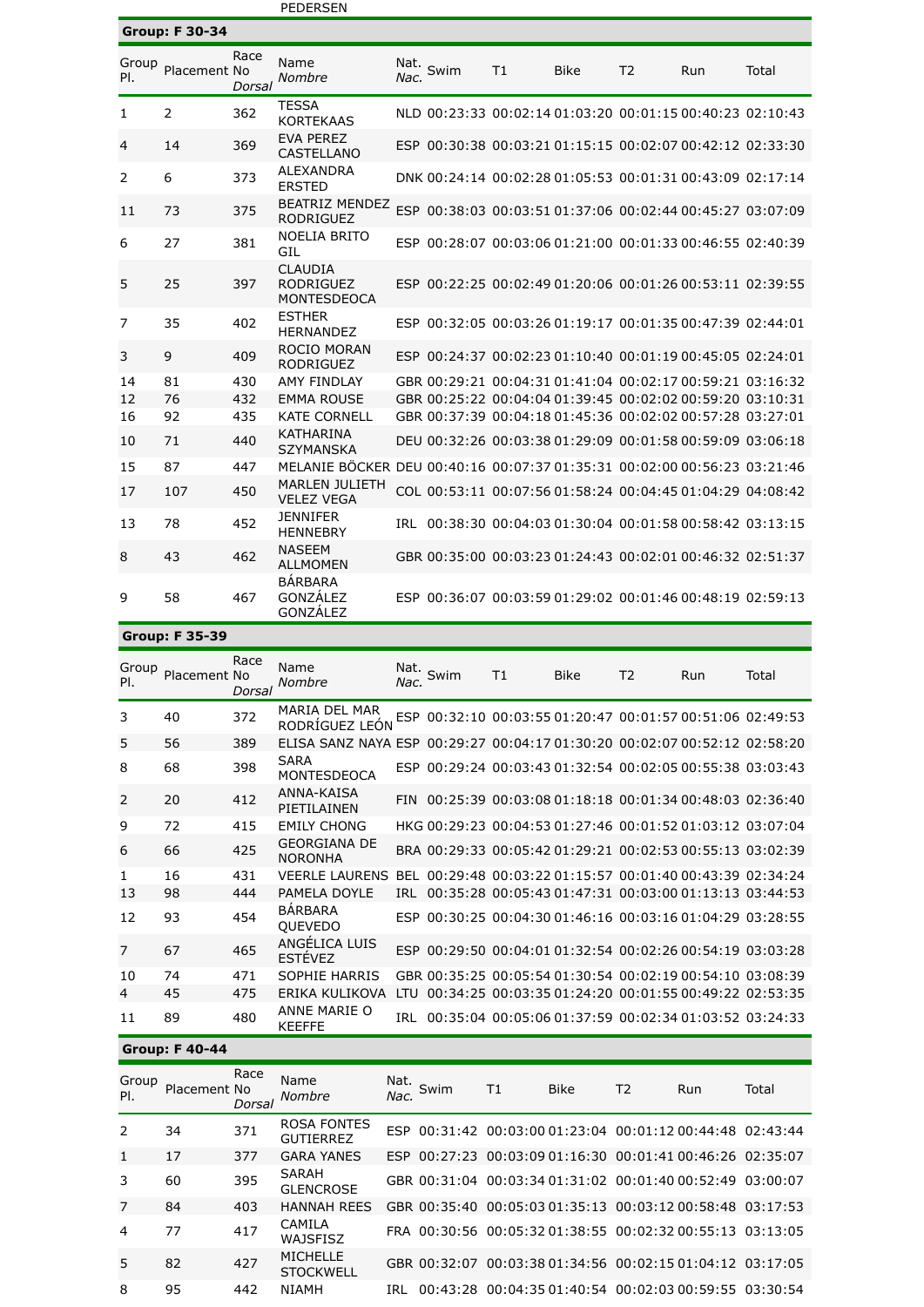BUCKLEY

6 83 449 BEATE SEKULA DEU 00:36:46 00:07:35 01:30:14 00:02:43 01:00:29 03:17:45

|                | <b>Group: F 45-49</b> |                |                                                    |              |      |    |             |                |                                                             |          |
|----------------|-----------------------|----------------|----------------------------------------------------|--------------|------|----|-------------|----------------|-------------------------------------------------------------|----------|
| Group<br>PI.   | Placement No          | Race<br>Dorsal | Name<br>Nombre                                     | Nat.<br>Nac. | Swim | T1 | <b>Bike</b> | T <sub>2</sub> | Run                                                         | Total    |
| 1              | 7                     | 365            | DÁCIL<br><b>HERNANDEZ</b><br><b>HERNANDEZ</b>      |              |      |    |             |                | ESP 00:23:35 00:02:30 01:12:52 00:01:11 00:40:14 02:20:20   |          |
| 10             | 63                    | 374            | <b>SANDRA</b><br><b>RODRIGUEZ</b><br><b>CASTRO</b> |              |      |    |             |                | ESP 00:34:05 00:03:32 01:25:12 00:01:57 00:55:37 03:00:20   |          |
| 8              | 46                    | 394            | <b>SONJA SCHLEIS</b>                               |              |      |    |             |                | DEU 00:35:25 00:04:29 01:17:28 00:02:32 00:54:20 02:54:12   |          |
| 3              | 28                    | 400            | ANJA JEDYNAK                                       |              |      |    |             |                | DEU 00:29:38 00:03:04 01:17:31 00:01:22 00:49:33 02:41:06   |          |
| 12             | 94                    | 404            | <b>SILVIA</b><br><b>SØRENSEN</b>                   |              |      |    |             |                | DNK 00:37:25 00:05:33 01:35:30 00:02:43 01:08:06 03:29:15   |          |
| 13             | 96                    | 420            | <b>AMANDA</b><br><b>PATFMAN</b>                    |              |      |    |             |                | GBR 00:42:40 00:04:53 01:33:37 00:02:26 01:07:33 03:31:07   |          |
| 14             | 103                   | 423            | <b>GILLIAN WILSON</b>                              |              |      |    |             |                | GBR 00:43:52 00:08:05 01:42:04 00:04:31 01:16:37            | 03.55.07 |
| $\overline{7}$ | 39                    | 424            | <b>JILL OTTLEY</b>                                 |              |      |    |             |                | GBR 00:39:07 00:07:08 01:19:35 00:01:33 00:42:27 02:49:48   |          |
| 9              | 47                    | 429            | <b>REBECCA</b><br><b>CHAMBERS</b>                  |              |      |    |             |                | GBR 00:29:46 00:04:25 01:25:20 00:02:32 00:52:13 02:54:15   |          |
| 6              | 33                    | 448            | AI FSSIA SCARPA                                    | <b>TTA</b>   |      |    |             |                | 00:28:52 00:03:41 01:21:19 00:01:51 00:47:55 02:43:34       |          |
| 5              | 32                    | 451            | <b>PAULA ROBERTS</b>                               | TRI          |      |    |             |                | $00:30:18$ $00:05:3801:16:37$ $00:02:3900:48:12$ $02:43:22$ |          |
| $\overline{4}$ | 31                    | 456            | <b>ANNETTE NIXON</b>                               |              |      |    |             |                | GBR 00:25:29 00:03:16 01:20:37 00:01:30 00:52:06 02:42:57   |          |
| 2              | 11                    | 458            | RANNVEIG ANNA<br><b>GUICHARNAUD</b>                | <b>ISL</b>   |      |    |             |                | 00:25:08 00:03:30 01:09:09 00:01:30 00:47:52 02:27:08       |          |
| 11             | 69                    | 461            | <b>NADINE</b><br>CHRISTIANSEN                      |              |      |    |             |                | DEU 00:39:55 00:05:20 01:23:52 00:02:19 00:54:23 03:05:46   |          |

**Group: F 50-54**

| Group<br>PI. | Placement No | Race<br>Dorsal | Name<br>Nombre                                                           | Nat.<br>Nac. | Swim | T <sub>1</sub> | <b>Bike</b> | T <sub>2</sub> | Run                                                       | Total |
|--------------|--------------|----------------|--------------------------------------------------------------------------|--------------|------|----------------|-------------|----------------|-----------------------------------------------------------|-------|
| 1            | 12           | 367            | <b>DARRELLE</b><br><b>PARKER</b>                                         |              |      |                |             |                | GBR 00:26:57 00:02:47 01:10:59 00:01:32 00:45:54 02:28:08 |       |
| 2            | 24           | 388            | <b>DORTE HOBSON</b>                                                      |              |      |                |             |                | DNK 00:24:42 00:03:00 01:21:05 00:01:31 00:49:22 02:39:38 |       |
| 19           | 100          | 396            | SANDY DONNELLY GBR 00:38:02 00:04:49 01:52:28 00:01:31 01:12:21 03:49:10 |              |      |                |             |                |                                                           |       |
| 15           | 80           | 401            | STEFANIA POLI                                                            |              |      |                |             |                | DEU 00:32:21 00:04:26 01:36:43 00:02:21 00:59:28 03:15:17 |       |
| 6            | 44           | 406            | MARKETA HEUPEL DEU 00:32:50 00:04:00 01:22:24 00:02:16 00:51:20 02:52:48 |              |      |                |             |                |                                                           |       |
| 12           | 64           | 407            | <b>MELISSA KAY</b>                                                       |              |      |                |             |                | GBR 00:30:51 00:04:39 01:31:27 00:02:06 00:52:48 03:01:49 |       |
| 4            | 38           | 418            | <b>LINDA DABBS</b>                                                       |              |      |                |             |                | GBR 00:29:52 00:03:11 01:22:37 00:01:21 00:52:24 02:49:24 |       |
| 16           | 88           | 419            | <b>SANDRA</b><br><b>GEHENOT</b>                                          |              |      |                |             |                | BEL 00:44:30 00:04:25 01:28:07 00:03:08 01:02:34 03:22:42 |       |
| 20           | 101          | 426            | <b>JULIE LARGENT</b>                                                     |              |      |                |             |                | GBR 00:37:55 00:06:00 01:50:09 00:02:24 01:15:38 03:52:04 |       |
| 14           | 79           | 438            | <b>BRIGITTE FLARUP</b><br><b>BIRKJÆR</b>                                 |              |      |                |             |                | DNK 00:42:30 00:04:05 01:29:45 00:02:34 00:55:55 03:14:46 |       |
| 18           | 99           | 439            | MARIANNE<br>CASSIDY                                                      |              |      |                |             |                | DNK 00:39:13 00:04:56 01:47:18 00:02:41 01:13:35 03:47:42 |       |
| 22           | 105          | 446            | LOTTE EGSGAARD DNK 00:45:58 00:07:00 01:51:16 00:04:35 01:12:03 04:00:50 |              |      |                |             |                |                                                           |       |
| 9            | 55           | 455            | <b>LOUISE MOORE</b>                                                      |              |      |                |             |                | GBR 00:29:38 00:03:31 01:27:48 00:01:45 00:55:38 02:58:19 |       |
| 11           | 61           | 460            | ÁNGELES PÉREZ<br><b>JIMENEZ</b>                                          |              |      |                |             |                | ESP 00:26:08 00:03:20 01:33:23 00:02:05 00:55:26 03:00:20 |       |
| 10           | 57           | 463            | <b>URSULA</b><br><b>MOSQUERA</b>                                         |              |      |                |             |                | ESP 00:29:48 00:04:00 01:31:06 00:02:17 00:51:16 02:58:25 |       |
| 5            | 41           | 466            | <b>TRACFY LANDER</b>                                                     |              |      |                |             |                | GBR 00:31:40 00:04:22 01:20:35 00:02:04 00:52:11 02:50:51 |       |
| 3            | 37           | 468            | <b>HELEN</b><br><b>MACVICKER</b>                                         |              |      |                |             |                | GBR 00:28:10 00:02:44 01:20:24 00:01:16 00:53:20 02:45:53 |       |
| 17           | 91           | 469            | <b>ELAINE</b><br>GLASGOW                                                 |              |      |                |             |                | GBR 00:43:26 00:03:53 01:40:12 00:02:19 00:57:05 03:26:53 |       |
| 8            | 50           | 470            | <b>VERA REUTER</b>                                                       |              |      |                |             |                | DEU 00:32:24 00:04:04 01:26:59 00:02:01 00:49:41 02:55:07 |       |
| 13           | 70           | 473            | <b>AUDREY PHELAN</b>                                                     | TRI          |      |                |             |                | 00:35:20 00:04:03 01:31:46 00:02:01 00:53:06 03:06:14     |       |
| 21           | 102          | 476            | MARIA<br>KALASHNIKOFF                                                    |              |      |                |             |                | GBR 00:50:43 00:08:03 01:32:15 00:04:10 01:18:36 03:53:45 |       |
| 7            | 49           | 477            | MARIELLE<br><b>BOUGEARD</b>                                              |              |      |                |             |                | FRA 00:35:11 00:04:15 01:28:18 00:01:46 00:45:36 02:55:04 |       |

# **Group: F 55-59**

| Group<br>PI.   | Placement No | Race<br>Dorsal | Name<br>Nombre                   | Nat.<br><i>Nac.</i> | Swim | T1 | <b>Bike</b>                                               | T <sub>2</sub> | Run | Total |
|----------------|--------------|----------------|----------------------------------|---------------------|------|----|-----------------------------------------------------------|----------------|-----|-------|
| $\overline{4}$ | 106          | 399            | <b>ELAINE</b><br><b>DONNELLY</b> |                     |      |    | GBR 00:47:57 00:05:37 01:53:02 00:02:40 01:13:57 04:03:10 |                |     |       |
|                | 23           | 413            | <b>SIOBHAN</b><br><b>KFNNFDY</b> | TRI                 |      |    | 00:31:45 00:03:44 01:16:42 00:02:05 00:44:33 02:38:48     |                |     |       |
| 3              | 90           | 414            | <b>NORMA</b><br>GOGGIN           | TRI                 |      |    | 00:37:48 00:05:05 01:39:29 00:02:52 00:59:48 03:25:01     |                |     |       |
| 2              | 36           | 478            | <b>HELLE LANDER</b>              |                     |      |    | DNK 00:37:21 00:05:32 01:14:38 00:02:14 00:45:43 02:45:27 |                |     |       |